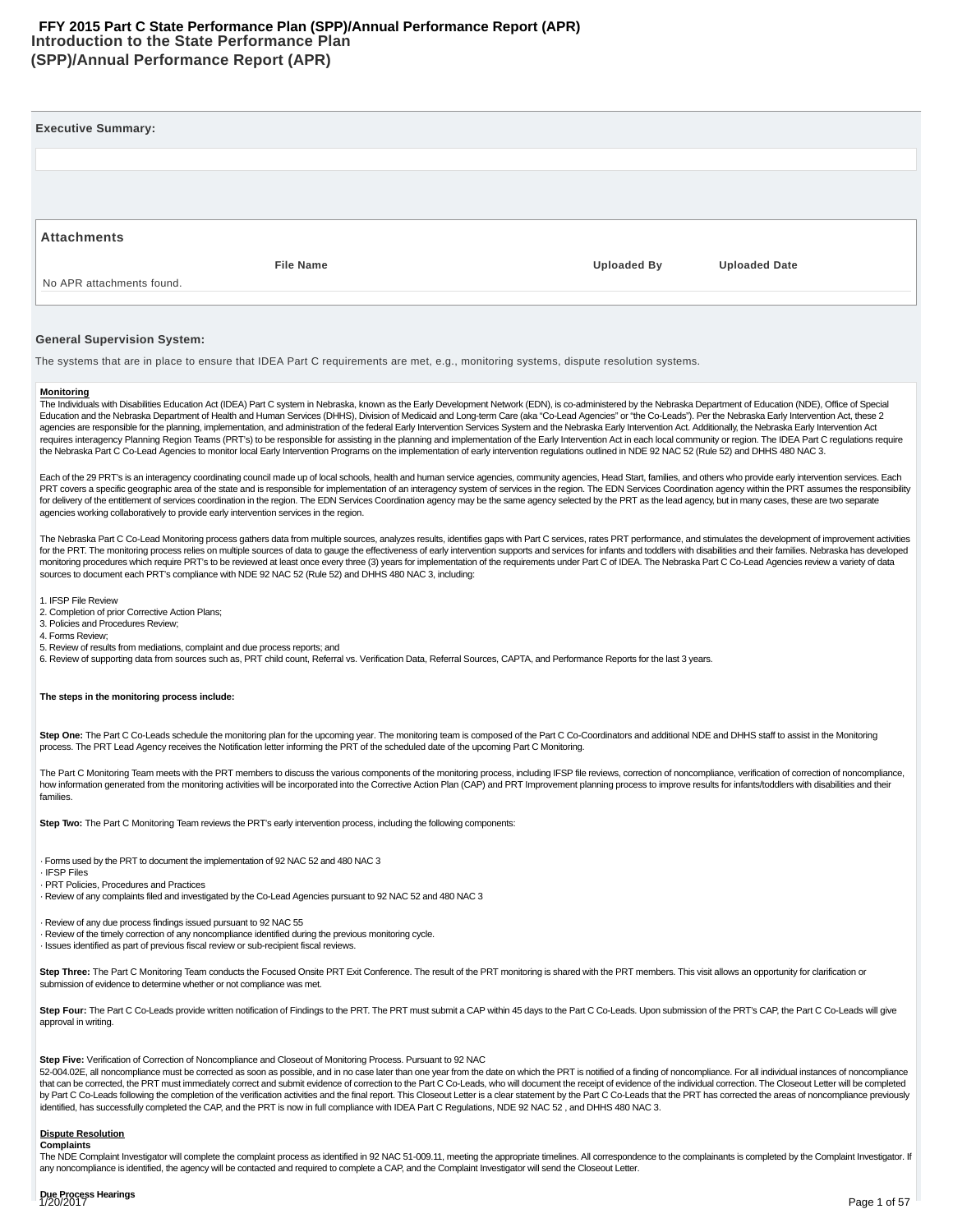FFY 2015 Part C State Performance Plan (SPP)/Annual Performance Report (APR)<br>The NDE Legal Office provides guidance to Parents, etc., on completing the Dispute Resolution element of the due process hearing in accordance wi regional Mediation Centers, in accordance with 92 NAC 51-009.12.

#### **Mediation**

Mediation is an integral part of the complaint and due process procedures. There are six (6) Mediation Centers located regionally throughout the State of Nebraska to provide services to parents, families and school distric

#### **Provision of a Free Appropriate Public Education (FAPE)**

Since Nebraska is a Birth-mandate state, the Nebraska Department of Education, Office of Special Education works with school districts, service agencies and approved cooperatives to ensure that all infants and toddlers wit disabilities in the State of Nebraska are receiving a free, appropriate public education (FAPE) in their natural environment to the maximum extent appropriate.

#### **Timely and Accurate Reporting of Data**

The Nebraska Department of Education, Office of Special Education works with PRT's, school districts, service agencies and approved cooperatives to ensure that all data requirements are met in reporting the data. "Deadlines are Deadlines" is the rule for reporting data on time, and ensuring that the data is accurate and not needing to be returned for further review and revision.

#### **Attachments**

No APR attachments found.

**File Name Uploaded By Uploaded Date**

#### **Technical Assistance System:**

The mechanisms that the State has in place to ensure the timely delivery of high quality, evidenced based technical assistance and support to early intervention service (EIS) programs.

For several years, the Nebraska Part C Co-Leads-- Department of Education (NDE) and the Department of Health and Human Services (NDHHS), also referred to in Nebraska as the Early Development Network (EDN)—have provided significant training and technical assistance (TA) consistent with evidence-based research in early intervention/early childhood special education (EI/ECSE) and the mission, beliefs and principles promoted by National Early Childhood Technical Assistance Center (NECTAC). Intensive statewide training began in 2001 focusing on the provision of services in natural environments, use of the Primary Service Provider service delivery model, and coaching and teaming practices. In later years, training in the use of the Routines Based Interview (RBI) as a child and family assessment process and writing functional and meaningful child and family outcomes was added. The RBI is an assessment tool that uses the research about how young children leam, i.e. through natural learning opportunities within their family, to facilitate family engagement toward improvi child and family outcomes. These training initiatives were provided in large part by Dr. Robin McWilliam of the Siskin Institute in TN, and Dathan Rush and M'Lisa Shelden of the Family Infant Preschool Program in NC-national researchers and presenters on evidence based practices in early intervention-- and were coordinated through the NDE Early Childhood Training Center (ECTC), which continues to be the hub for professional development across all early childhood systems in Nebraska including childcare, Head Start, Part B 619 and Part C. ECTC coordinates a centralized system of professional development opportunities and tracking across settings where young children with disabilities and their families participate. Local Planning Region Teams (PRT) and school districts also access the ECTC with their training requests, which are coordinated regionally by Early Learning Connection coordinators (ELCs). The ELCs are responsible for ensuring professional development opportunities are provided to meet state and federal requirements for all early care and education professionals within their region and are ultimately part of the ECTC system.

Although many of our state's efforts are now primarily related to the RDA work, Nebraska has additional ongoing training efforts that peripherally impact the State Identified Measureable Result (SIMR) as well. These traini efforts include: Special Care which focuses on child care providers who care for children with disabilities; Early Learning Guidelines trainings which provides information about developmentally appropriate practices across domains in inclusive settings; Bridges Out of Poverty; CSEFEL Teaching Pyramid; CAPTA-related trainings to child welfare, court and EI personnel; and Circle of Security training – all of which are supported through collaboration with multiple state and private agencies - Nebraska Children and Families Foundation, Nebraska Division of Public Health/Maternal Child Health unit, Nebraska Division of Child Welfare, Nebraska Head Start State Collaboration Office, University of Nebraska's Center for Children, Families and the Law, University of Nebraska's Munroe Meyer Institute, Higher Education partners at the University of Nebraska Lincoln and Omaha, and the Nebraska Infant Mental Health Association.

The Parent Training & Information center (PTI) is a family partner to the EDN Co-Leads and provides numerous training activities for families, services coordinators and services providers as well as PRT members. Family representatives have the opportunity to influence training and TA activities both at the state and local levels by participating in planning sessions and through the provision of feedback. Trainings offered to families inc about EDN, IFSP and IEP training, and Rebuilding Dreams which addresses family grief at learning that their child has a disability. Families can also call PTI at any time to receive individual TA.

Beginning in 2012, after spending several years using 3 different child assessment tools to collect data for the federal child outcomes (in Nebraska this is referred to as "Results Matter"), Nebraska moved to a single assessment tool, Teaching Strategies GOLD. Currently, annual Basic GOLD training for new teachers and new administrators is offered in rotating locations so as to provide access for new staff including early intervention providers as part of the broader early care and education system. The Teaching Strategies GOLD trainings include instruction in use of the on-line system for data collection and the ELCs are responsible for coordinating an individual TA needs within their regions.

Nebraska has spent considerable energy building an "internal" support structure—necessary if we are to move innovative practices and programs from initial training to full implementation. This effort began sincerely in 200 when two Nebraska practitioners attended the Siskin National Routines Based Interview (RBI) training institute in Chattanooga, TN to become nationally certified interviewers. Building infrastructure from the top down, the C Co-Lead Coordinators and the Part B 619 Coordinator, along with the two newly certified RBI trainers formed a State level implementation team. Using the RBI as the first of Nebraska's "usable interventions", the state began to pilot a statewide implementation plan of training and TA for the RBI as well as other evidence based practices. Over the next 4 years, Nebraska Part C dollars funded an additional sixteen service providers and services coordinators to attend the RBI Siskin Institute with the intent of strategically placing certified RBI trainers geographically across the state.

Simultaneously, over these same 4 years, the ECTC coordinated professional development opportunities, funded by WDE/DHHS, to address evidence-based practices directly impacted by use of the RBI, e.g. Support Based Home Visits, Integrated Service Delivery, and Collaborative Consultation with Childcare. Professional development opportunities and TA have been facilitated through the use of the Nebraska Team Self-Assessment Tool-Implementing Evidence-Based Practices in Natural and Inclusive Environments for Children Birth to 3. This tool was adapted from the original work of Robin McWilliam. The Nebraska version was piloted with 10 teams from across the state who came together to reach consensus about priority practices needing ongoing TA. Based on this initial work, these ten teams became our state's first local implementation teams. The statewide coordinators provide TA to support the work of these teams through biannual conference calls and assistance.

Because use of the RBI impacts the overall EI process, the focus of the stakeholder groups and our professional development/TA expanded to include evidence based practices beyond child and family assessment. Using the implementation science research, the state leadership team developed an implementation plan aimed at bringing other EI teams from across the state (both Educational Service Unit and school district based teams) on board. In order to sustain the work already begun, the leadership team looked to the RBI trainers and coaches on these stakeholder teams to be not only leaders within their programs, or PRT, but to assist the state level team in planning for new EI teams. The team self-assessments, facilitated by one or both of the two statewide consultants, became a pre-requisite for targeted TA to new teams and results in a direct communication link back to the state level team regarding implementation problems, issues or challenges. RBI trainer/coach conference calls scheduled along with the existing stakeholder calls has allowed for the development of an RBI statewide fidelity process as well as specific planning for ongoing training and TA.

The Early Development Network (EDN) website provides access for service providers, administrators, services coordinators, planning region teams and families to all things Part C related including regulations, guidelines, examples and samples from local PRTs, and training announcements. The site also connects to on-line training modules which have been developed over the past 3 years to address such foundational topics as the development of quality IFSPs, home visitation principles, Medicaid waiver, services coordination and pre-service training for new services coordinators. Additionally, because of the ongoing work with the RBI, a website focusing on evidence based practices for service providers, services coordinators and administrators was launched three years ago. This site is organized around the aforementioned EI team self-assessment tool to allow users just-in-time, informational, one-pagers highlighting a description of each practice, its basis in regulation and/or research, and on-line tools to use.

In order to more efficiently use federal Part C dollars, the state leadership team offered its first Nebraska-based RBI training during the summer of 2013. Utilizing the skills of the state's Siskin trained RBI cadre, Nebr "RBI Boot Camp" yielded a new group of RBI trained service providers and service coordinators, offering even broader statewide implementation. The Boot Camp, offered again in the summers of 2014 and 2015, has helped current stakeholder teams to sustain the RBI practice to fidelity and train new team members, while also training service providers and services coordinators from new areas of the state. Although the initial focus of the B Camp was the development of routines-based interviewing skills and writing functional outcomes, an additional component was added in 2014: a training of the trainer (TOT) session. The TOT includes recommended training practices and processes, recommended fidelity checks, as well as Power Point presentations, handouts, etc. Teams with RBI approved trainers have been invited to join the state stakeholder teams now re-purposed as RBEI or Routines Based Early Intervention.

In keeping with the expansion of implementing evidence based practices beyond the RBI, the Co-Leads hosted a webinar about the primary service provider approach and then brought Dathan Rush and M'Lisa Shelden to the state for an institute in February, 2014. The institute focused on natural learning opportunities, coaching and teaming practices. Teams were required to have participated in the team self-assessment, to be using the RBI, have organized team meetings and be representative of all Part C services including an administrator/coordinator/supervisor. In addition to the 2 day institute, a half day training was provided for "internal master coaches person appointed from each team. These master coaches received on-going supports by Rush and Shelden via coaching logs and individual feedback provided through monthly 1/20/2017 Page 2 of 57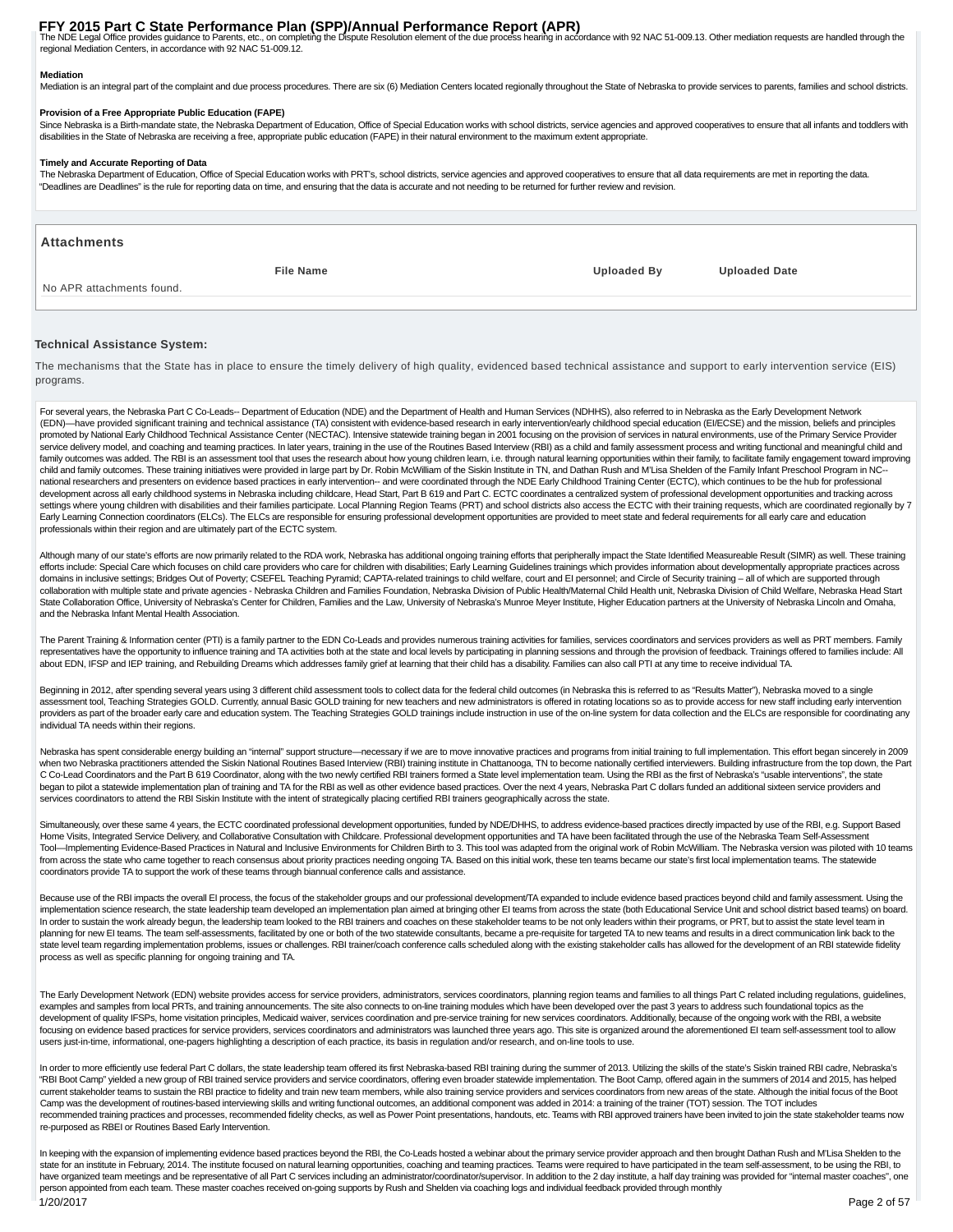## **FFY 2015 Part C State Performance Plan (SPP)/Annual Performance Report (APR)**<br>coaching calls, again funded by Part C dollars. Their role is to provide coaching to their teams as they implement the new practices.

New EDN services coordinators have the opportunity to participate in pre-service training and all services coordinators, service providers and Part C supervisors participate in face to face training, typically as part of a annual EDN conference, which also includes El service providers and administrators. In addition the Co-Leads provide TA by request through face to face meetings, conference calls and webinars.<br>The Annual EDN conference pro RDA strategies: the RBI, functional child and family outcomes, and routines based home visits, (2) the shift in focus from individual EI teams to the Planning Region Teams (PRTs) for both training and evaluation purposes a part of RDA. The Co-Leads have been and will continue to provide targeted training/TA as a result of needs identified via this monitoring process.

Because Nebraska has chosen to implement RBEI within pilot PRTs initially, professional development and TA efforts are being planned on both a micro (pilots) and a macro level (statewide over the next 5 years). Webinars have been developed to provide an overview of the RDA work, introduce the RBI, and provide functional outcome guidance. In addition, there will be RBI and functional outcome training in the local pilot PRT sites. Regional RBEI trainer/coaches have also been developed and will be utilized over the next year to implement data-driven professional development and TA. Over the course of the next 5 years, evaluation procedures will be put in plac for the implementation of the RBI, the functional child and family outcomes and quality home visits. Ongoing feedback to the pilot PRTs regarding evaluation results will be conducted. The results will be used to make adjustments to training and TA initially at the pilot PRT level, but ultimately to the statewide plan to bring the state to "full" implementation.

| Attachments                                                                                                                                                                                                                                                                                                                                                                                                                                                 |                                            |  |
|-------------------------------------------------------------------------------------------------------------------------------------------------------------------------------------------------------------------------------------------------------------------------------------------------------------------------------------------------------------------------------------------------------------------------------------------------------------|--------------------------------------------|--|
| <b>File Name</b>                                                                                                                                                                                                                                                                                                                                                                                                                                            | <b>Uploaded By</b><br><b>Uploaded Date</b> |  |
| No APR attachments found.                                                                                                                                                                                                                                                                                                                                                                                                                                   |                                            |  |
|                                                                                                                                                                                                                                                                                                                                                                                                                                                             |                                            |  |
|                                                                                                                                                                                                                                                                                                                                                                                                                                                             |                                            |  |
| <b>Professional Development System:</b>                                                                                                                                                                                                                                                                                                                                                                                                                     |                                            |  |
| The mechanisms the State has in place to ensure that service providers are effectively providing services that improve results for infants and toddlers with disabilities and their<br>families.                                                                                                                                                                                                                                                            |                                            |  |
| See explanation in Techinical Assistance System                                                                                                                                                                                                                                                                                                                                                                                                             |                                            |  |
|                                                                                                                                                                                                                                                                                                                                                                                                                                                             |                                            |  |
| Attachments                                                                                                                                                                                                                                                                                                                                                                                                                                                 |                                            |  |
| <b>File Name</b>                                                                                                                                                                                                                                                                                                                                                                                                                                            | <b>Uploaded By</b><br><b>Uploaded Date</b> |  |
| No APR attachments found.                                                                                                                                                                                                                                                                                                                                                                                                                                   |                                            |  |
|                                                                                                                                                                                                                                                                                                                                                                                                                                                             |                                            |  |
|                                                                                                                                                                                                                                                                                                                                                                                                                                                             |                                            |  |
| Stakeholder Involvement: V apply this to all Part C results indicators                                                                                                                                                                                                                                                                                                                                                                                      |                                            |  |
| The mechanism for soliciting broad stakeholder input on targets in the SPP, including revisions to targets.                                                                                                                                                                                                                                                                                                                                                 |                                            |  |
| Stakeholder Involvement: Nebraska regularly seeks input from stakeholders when establishing policy, regulation or implementation strategies. Specific to the development of the State Improvement Plan and Annual                                                                                                                                                                                                                                           |                                            |  |
| Performance Report, Nebraska has established a broad based stakeholder group. The group included representatives of parents, school district Directors of Special Education, special education staff, early childhood<br>programs, Routines Based Early Intervention (RBEI), higher education, services coordination, Head Start, Health and Human Services, community agencies, early intervention services providers, court system, school                |                                            |  |
| psychologists, early childhood special education, and the medical field.                                                                                                                                                                                                                                                                                                                                                                                    |                                            |  |
| This group has met periodically throughout the past year and will continue meeting to establish/review targets and performance as indicated in the SPP/APR and the development and implementation of the State Systemic                                                                                                                                                                                                                                     |                                            |  |
| Improvement Plan (SSIP). Thus far the Stakeholders have reviewed historical data around each of the indicators and established targets for each of the indicators. Additionally, the Stakeholders assisted NDE in establishing<br>the State Identified Measurable Result (SIMR). During 2015 and 2016 the Stakeholders provided guidance and input on Phase II and Phase III activities and evaluation measures of the SSIP.                                |                                            |  |
|                                                                                                                                                                                                                                                                                                                                                                                                                                                             |                                            |  |
| In addition to the Stakeholder group established specifically for the purpose of gathering input on the SSIP and SPP/APR, Nebraska also obtains input from the Special Education Advisory Council (SEAC) and the Early<br>Childhood Interagency Coordinating Council (ECICC). These Councils are established pursuant to 34 CFR 300.167 and 34 CFR 303.600 and as such provides for input from a diverse group of stakeholders. The Councils                |                                            |  |
| regularly discuss the SPP/APR and provides input on the targets and strategies contained therein. SEAC and ECICC will continue to be utilized for input on the development of the SSIP and the SIMR.                                                                                                                                                                                                                                                        |                                            |  |
| Attachments                                                                                                                                                                                                                                                                                                                                                                                                                                                 |                                            |  |
|                                                                                                                                                                                                                                                                                                                                                                                                                                                             |                                            |  |
| <b>File Name</b>                                                                                                                                                                                                                                                                                                                                                                                                                                            | <b>Uploaded By</b><br><b>Uploaded Date</b> |  |
| No APR attachments found.                                                                                                                                                                                                                                                                                                                                                                                                                                   |                                            |  |
|                                                                                                                                                                                                                                                                                                                                                                                                                                                             |                                            |  |
| <b>Reporting to the Public:</b>                                                                                                                                                                                                                                                                                                                                                                                                                             |                                            |  |
| How and where the State reported to the public on the FFY 2013 performance of each EIS Program or Provider located in the State on the targets in the SPP/APR as soon as                                                                                                                                                                                                                                                                                    |                                            |  |
| practicable, but no later than 120 days following the State's submission of its FFY 2013 APR, as required by 34 CFR §300.602(b)(1)(i)(A); and a description of where, on its Web                                                                                                                                                                                                                                                                            |                                            |  |
| site, a complete copy of the State's SPP, including any revision if the State has revised the SPP that it submitted with its FFY 2013 APR in 2015, is available.                                                                                                                                                                                                                                                                                            |                                            |  |
| Planning Region Team performance on each of the APR indicators is reported each spring on the Early Development Network website. The report can be found at, http://edn.ne.gov/spp/regional-data.html. The Early                                                                                                                                                                                                                                            |                                            |  |
| Development Network website is a site that provides information to the public, families, services providers and the Planning Region Teams on the Early Intervention program in Nebraska. A copy of the state's SPP is also<br>located on the EDN site, http://edn.ne.gov/spp/annual-performance-report.html, as well as on the Nebraska Department of Education, Special Education office website at http://www.education.ne.gov/sped/publicreporting.html. |                                            |  |
|                                                                                                                                                                                                                                                                                                                                                                                                                                                             |                                            |  |
| Attachments                                                                                                                                                                                                                                                                                                                                                                                                                                                 |                                            |  |
|                                                                                                                                                                                                                                                                                                                                                                                                                                                             |                                            |  |
| <b>File Name</b>                                                                                                                                                                                                                                                                                                                                                                                                                                            | <b>Uploaded By</b><br><b>Uploaded Date</b> |  |
| No APR attachments found.                                                                                                                                                                                                                                                                                                                                                                                                                                   |                                            |  |
|                                                                                                                                                                                                                                                                                                                                                                                                                                                             |                                            |  |
|                                                                                                                                                                                                                                                                                                                                                                                                                                                             |                                            |  |
| Actions required in FFY 2014 response                                                                                                                                                                                                                                                                                                                                                                                                                       |                                            |  |
|                                                                                                                                                                                                                                                                                                                                                                                                                                                             |                                            |  |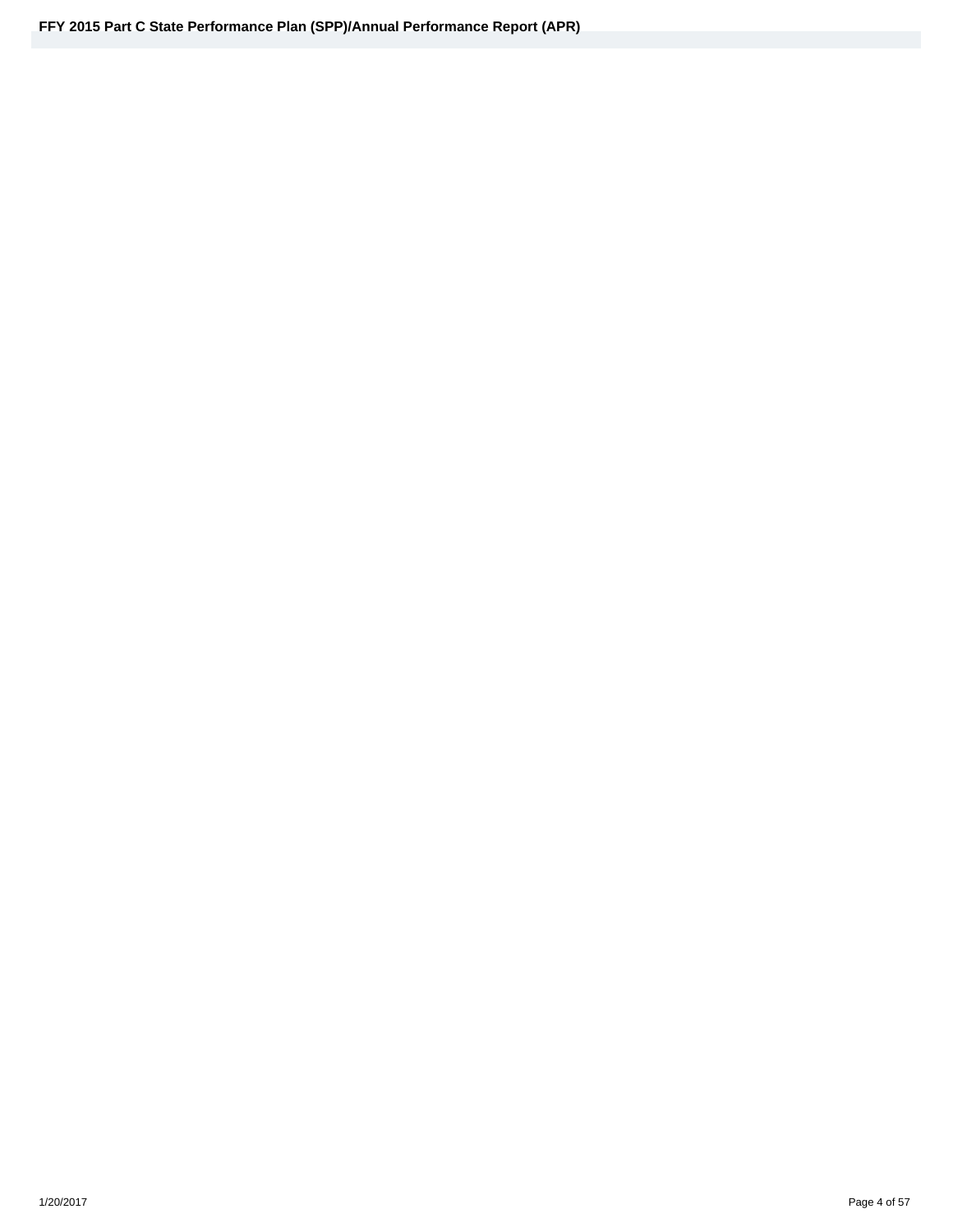### **Indicator 1: Timely provision of services Historical Data and Targets**

Monitoring Priority: Early Intervention Services In Natural Environments

**Compliance indicator: Percent of infants and toddlers with IFSPs who receive the early intervention services on their IFSPs in a timely manner.**

### **(20 U.S.C. 1416(a)(3)(A) and 1442)**

#### **Historical Data**

#### Baseline Data: 2005

| <b>FFY</b>                                                                       | 2004 | 2005   | 2006 | 2007 | 2008 | 2009 | 2010 | 2011 | 2012 | 2013 | 2014 |
|----------------------------------------------------------------------------------|------|--------|------|------|------|------|------|------|------|------|------|
| Target                                                                           |      |        | 100% | 100% | 100% | 100% | 100% | 100% | 100% | 100% | 100% |
| Data                                                                             |      | 99.43% | 100% | 100% | 100% | 100% | 100% | 100% | 100% | 100% | 100% |
| Key:<br>Blue - Data Update<br>Gray - Data Prior to Baseline<br>Yellow - Baseline |      |        |      |      |      |      |      |      |      |      |      |

### **FFY 2015 - FFY 2018 Targets**

| -- 1<br>--- | 2015 | 2016 | 2017 | 2018 |
|-------------|------|------|------|------|
| Target      | 100% | 100% | 100% | 100% |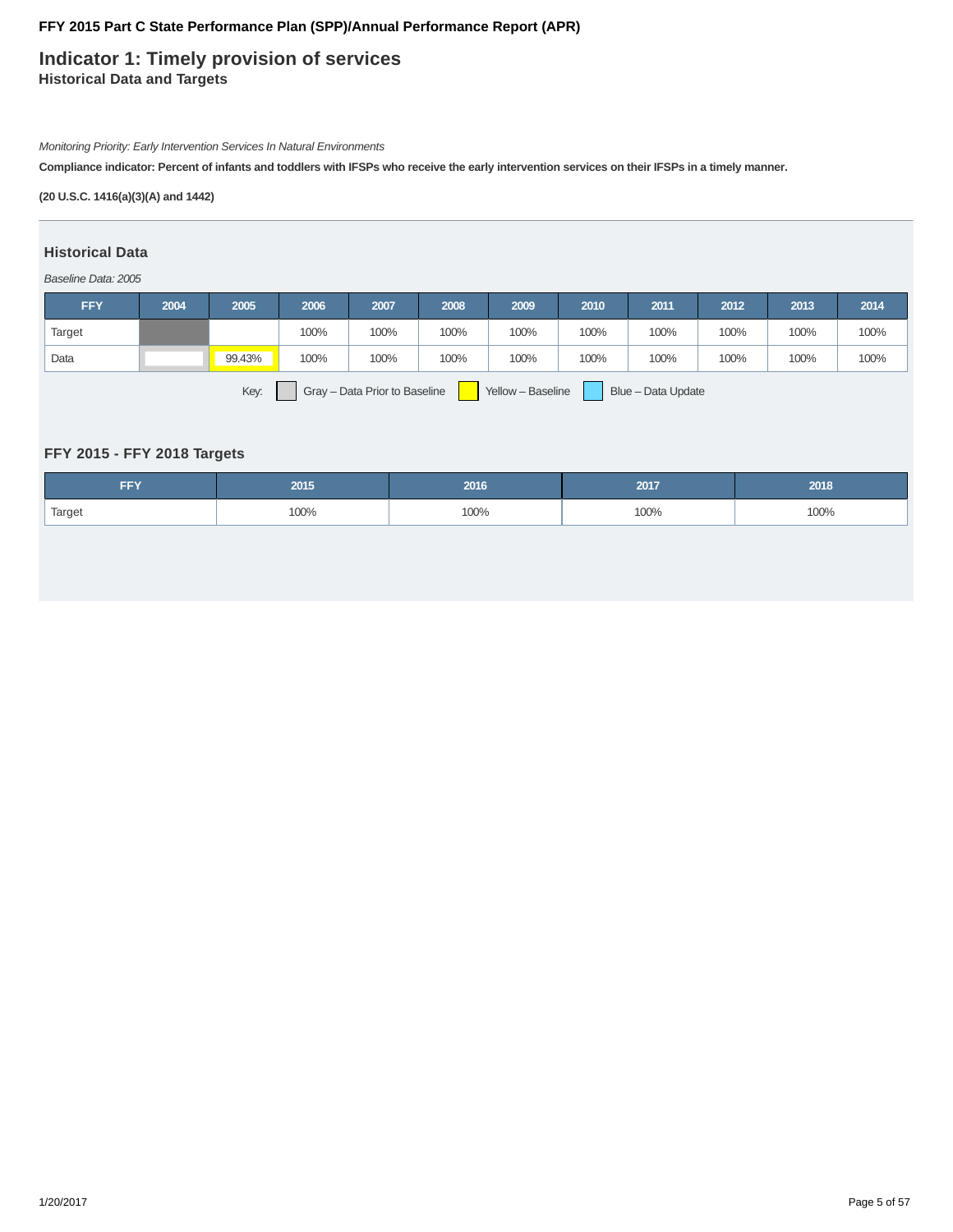Monitoring Priority: Early Intervention Services In Natural Environments

**Compliance indicator: Percent of infants and toddlers with IFSPs who receive the early intervention services on their IFSPs in a timely manner.**

**(20 U.S.C. 1416(a)(3)(A) and 1442)**

| FFY 2015 SPP/APR Data                                                                                                         |                                                                                                                                                                                                                                                                                                                                                                                                                                                                                                                                                                                                                    |                          |                            |                                |                        |          |
|-------------------------------------------------------------------------------------------------------------------------------|--------------------------------------------------------------------------------------------------------------------------------------------------------------------------------------------------------------------------------------------------------------------------------------------------------------------------------------------------------------------------------------------------------------------------------------------------------------------------------------------------------------------------------------------------------------------------------------------------------------------|--------------------------|----------------------------|--------------------------------|------------------------|----------|
| Number of infants and toddlers with IFSPs who<br>receive the early intervention services on their IFSPs in<br>a timely manner | Total number of infants and toddlers with IFSPs                                                                                                                                                                                                                                                                                                                                                                                                                                                                                                                                                                    | <b>FFY 2014</b><br>Data* | <b>FFY 2015</b><br>Target* | <b>FFY 2015</b><br><b>Data</b> | <b>Status</b>          | Slippage |
| 68                                                                                                                            | 69                                                                                                                                                                                                                                                                                                                                                                                                                                                                                                                                                                                                                 | 100%                     | 100%                       | 98.55%                         | Did Not Meet<br>Target | Slippage |
| * FFY 2014 Data and FFY 2015 Target are editable on the Historical Data and Targets page.<br><b>Explanation of Slippage</b>   |                                                                                                                                                                                                                                                                                                                                                                                                                                                                                                                                                                                                                    |                          |                            |                                |                        |          |
|                                                                                                                               | with this indicator is at a reasonably high level. Because the requirements for this indicator has such a significant impact on the provision of services to infants and toddlers, the Co-Leads believe that it is important t<br>training to ensure that all EIS programs correctly implement the specific regulatory requirements and have strategies in place to ensure compliance. The Co-Leads will continue to conduct additional professional<br>development/technical assistance activities as outlined under the Professional Development and Technical Assistance section of the APR.                    |                          |                            |                                |                        |          |
| Number of documented delays attributable to exceptional family circumstances<br>calculate the numerator for this indicator.   | This number will be added to the "Number of infants and toddlers with IFSPs who receive their early intervention services on their IFSPs in a timely manner" field above to                                                                                                                                                                                                                                                                                                                                                                                                                                        |                          |                            |                                | 0                      |          |
| What is the source of the data provided for this indicator?<br><b>State monitoring</b><br>State database                      |                                                                                                                                                                                                                                                                                                                                                                                                                                                                                                                                                                                                                    |                          |                            |                                |                        |          |
| Describe the method used to select EIS programs for monitoring.                                                               |                                                                                                                                                                                                                                                                                                                                                                                                                                                                                                                                                                                                                    |                          |                            |                                |                        |          |
|                                                                                                                               | The Nebraska Department of Education (NDE) and Nebraska Department of Health and Human Services (NDHHS), acting as co-lead agencies (the Co-Leads),<br>are responsible for ensuring Part C of the Individuals with Disabilities Education Act (IDEA) is fully implemented for all infants and toddlers with disabilities<br>and their families through the Early Development Network (EDN). The Part C Co-Leads monitor the state's 29 Planning Region Teams (PRTs) on a three year<br>cycle. IFSP files and other records maintained by Services Coordinators are reviewed for compliance with IDEA and Medicaid. |                          |                            |                                |                        |          |
| receipt of early intervention services on IFSPs in a timely manner.                                                           | The Individualized Family Service Plan (IFSP) checklist file review for Improving Learning for children with Disabilities (ILCD) gathers data regarding the                                                                                                                                                                                                                                                                                                                                                                                                                                                        |                          |                            |                                |                        |          |

In FFY 2015, eight (8) of the Planning Regions participated in an IFSP file review for a total of 69 files. 68 of the 69 files (98.5%) were in compliance with the IFSP completed in a timely manner.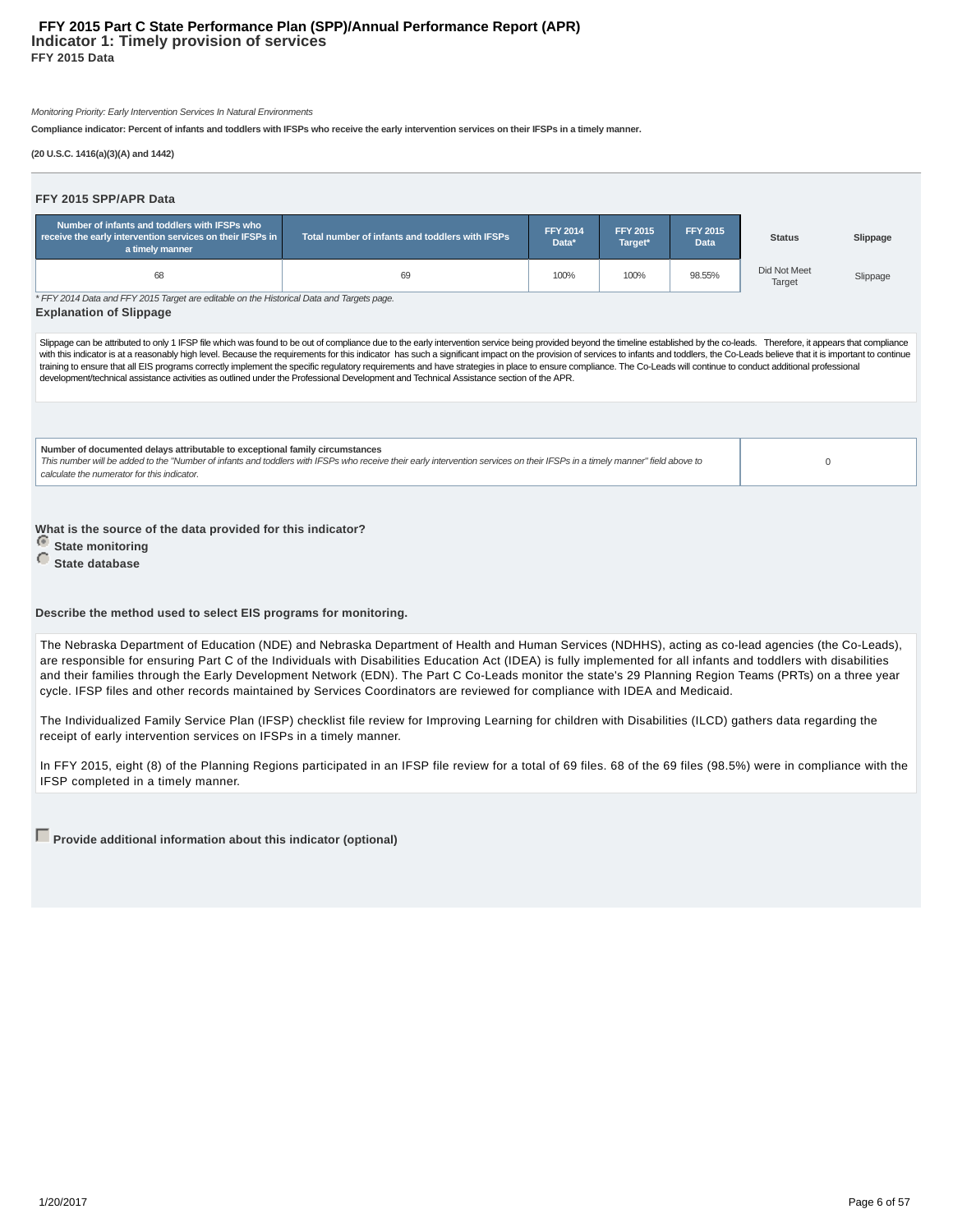**Indicator 1: Timely provision of services Required Actions from FFY 2014**

Monitoring Priority: Early Intervention Services In Natural Environments

**Compliance indicator: Percent of infants and toddlers with IFSPs who receive the early intervention services on their IFSPs in a timely manner.**

**(20 U.S.C. 1416(a)(3)(A) and 1442)**

**Actions required in FFY 2014 response**

none

**Responses to actions required in FFY 2014 response, not including correction of findings**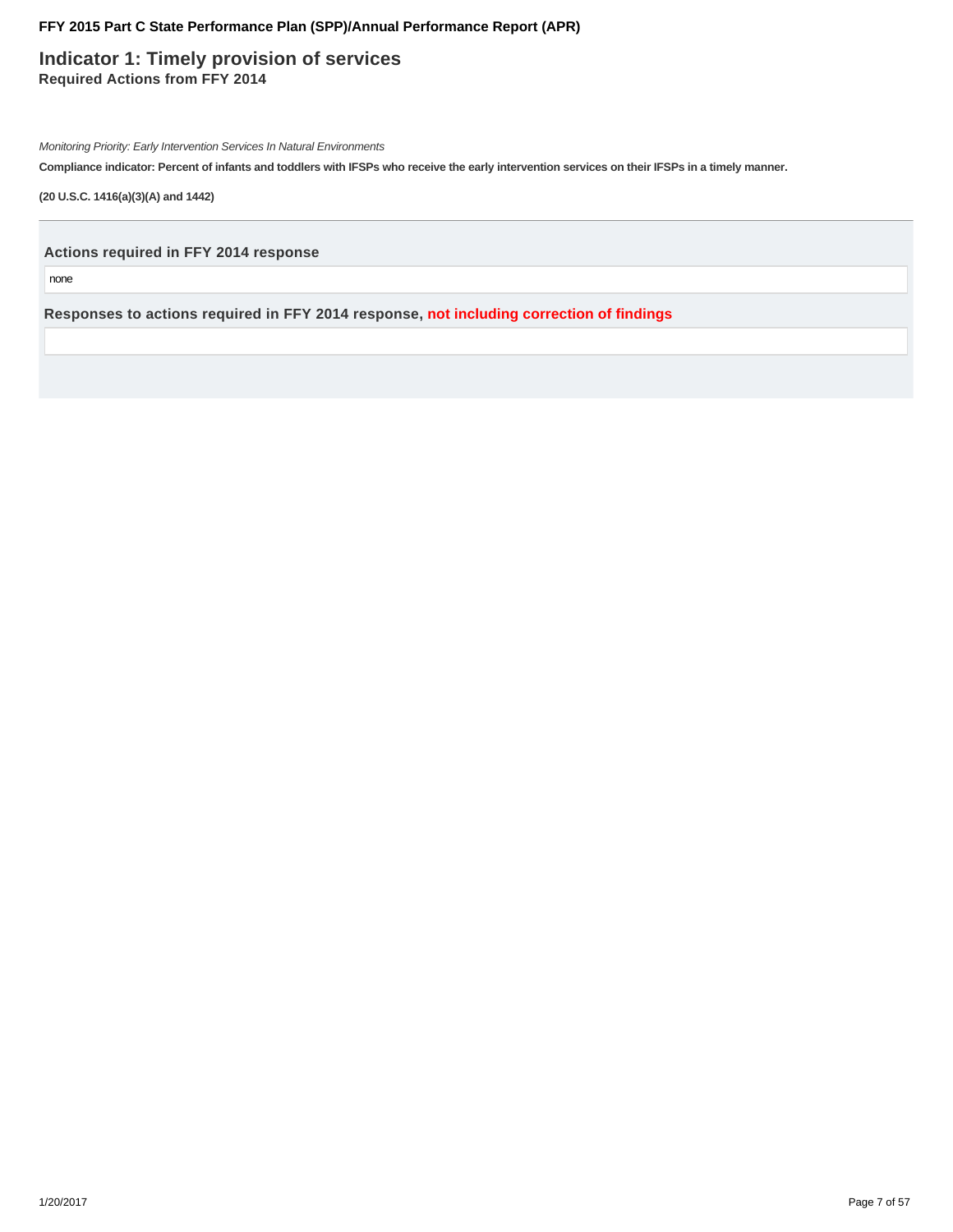### **Indicator 1: Timely provision of services**

**Correction of Previous Findings of Noncompliance**

Monitoring Priority: Early Intervention Services In Natural Environments

**Compliance indicator: Percent of infants and toddlers with IFSPs who receive the early intervention services on their IFSPs in a timely manner.**

**(20 U.S.C. 1416(a)(3)(A) and 1442)**

### **Correction of Findings of Noncompliance Identified in FFY 2014**

| Findings of Noncompliance Identified | <b>Findings of Noncompliance Verified</b><br>as Corrected Within One Year | <b>Findings of Noncompliance</b><br><b>Subsequently Corrected</b> | <b>Findings Not Yet Verified as Corrected</b> |  |
|--------------------------------------|---------------------------------------------------------------------------|-------------------------------------------------------------------|-----------------------------------------------|--|
|                                      |                                                                           |                                                                   |                                               |  |

### **Correction of Findings of Noncompliance Identified Prior to FFY 2014**

|      | <b>Findings of Noncompliance Not Yet Verified as Corrected as of FFY</b> | <b>Findings of Noncompliance</b> | <b>Findings Not Yet Verified as</b> |
|------|--------------------------------------------------------------------------|----------------------------------|-------------------------------------|
|      | <b>2014 APR</b>                                                          | <b>Verified as Corrected</b>     | <b>Corrected</b>                    |
| None |                                                                          |                                  |                                     |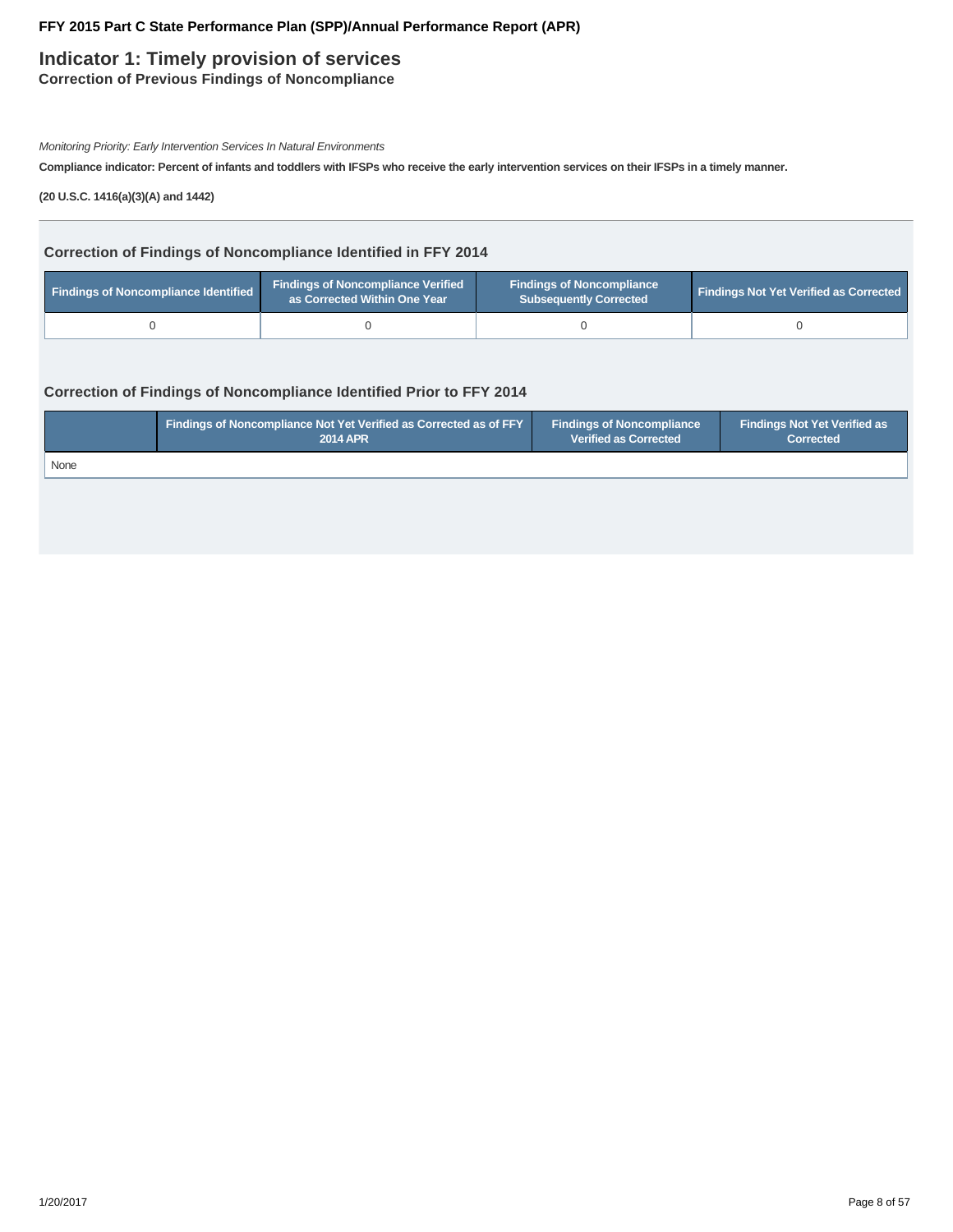**Indicator 2: Services in Natural Environments Historical Data and Targets**

Monitoring Priority: Early Intervention Services In Natural Environments

**Results indicator: Percent of infants and toddlers with IFSPs who primarily receive early intervention services in the home or community-based settings.**

**(20 U.S.C. 1416(a)(3)(A) and 1442)**

### **Historical Data**

Baseline Data: 2005

| <b>FFY</b>                                                                       | 2004 | 2005   | 2006   | 2007   | 2008   | 2009   | 2010   | 2011   | 2012   | 2013   | 2014   |
|----------------------------------------------------------------------------------|------|--------|--------|--------|--------|--------|--------|--------|--------|--------|--------|
| Target $\geq$                                                                    |      |        | 86.00% | 86.50% | 87.00% | 87.50% | 88.00% | 90.00% | 90.50% | 96.75% | 96.75% |
| Data                                                                             |      | 91.03% | 99.04% | 96.03% | 92.70% | 95.90% | 96.75% | 97.86% | 97.60% | 98.40% | 98.32% |
| Key:<br>Gray - Data Prior to Baseline<br>Yellow - Baseline<br>Blue - Data Update |      |        |        |        |        |        |        |        |        |        |        |

### **FFY 2015 - FFY 2018 Targets**

| FFY           | 2015   | 2016                       | 2017   | 2018   |
|---------------|--------|----------------------------|--------|--------|
| Target $\geq$ | 97.00% | 97.50%                     | 98.00% | 98.20% |
|               |        | Key:<br>Blue - Data Update |        |        |

### **Targets: Description of Stakeholder Input**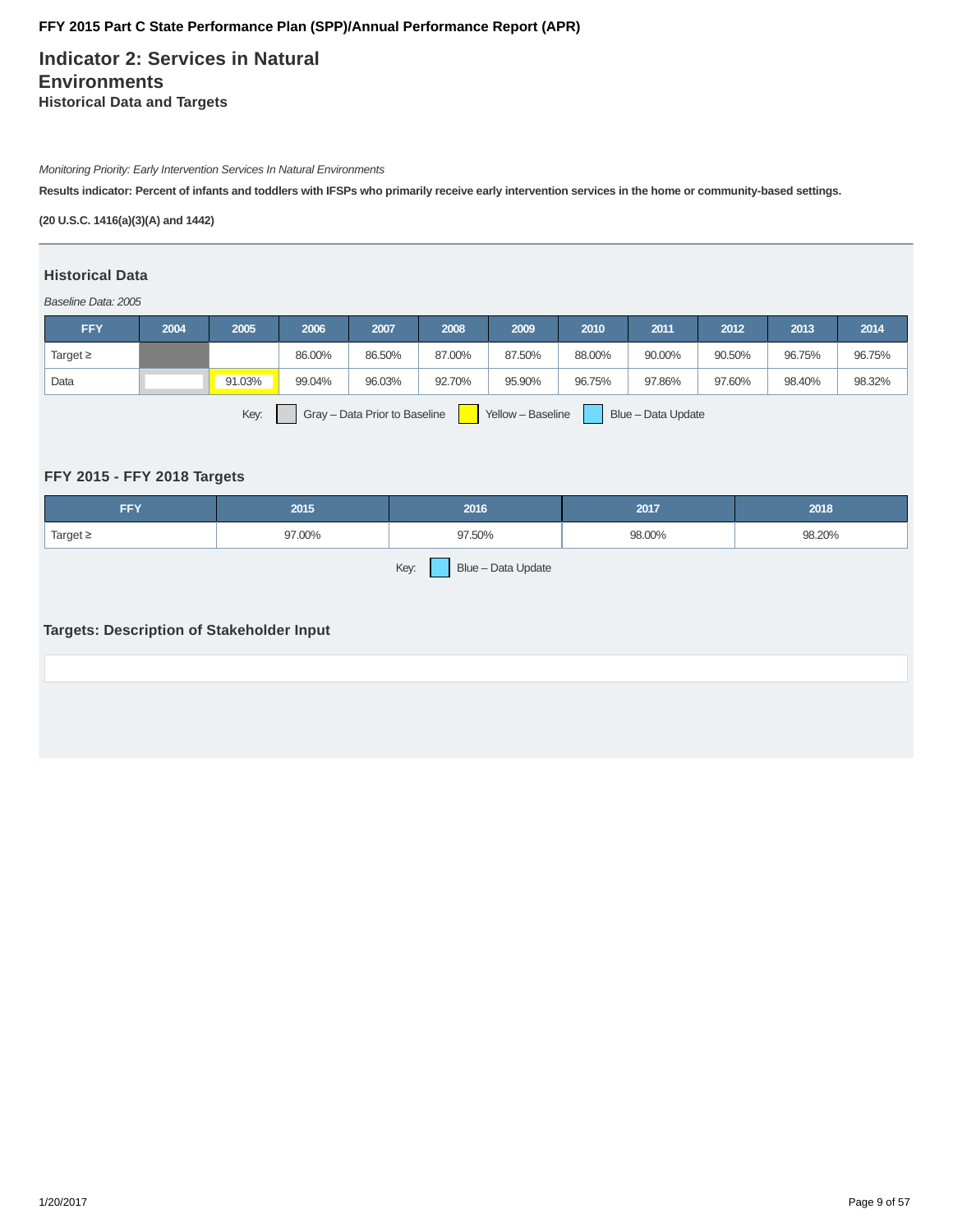**Indicator 2: Services in Natural Environments FFY 2015 Data**

Monitoring Priority: Early Intervention Services In Natural Environments

**Results indicator: Percent of infants and toddlers with IFSPs who primarily receive early intervention services in the home or community-based settings.**

**(20 U.S.C. 1416(a)(3)(A) and 1442)**

#### **Prepopulated Data**

| <b>Source</b>                                                    | <b>Description</b><br><b>Date</b> |                                                                                                                                        |       |  |  |  |
|------------------------------------------------------------------|-----------------------------------|----------------------------------------------------------------------------------------------------------------------------------------|-------|--|--|--|
| SY 2015-16 Child<br>Count/Educational Environment<br>Data Groups | 7/14/2016                         | Number of infants and toddlers with IFSPs who primarily receive early<br>intervention services in the home or community-based settings | 1,591 |  |  |  |
| SY 2015-16 Child<br>Count/Educational Environment<br>Data Groups | 7/14/2016                         | Total number of infants and toddlers with IFSPs                                                                                        | 1.619 |  |  |  |

### **FFY 2015 SPP/APR Data**

| Number of infants and toddlers with<br><b>IFSPs who primarily receive early</b><br>$\blacksquare$ intervention services in the home or $\blacksquare$<br>community-based settings | <b>Total number of infants and</b><br><b>toddlers with IFSPs</b> ا | <b>FFY 2014</b><br>Data* | <b>FFY 2015</b><br>Target* | <b>FFY 2015</b><br><b>Data</b> | <b>Status</b>     | Slippage    |
|-----------------------------------------------------------------------------------------------------------------------------------------------------------------------------------|--------------------------------------------------------------------|--------------------------|----------------------------|--------------------------------|-------------------|-------------|
| 1.591                                                                                                                                                                             | 1.619                                                              | 98.32%                   | 97.00%                     | 98.27%                         | <b>Met Target</b> | No Slippage |

\* FFY 2014 Data and FFY 2015 Target are editable on the Historical Data and Targets page.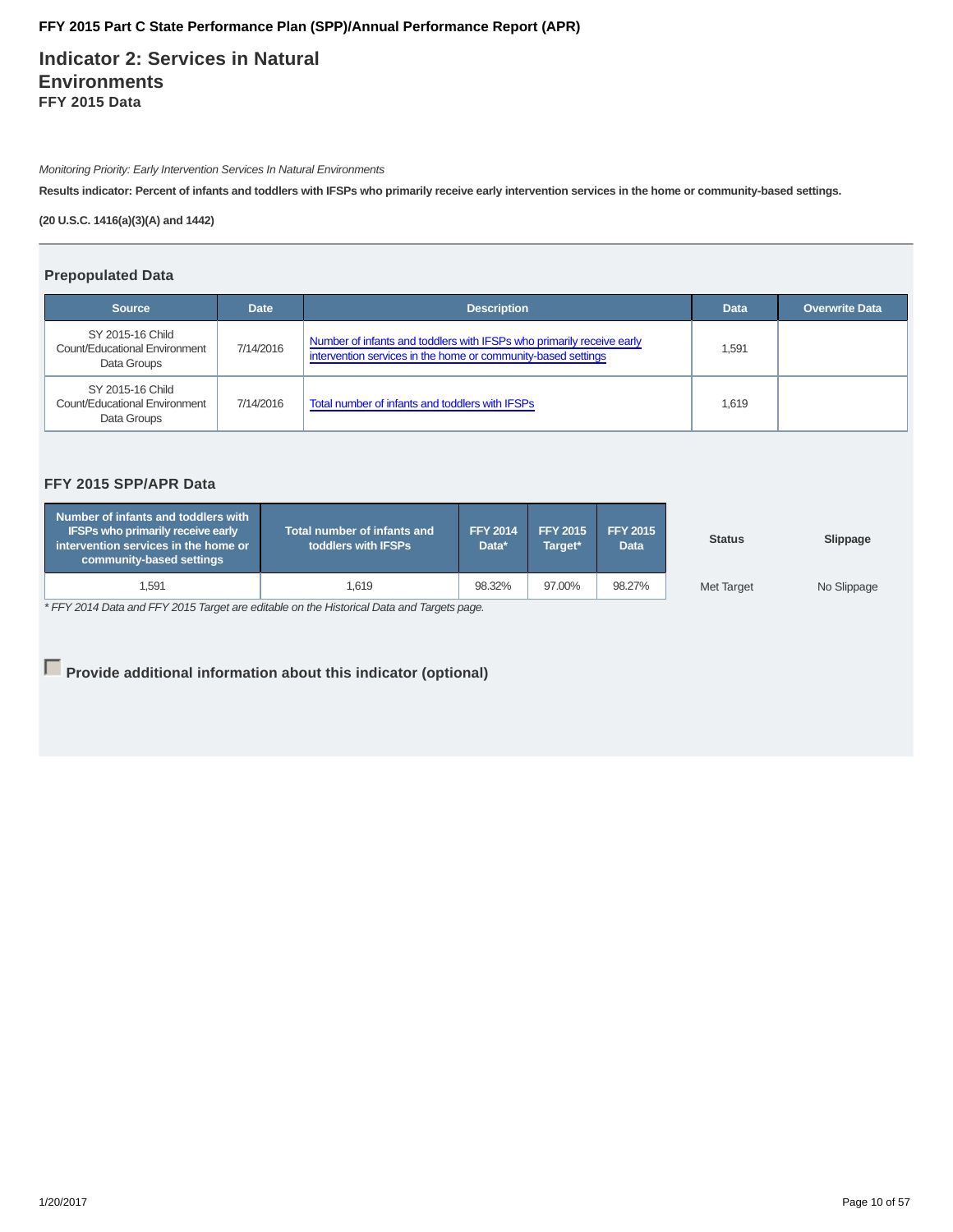**Indicator 2: Services in Natural Environments Required Actions from FFY 2014**

Monitoring Priority: Early Intervention Services In Natural Environments

**Results indicator: Percent of infants and toddlers with IFSPs who primarily receive early intervention services in the home or community-based settings.**

**(20 U.S.C. 1416(a)(3)(A) and 1442)**

**Actions required in FFY 2014 response**

none

**Responses to actions required in FFY 2014 response**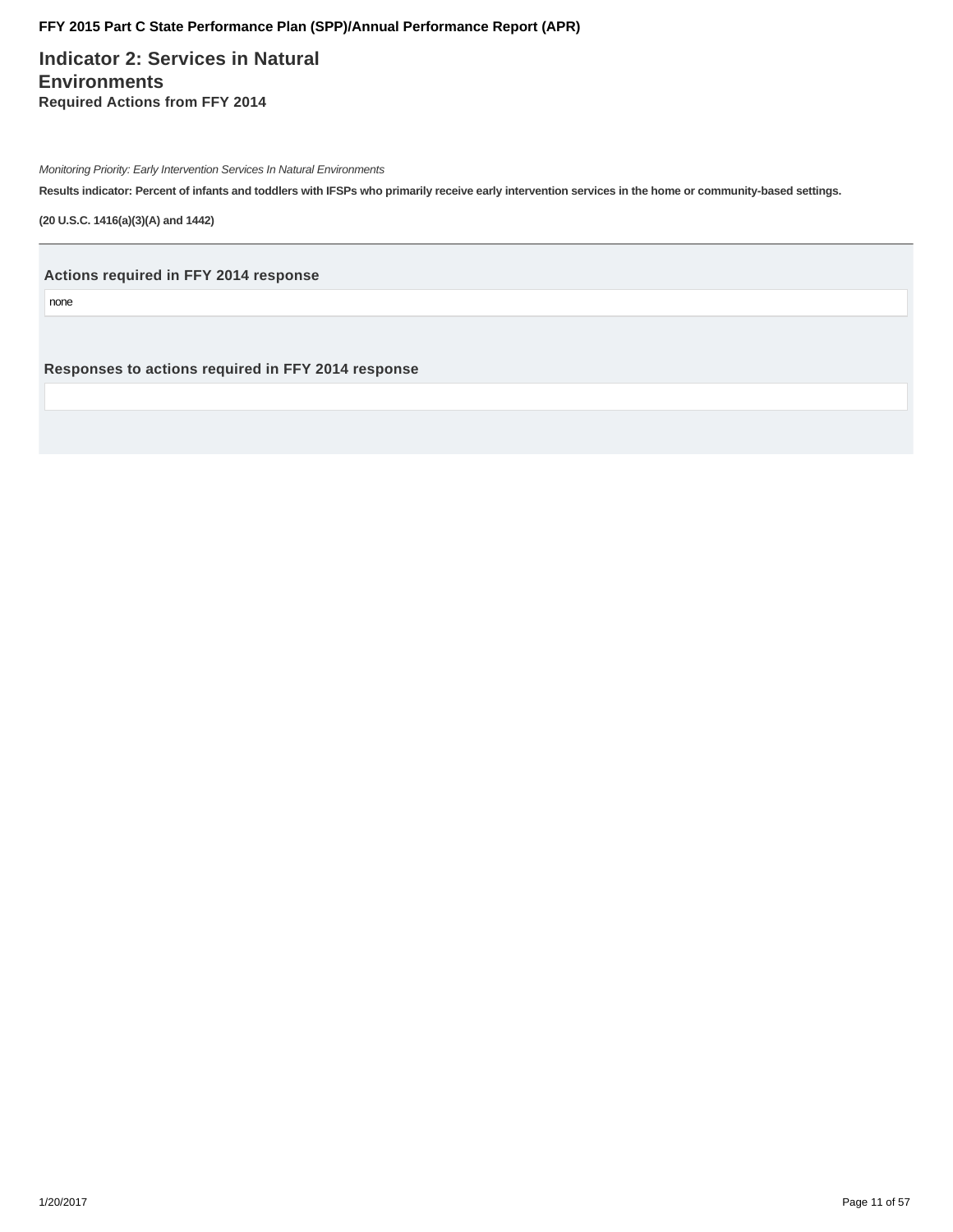### **Indicator 3: Early Childhood Outcomes Historical Data and Targets**

Monitoring Priority: Early Intervention Services In Natural Environments

**Results indicator: Percent of infants and toddlers with IFSPs who demonstrate improved:**

- **A. Positive social-emotional skills (including social relationships);**
- **B. Acquisition and use of knowledge and skills (including early language/ communication); and**
- **C. Use of appropriate behaviors to meet their needs.**

#### **(20 U.S.C. 1416(a)(3)(A) and 1442)**

**Does your State's Part C eligibility criteria include infants and toddlers who are at risk of having substantial developmental delays (or "at-risk infants and toddlers") under IDEA section 632(5)(B)(i)? No**

### **Historical Data**

|                | <b>Baseline</b><br>Year | <b>FFY</b>    | 2004 | 2005 | 2006                          | 2007 | 2008   | 2009              | 2010   | 2011               | 2012   | 2013   | 2014   |
|----------------|-------------------------|---------------|------|------|-------------------------------|------|--------|-------------------|--------|--------------------|--------|--------|--------|
| A <sub>1</sub> | 2013                    | Target $\geq$ |      |      |                               |      |        | 24.00%            | 70.90% | 71.40%             | 71.90% | 39.40% | 39.50% |
|                |                         | Data          |      |      |                               |      | 23.50% | 70.40%            | 74.00% | 78.00%             | 66.00% | 39.46% | 58.01% |
| A2             | 2013                    | Target $\geq$ |      |      |                               |      |        | 49.00%            | 74.10% | 74.60%             | 75.10% | 43.60% | 43.70% |
|                |                         | Data          |      |      |                               |      | 48.50% | 73.60%            | 75.40% | 79.60%             | 37.10% | 43.69% | 29.20% |
| <b>B1</b>      |                         | Target $\geq$ |      |      |                               |      |        | 21.60%            | 61.20% | 61.70%             | 62.20% | 40.10% | 40.20% |
|                | 2013                    | Data          |      |      |                               |      | 21.10% | 60.70%            | 63.00% | 66.80%             | 58.50% | 40.23% | 50.39% |
|                |                         | Target $\geq$ |      |      |                               |      |        | 46.90%            | 64.80% | 71.30%             | 71.80% | 33.40% | 33.50% |
| <b>B2</b>      | 2013                    | Data          |      |      |                               |      | 46.40% | 64.30%            | 68.60% | 73.00%             | 33.70% | 33.53% | 26.69% |
|                |                         | Target $\geq$ |      |      |                               |      |        | 42.10%            | 74.30% | 74.80%             | 75.30% | 55.70% | 55.80% |
| C <sub>1</sub> | 2013                    | Data          |      |      |                               |      | 41.60% | 73.80%            | 74.20% | 78.90%             | 60.00% | 55.79% | 71.47% |
|                |                         | Target $\geq$ |      |      |                               |      |        | 55.20%            | 69.40% | 69.90%             | 70.40% | 71.10% | 71.20% |
| C <sub>2</sub> | 2013                    | Data          |      |      |                               |      | 54.70% | 68.90%            | 72.90% | 75.90%             | 26.10% | 71.18% | 53.76% |
|                |                         |               | Key: |      | Gray - Data Prior to Baseline |      |        | Yellow - Baseline |        | Blue - Data Update |        |        |        |

#### **FFY 2015 - FFY 2018 Targets**

| <b>FFY</b>       | 2015   | 2016   | 2017   | 2018   |
|------------------|--------|--------|--------|--------|
| Target A1 $\geq$ | 40.00% | 40.50% | 41.00% | 41.50% |
| Target $A2 \geq$ | 44.50% | 45.50% | 46.00% | 47.00% |
| Target B1 $\geq$ | 40.50% | 41.00% | 41.50% | 42.50% |
| Target B2 $\geq$ | 34.00% | 34.50% | 35.00% | 36.00% |
| Target C1 $\geq$ | 56.50% | 57.00% | 58.50% | 60.00% |
| Target $C2 \geq$ | 72.00% | 73.00% | 74.00% | 75.00% |

Key: **Blue – Data Update** 

#### **Targets: Description of Stakeholder Input**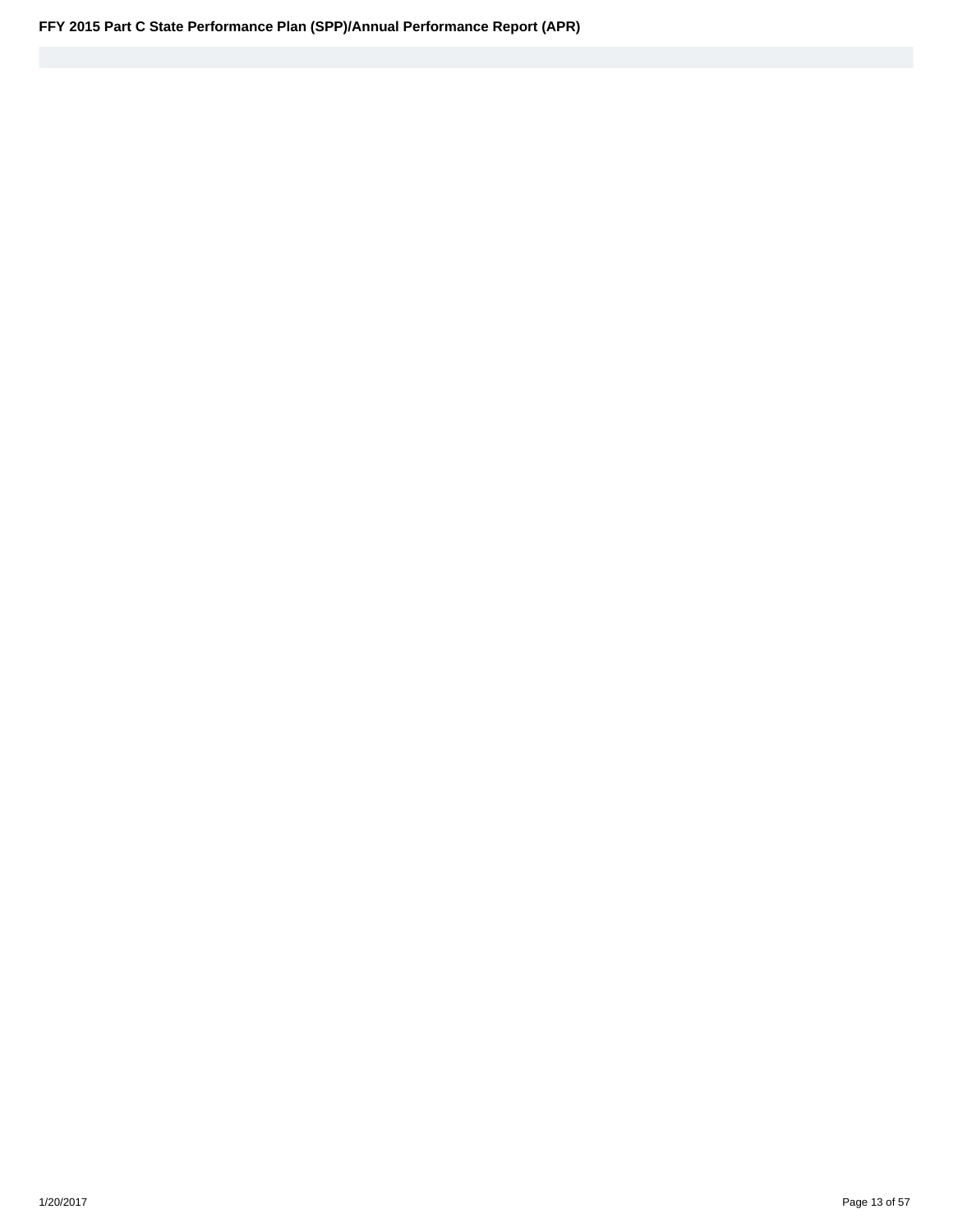#### **Indicator 3: Early Childhood Outcomes FFY 2015 Data FFY 2015 Part C State Performance Plan (SPP)/Annual Performance Report (APR)**

#### Monitoring Priority: Early Intervention Services In Natural Environments

**Results indicator: Percent of infants and toddlers with IFSPs who demonstrate improved:**

- **A. Positive social-emotional skills (including social relationships);**
- **B. Acquisition and use of knowledge and skills (including early language/ communication); and**
- **C. Use of appropriate behaviors to meet their needs.**

**(20 U.S.C. 1416(a)(3)(A) and 1442)**

#### **FFY 2015 SPP/APR Data**

| Numher<br>'s assessed<br>ntants and<br><b>toddlers</b><br>-witn i⊭<br>$\sim$<br> | 11 I.V |
|----------------------------------------------------------------------------------|--------|
|                                                                                  |        |

#### **Outcome A: Positive social-emotional skills (including social relationships)**

|                                                                                                                                 | <b>Number of</b><br><b>Children</b> | Percentage of<br><b>Children</b> |
|---------------------------------------------------------------------------------------------------------------------------------|-------------------------------------|----------------------------------|
| a. Infants and toddlers who did not improve functioning                                                                         | 12.00                               | 1.47%                            |
| b. Infants and toddlers who improved functioning but not sufficient to move nearer to functioning comparable to same-aged peers | 350.00                              | 42.84%                           |
| c. Infants and toddlers who improved functioning to a level nearer to same-aged peers but did not reach it                      | 227.00                              | 27.78%                           |
| d. Infants and toddlers who improved functioning to reach a level comparable to same-aged peers                                 | 194.00                              | 23.75%                           |
| e. Infants and toddlers who maintained functioning at a level comparable to same-aged peers                                     | 34.00                               | 4.16%                            |

|                                                                                                                                                                                                                                                                                                                                                                                                                                                                                                                                                                                 | <b>Numerator</b> | <b>Denominator</b> | <b>FFY 2014</b><br>Data* | <b>FFY 2015</b><br>Target* | <b>FFY 2015</b><br><b>Data</b> | <b>Status</b>          | Slippage    |
|---------------------------------------------------------------------------------------------------------------------------------------------------------------------------------------------------------------------------------------------------------------------------------------------------------------------------------------------------------------------------------------------------------------------------------------------------------------------------------------------------------------------------------------------------------------------------------|------------------|--------------------|--------------------------|----------------------------|--------------------------------|------------------------|-------------|
| A1. Of those children who entered or exited the program below age<br>expectations in Outcome A, the percent who substantially increased<br>their rate of growth by the time they turned 3 years of age or exited the<br>program (c+d)/(a+b+c+d).                                                                                                                                                                                                                                                                                                                                | 421.00           | 783.00             | 58.01%                   | 40.00%                     | 53.77%                         | Met Target             | No Slippage |
| A2. The percent of infants and toddlers who were functioning within<br>age expectations in Outcome A by the time they turned 3 years of age<br>or exited the program (d+e)/(a+b+c+d+e).<br>$\overline{a}$ $\overline{a}$ $\overline{a}$ $\overline{a}$ $\overline{a}$ $\overline{a}$ $\overline{a}$ $\overline{a}$ $\overline{a}$ $\overline{a}$ $\overline{a}$ $\overline{a}$ $\overline{a}$ $\overline{a}$ $\overline{a}$ $\overline{a}$ $\overline{a}$ $\overline{a}$ $\overline{a}$ $\overline{a}$ $\overline{a}$ $\overline{a}$ $\overline{a}$ $\overline{a}$ $\overline{$ | 228.00           | 817.00             | 29.20%                   | 44.50%                     | 27.91%                         | Did Not Meet<br>Target | Slippage    |

\* FFY 2014 Data and FFY 2015 Target are editable on the Historical Data and Targets page.

#### **Explanation of A2 Slippage**

In FFY 2013, NDE was concerned with the OSEP Part C results as they were significantly different from previous Nebraska data, as well as national data. NDE partnered with the DaSY Center and TS Gold to determine strategies to address this problem. The end result was the establishment of new cut scores that formed the bases of the OSEP ratings. The original cut scores were based on a small sample. In FY2013 a larger representative sample was available from which to complete the analyses. TS GOLD decided to rerun the analyses. Data from this one year's worth of data formed the bases of the FFY 2014 Nebraska targets. Data from 2015 represents the second year of data based on the new cut scores. We would expect some fluctuation as traditionally, Nebraska has used multiple years of data to establish targets. As this year's data was reviewed, it became evident that there is still some fluctuation of data across these past two years. This may account for the slippage seen. Once Nebraska has three to four years of data (FY2016), more realistic targets can be established.

#### **Outcome B. Acquisition and use of knowledge and skills (including early language/ communication)**

|                                                                                                                                 | Number of<br><b>Children</b> | Percentage of<br><b>Children</b> |
|---------------------------------------------------------------------------------------------------------------------------------|------------------------------|----------------------------------|
| a. Infants and toddlers who did not improve functioning                                                                         | 6.00                         | 0.73%                            |
| b. Infants and toddlers who improved functioning but not sufficient to move nearer to functioning comparable to same-aged peers | 421.00                       | 51.53%                           |
| c. Infants and toddlers who improved functioning to a level nearer to same-aged peers but did not reach it                      | 204.00                       | 24.97%                           |
| d. Infants and toddlers who improved functioning to reach a level comparable to same-aged peers                                 | 161.00                       | 19.71%                           |
| e. Infants and toddlers who maintained functioning at a level comparable to same-aged peers                                     | 25.00                        | 3.06%                            |

|                                                                                                                                                                                                                                                     | <b>Numerator</b> | <b>Denominator</b> | <b>FFY 2014</b><br>Data* | <b>FFY 2015</b><br>Target* | <b>FFY 2015</b><br>Data | <b>Status</b>          | Slippage    |
|-----------------------------------------------------------------------------------------------------------------------------------------------------------------------------------------------------------------------------------------------------|------------------|--------------------|--------------------------|----------------------------|-------------------------|------------------------|-------------|
| B1. Of those children who entered or exited the program below age<br>expectations in Outcome B, the percent who substantially increased<br>their rate of growth by the time they turned 3 years of age or exited the<br>program $(c+d)/(a+b+c+d)$ . | 365.00           | 792.00             | 50.39%                   | 40.50%                     | 46.09%                  | Met Target             | No Slippage |
| B2. The percent of infants and toddlers who were functioning within<br>age expectations in Outcome B by the time they turned 3 years of age<br>or exited the program (d+e)/(a+b+c+d+e).                                                             | 186.00           | 817.00             | 26.69%                   | 34.00%                     | 22.77%                  | Did Not Meet<br>Target | Slippage    |

\* FFY 2014 Data and FFY 2015 Target are editable on the Historical Data and Targets page.

#### **Explanation of B2 Slippage**

In FFY 2013, NDE was concerned with the OSEP Part C results as they were significantly different from previous Nebraska data, as well as national data. NDE partnered with the DaSY Center and TS Gold to determine strategies to address this problem. The end result was the establishment of new cut scores that formed the bases of the OSEP ratings. The original cut scores were based on a small sample. In FY2013 a larger representative 1/20/2017 Page 14 of 57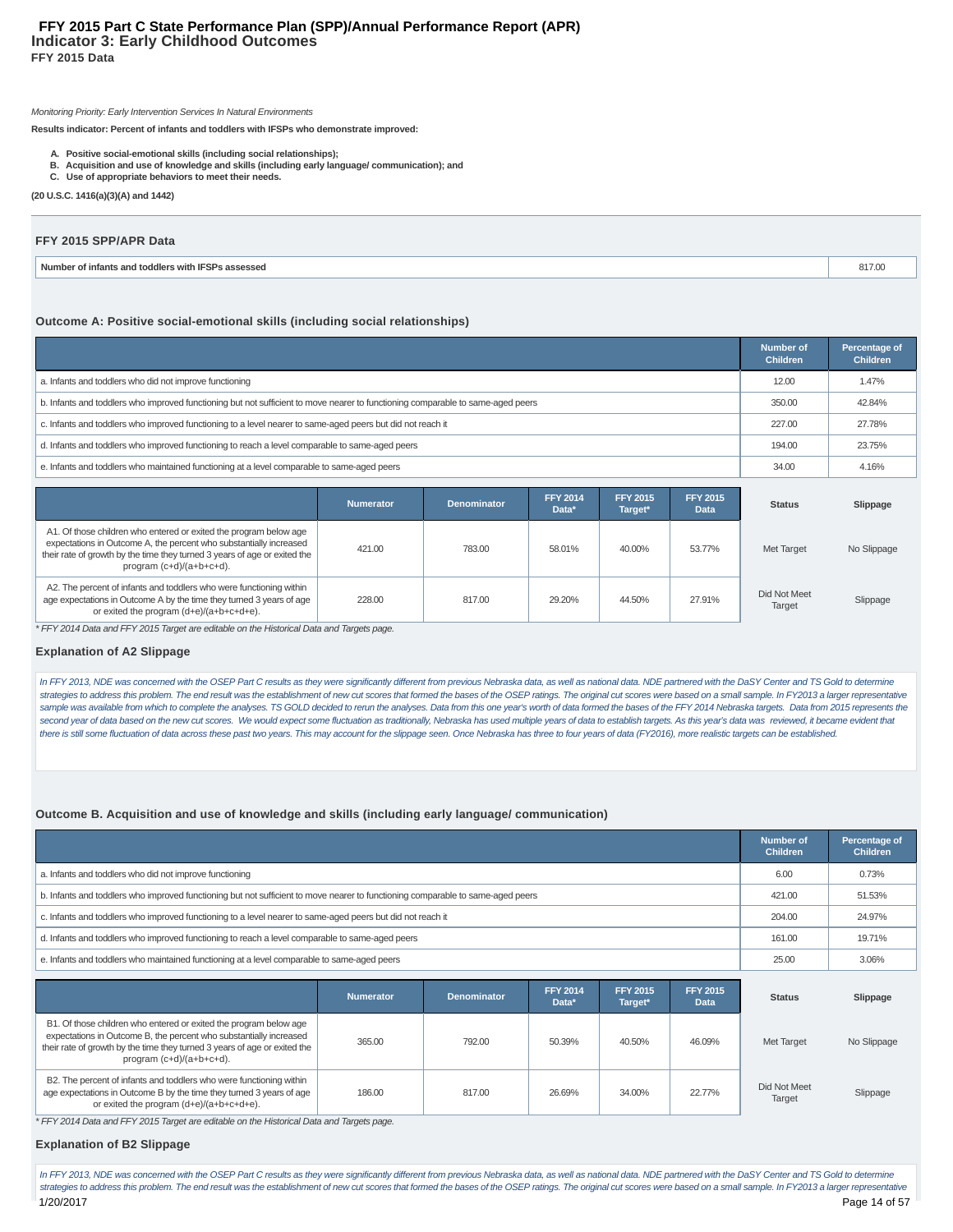## FFY 2015 Part C State Performance Plan (SPP)/Annual Performance Report (APR)<br>sample was available from which to complete the analyses. TS GOLD decided to rerun the analyses. Data from this one year's worth of data formed t

second year of data based on the new cut scores. We would expect some fluctuation as traditionally, Nebraska has used multiple years of data to establish targets. As this year's data was reviewed, it became evident that there is still some fluctuation of data across these past two years. This may account for the slippage seen. Once Nebraska has three to four years of data (FY2016), more realistic targets can be established.

#### **Outcome C: Use of appropriate behaviors to meet their needs**

|                                                                                                                                 | <b>Number of</b><br><b>Children</b> | Percentage of<br><b>Children</b> |
|---------------------------------------------------------------------------------------------------------------------------------|-------------------------------------|----------------------------------|
| a. Infants and toddlers who did not improve functioning                                                                         | 8.00                                | 0.98%                            |
| b. Infants and toddlers who improved functioning but not sufficient to move nearer to functioning comparable to same-aged peers | 275.00                              | 33.66%                           |
| c. Infants and toddlers who improved functioning to a level nearer to same-aged peers but did not reach it                      | 123.00                              | 15.06%                           |
| d. Infants and toddlers who improved functioning to reach a level comparable to same-aged peers                                 | 282.00                              | 34.52%                           |
| e. Infants and toddlers who maintained functioning at a level comparable to same-aged peers                                     | 129.00                              | 15.79%                           |

|                                                                                                                                                                                                                                                  | <b>Numerator</b> | <b>Denominator</b> | <b>FFY 2014</b><br>Data* | <b>FFY 2015</b><br>Target* | <b>FFY 2015</b><br>Data | <b>Status</b>          | Slippage    |
|--------------------------------------------------------------------------------------------------------------------------------------------------------------------------------------------------------------------------------------------------|------------------|--------------------|--------------------------|----------------------------|-------------------------|------------------------|-------------|
| C1. Of those children who entered or exited the program below age<br>expectations in Outcome C, the percent who substantially increased<br>their rate of growth by the time they turned 3 years of age or exited the<br>program (c+d)/(a+b+c+d). | 405.00           | 688.00             | 71.47%                   | 56.50%                     | 58.87%                  | Met Target             | No Slippage |
| C2. The percent of infants and toddlers who were functioning within<br>age expectations in Outcome C by the time they turned 3 years of age<br>or exited the program (d+e)/(a+b+c+d+e).                                                          | 411.00           | 817.00             | 53.76%                   | 72.00%                     | 50.31%                  | Did Not Meet<br>Target | Slippage    |

\* FFY 2014 Data and FFY 2015 Target are editable on the Historical Data and Targets page.

#### **Explanation of C2 Slippage**

In FFY 2013, NDE was concerned with the OSEP Part C results as they were significantly different from previous Nebraska data, as well as national data. NDE partnered with the DaSY Center and TS Gold to determine strategies to address this problem. The end result was the establishment of new cut scores that formed the bases of the OSEP ratings. The original cut scores were based on a small sample. In FY2013 a larger representative sample was available from which to complete the analyses. TS GOLD decided to rerun the analyses. Data from this one year's worth of data formed the bases of the FFY 2014 Nebraska targets. Data from 2015 represents the second year of data based on the new cut scores. We would expect some fluctuation as traditionally, Nebraska has used multiple years of data to establish targets. As this year's data was reviewed, it became evident that there is still some fluctuation of data across these past two years. This may account for the slippage seen. Once Nebraska has three to four years of data (FY2016), more realistic targets can be established.

**Was sampling used?** No

#### **Did you use the Early Childhood Outcomes Center (ECO) Child Outcomes Summary Form (COSF)?** No **Provide the criteria for defining "comparable to same-aged peers" and list the instruments and procedures used to gather data for this indicator.**

Teaching Strategies (TS) GOLD is a scientifically-based authentic, observational assessment system designed for children from birth through kindergarten. In Nebraska, it is used for children from birth to kindergarten to evaluate their development and leaming across the three functional outcomes. At a child's entry and exit, teachers/providers gather and document observations in the GOLD online system, which form the basis of their scoring are based on a crosswalk recommended by the national Early Childhood Outcomes (ECO) Center Criteria for defining "comparable to same-aged peers" was determined through Item Response Theory (IRT) analyses by Teaching Strategies, based on a national sample. The algorithms result in a 7-point rating system that parallels the ECO Child Outcome Summary (COS) ratings. These ratings by age are programmed into the GOLD online system which generates a rating based on TS GOLD scores. Research studies examining the reliability and validity of TS GOLD may be found at http://teachingstrategies.com/assessment/research/.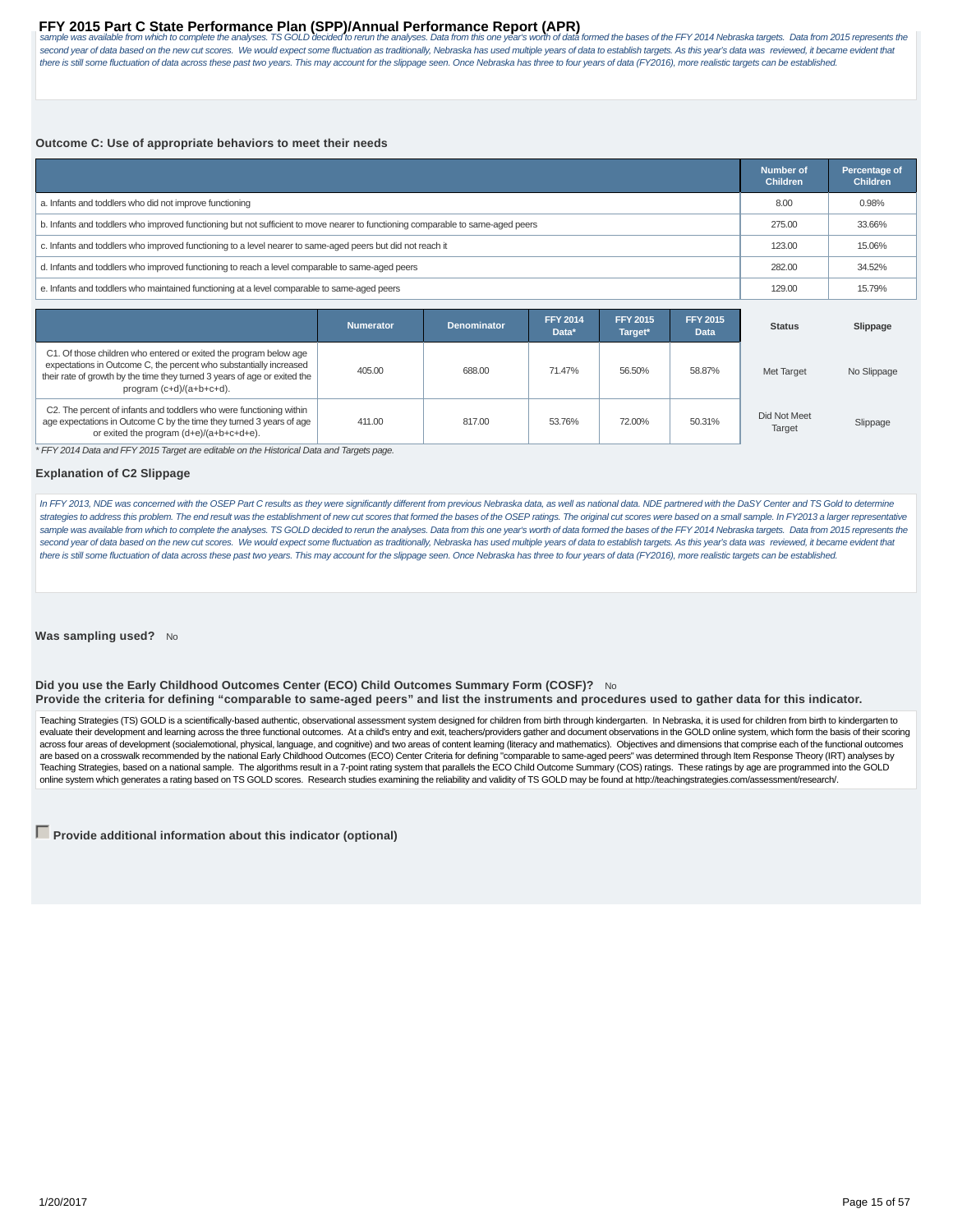### **Indicator 3: Early Childhood Outcomes Required Actions from FFY 2014**

Monitoring Priority: Early Intervention Services In Natural Environments

**Results indicator: Percent of infants and toddlers with IFSPs who demonstrate improved:**

- **A. Positive social-emotional skills (including social relationships);**
- **B. Acquisition and use of knowledge and skills (including early language/ communication); and**
- **C. Use of appropriate behaviors to meet their needs.**

**(20 U.S.C. 1416(a)(3)(A) and 1442)**

**Actions required in FFY 2014 response**

none

**Responses to actions required in FFY 2014 response**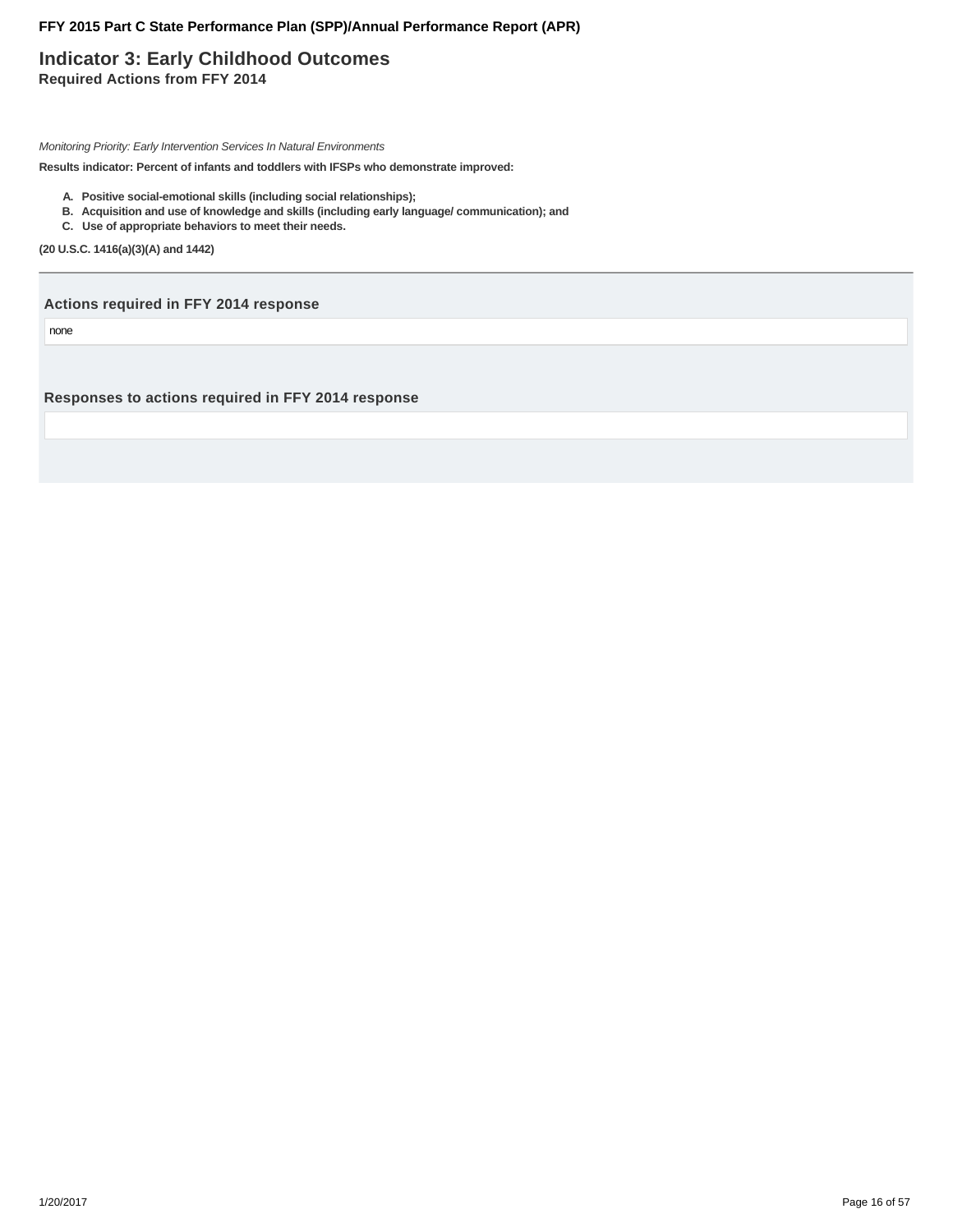### **Indicator 4: Family Involvement Historical Data and Targets**

Monitoring Priority: Early Intervention Services In Natural Environments

**Results indicator: Percent of families participating in Part C who report that early intervention services have helped the family:**

- **A. Know their rights;**
- **B. Effectively communicate their children's needs; and**
- **C. Help their children develop and learn.**

**(20 U.S.C. 1416(a)(3)(A) and 1442)**

### **Historical Data**

|                                                                                  | <b>Baseline</b><br>Year | <b>FFY</b>    | 2004 | 2005 | 2006   | 2007   | 2008   | 2009   | 2010   | 2011   | 2012   | 2013   | 2014   |
|----------------------------------------------------------------------------------|-------------------------|---------------|------|------|--------|--------|--------|--------|--------|--------|--------|--------|--------|
| A                                                                                | 2006                    | Target $\geq$ |      |      |        |        | 74.00% | 74.00% | 74.00% | 74.00% | 74.00% | 83.00% | 83.00% |
|                                                                                  |                         | Data          |      |      | 73.80% | 74.80% | 77.20% | 77.90% | 78.40% | 82.10% | 83.84% | 85.26% | 86.35% |
|                                                                                  |                         | Target $\geq$ |      |      |        |        | 71.00% | 71.00% | 71.00% | 71.00% | 71.00% | 80.50% | 81.00% |
| в                                                                                | 2006                    | Data          |      |      | 70.50% | 69.90% | 73.40% | 75.00% | 74.40% | 79.90% | 80.50% | 80.94% | 83.75% |
| C                                                                                |                         | Target $\geq$ |      |      |        |        | 84.00% | 84.00% | 84.00% | 84.00% | 84.00% | 91.30% | 91.30% |
|                                                                                  | 2006                    | Data          |      |      | 84.00% | 88.30% | 88.10% | 89.30% | 88.90% | 91.30% | 93.32% | 91.36% | 92.60% |
| Gray - Data Prior to Baseline<br>Key:<br>Yellow - Baseline<br>Blue - Data Update |                         |               |      |      |        |        |        |        |        |        |        |        |        |

#### **FFY 2015 - FFY 2018 Targets**

| <b>FFY</b>      | 2015   | 2016                     | 2017   | 2018   |
|-----------------|--------|--------------------------|--------|--------|
| Target $A \geq$ | 84.00% | 85.00%                   | 86.00% | 87.00% |
| Target $B \geq$ | 81.50% | 82.00%                   | 82.30% | 82.60% |
| Target $C \geq$ | 91.40% | 91.50%                   | 91.60% | 91.70% |
|                 |        | $\overline{\phantom{a}}$ |        |        |

## Key:  $B\text{S}$  Blue – Data Update

### **Targets: Description of Stakeholder Input**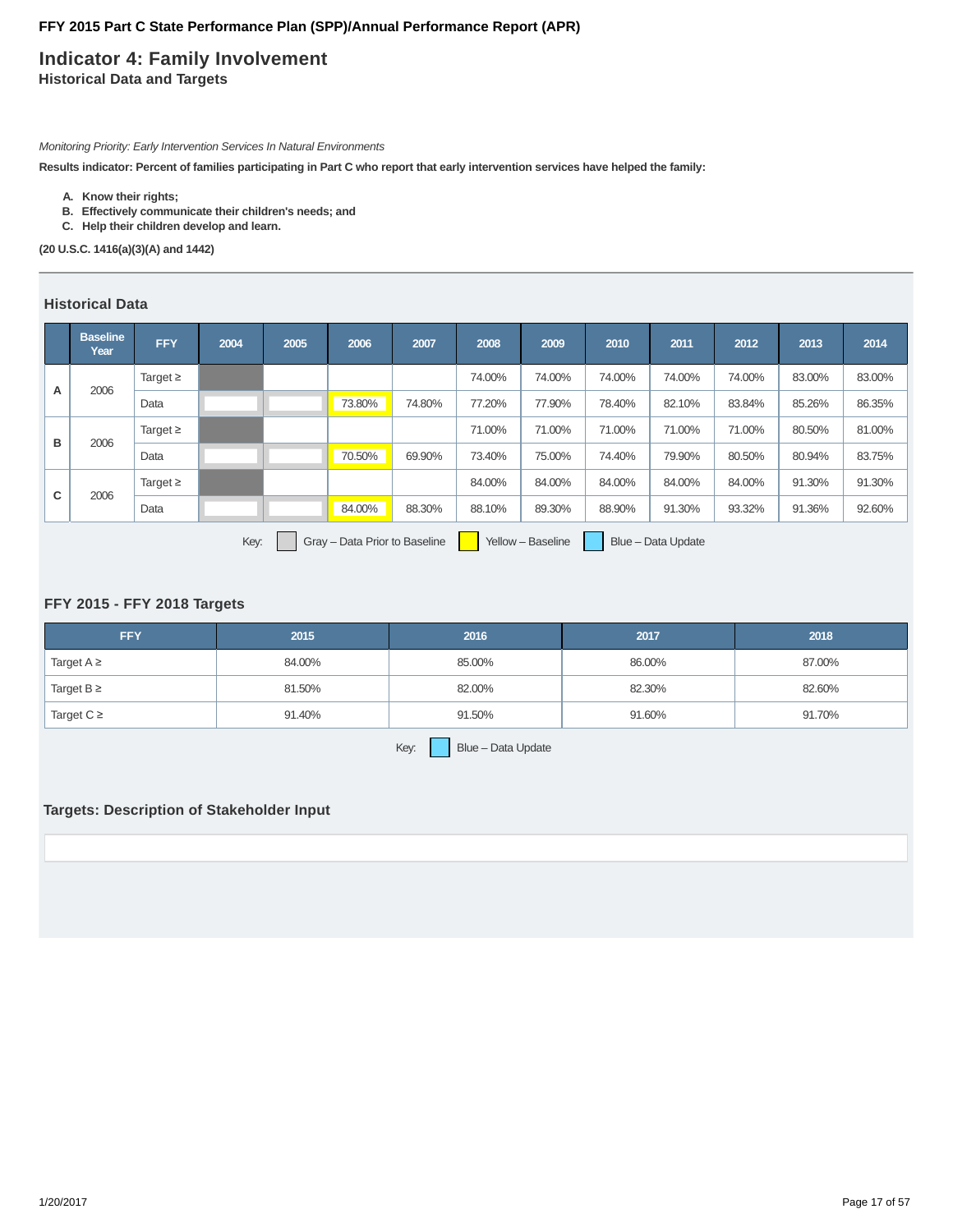#### **Indicator 4: Family Involvement FFY 2015 Data FFY 2015 Part C State Performance Plan (SPP)/Annual Performance Report (APR)**

Monitoring Priority: Early Intervention Services In Natural Environments

**Results indicator: Percent of families participating in Part C who report that early intervention services have helped the family:**

- **A. Know their rights;**
- **B. Effectively communicate their children's needs; and**
- **C. Help their children develop and learn.**

**(20 U.S.C. 1416(a)(3)(A) and 1442)**

#### **FFY 2015 SPP/APR Data**

| Number of respondent families participating in Part C                                                                                                                       | 1178.00 |
|-----------------------------------------------------------------------------------------------------------------------------------------------------------------------------|---------|
| A1. Number of respondent families participating in Part C who report that early intervention services have helped the family know their rights                              | 1017.00 |
| A2. Number of responses to the question of whether early intervention services have helped the family know their rights                                                     | 1178.00 |
| B1. Number of respondent families participating in Part C who report that early intervention services have helped the family effectively communicate their children's needs | 999.00  |
| B2. Number of responses to the question of whether early intervention services have helped the family effectively communicate their children's needs                        | 1178.00 |
| C1. Number of respondent families participating in Part C who report that early intervention services have helped the family help their children develop and learn          | 1129.00 |
| C2. Number of responses to the question of whether early intervention services have helped the family help their children develop and learn                                 | 1178.00 |

\* FFY 2014 Data and FFY 2015 Target are editable on the Historical Data and Targets page.

|                                                                                                                                                                     | <b>FFY 2014</b><br>Data* | <b>FFY 2015</b><br>Target* | <b>FFY 2015</b><br><b>Data</b> | <b>Status</b> | Slippage    |
|---------------------------------------------------------------------------------------------------------------------------------------------------------------------|--------------------------|----------------------------|--------------------------------|---------------|-------------|
| A. Percent of families participating in Part C who report that early intervention services have helped the family know their<br>rights                              | 86.35%                   | 84.00%                     | 86.33%                         | Met Target    | No Slippage |
| B. Percent of families participating in Part C who report that early intervention services have helped the family effectively<br>communicate their children's needs | 83.75%                   | 81.50%                     | 84.80%                         | Met Target    | No Slippage |
| C. Percent of families participating in Part C who report that early intervention services have helped the family help their<br>children develop and learn          | 92.60%                   | 91.40%                     | 95.84%                         | Met Target    | No Slippage |

\* FFY 2014 Data and FFY 2015 Target are editable on the Historical Data and Targets page.

#### **Describe how the State has ensured that any response data are valid and reliable, including how the data represent the demographics of the State.**

#### **Describe how the State has ensured that any response data are valid and reliable, including how the data represent the demographics of the State:**

The survey items were validated by the National Center for Special Education Accountability Monitoring (NCSEAM) as part of the Impact on Family Scale (IFS). Based on highly successful return rates in past years, Nebraska continued to use a personalized introductory letter to families before delivering the survey, a follow-up postcard to families, and personal contacts by local representatives to remind families to return the surve of 1544 surveys were delivered to families with children in Part C in 2015-2016; 1179 surveys were completed and returned for a state return rate of 76.4% which is a 6.6% increase from the previous year. Nebraska also attempted to ensure representativeness by hand-delivering the survey to every family enrolled in Part C. Families identified as Spanish-speaking received all survey materials translated into Spanish and provided a toll-fre phone number that was answered by a Spanish translator who could answer questions or read the survey to the family. A separate toll-free phone number was provided through PTI-Nebraska for families who speak other languages or those needing special assistance in reading and/or understanding the survey questions. The Nebraska survey also asks families to identify their race/ethnicity, child's age, and length of time in program.

Surveys were keyed by Westat staff and analysis of the data for the 29 Planning Region Teams was conducted by Dr. Haidee Bernstein at Westat. Rasch Analysis was conducted by Dr. Batya Elbaum that revealed a mean IFS measure at 768.17 with a scale reliability at .87. Applying the standard adopted by Nebraska Part C, corresponding measures of 538.9, 555.9 and 516.1 for sub-indicators 4a, 4b, and 4c respectively, the percent of agreement surveyed families was calculated.

**Was sampling used?** No

**Was a collection tool used?** Yes **Is it a new or revised collection tool?** No

**Yes, the data accurately represent the demographics of the State**

No, the data does not accurately represent the demographics of the State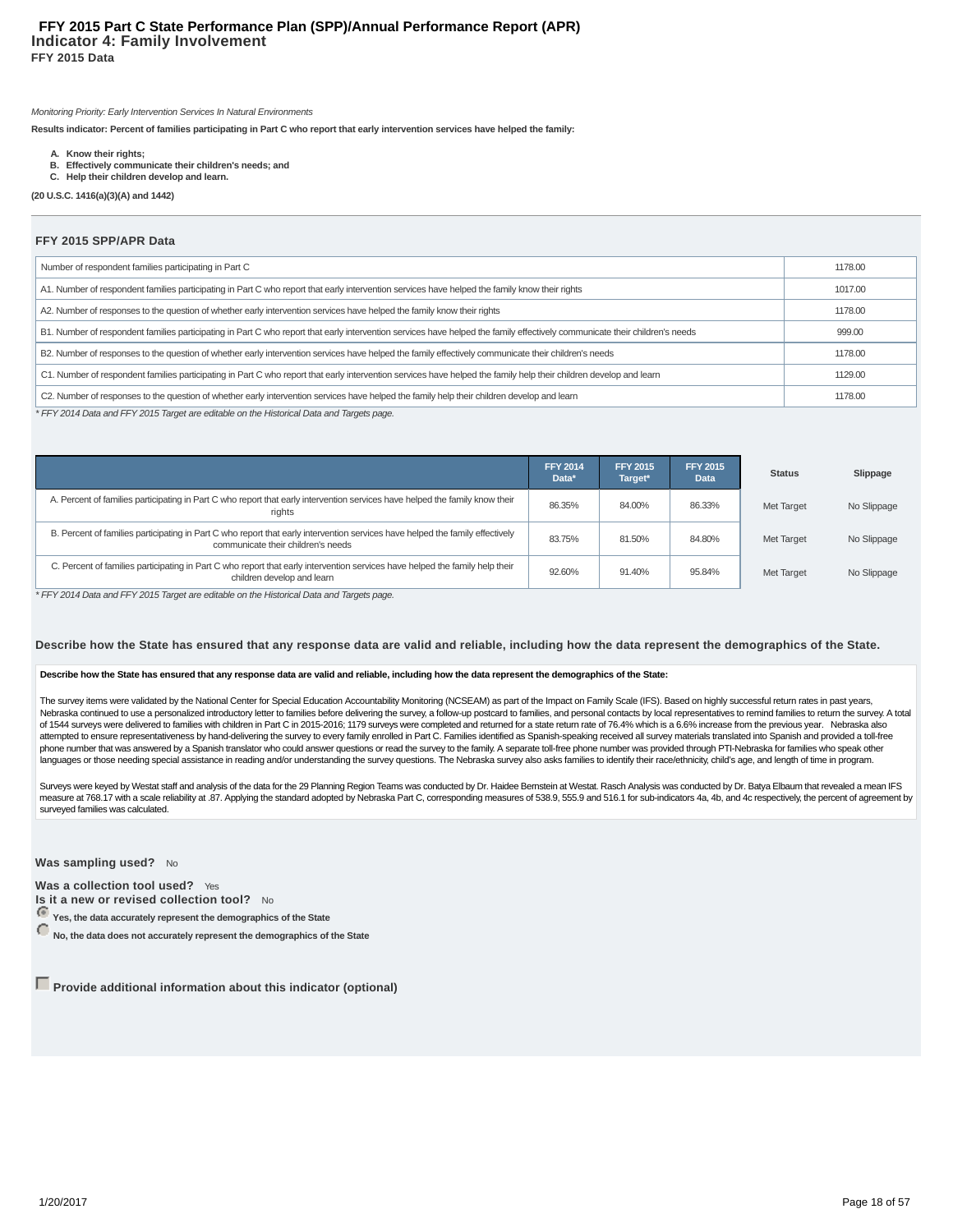### **Indicator 4: Family Involvement Required Actions from FFY 2014**

Monitoring Priority: Early Intervention Services In Natural Environments

**Results indicator: Percent of families participating in Part C who report that early intervention services have helped the family:**

- **A. Know their rights;**
- **B. Effectively communicate their children's needs; and**
- **C. Help their children develop and learn.**

**(20 U.S.C. 1416(a)(3)(A) and 1442)**

**Actions required in FFY 2014 response**

none

**Responses to actions required in FFY 2014 response**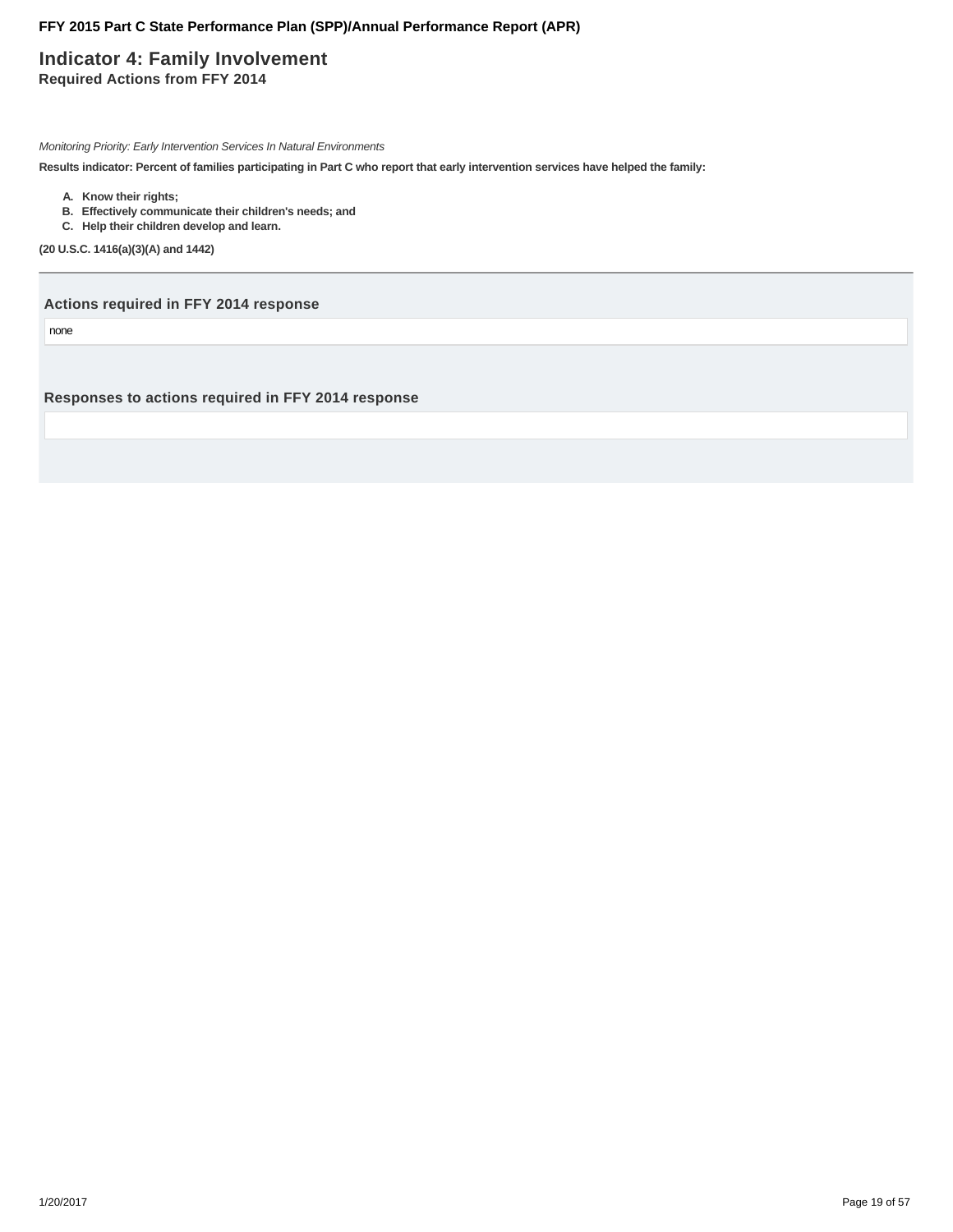**Indicator 5: Child Find (Birth to One) Historical Data and Targets**

### Monitoring Priority: Effective General Supervision Part C / Child Find

**Results indicator: Percent of infants and toddlers birth to 1 with IFSPs compared to national data.**

#### **(20 U.S.C. 1416(a)(3)(B) and 1442)**

#### **Historical Data**

#### Baseline Data: 2005

| <b>FFY</b>                                                                       | 2004 | 2005  | 2006  | 2007  | 2008  | 2009  | 2010  | 2011  | 2012  | 2013  | 2014  |
|----------------------------------------------------------------------------------|------|-------|-------|-------|-------|-------|-------|-------|-------|-------|-------|
| Target $\geq$                                                                    |      |       | 0.75% | 0.75% | 0.76% | 0.76% | 0.77% | 0.77% | 0.77% | 0.57% | 0.57% |
| Data                                                                             |      | 0.64% | 0.71% | 0.78% | 0.66% | 0.68% | 0.71% | 0.68% | 0.57% | 0.61% | 0.75% |
| Key:<br>Gray - Data Prior to Baseline<br>Yellow - Baseline<br>Blue - Data Update |      |       |       |       |       |       |       |       |       |       |       |

### **FFY 2015 - FFY 2018 Targets**

| <b>FFY</b>                 | 2015  | 2016  | 2017  | 2018  |  |  |  |  |
|----------------------------|-------|-------|-------|-------|--|--|--|--|
| Target $\geq$              | 0.60% | 0.63% | 0.66% | 0.70% |  |  |  |  |
| Key:<br>Blue - Data Update |       |       |       |       |  |  |  |  |

### **Targets: Description of Stakeholder Input**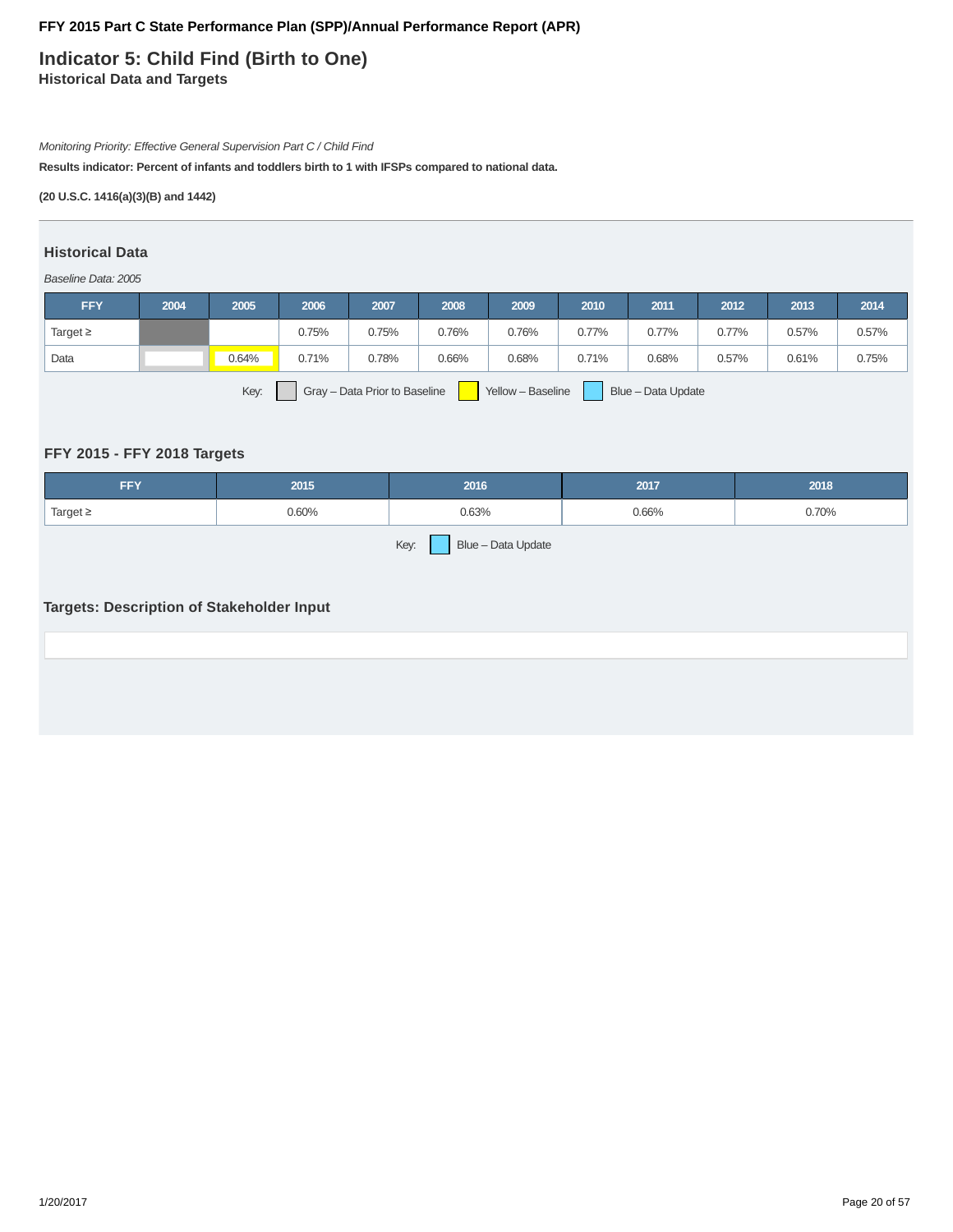**Indicator 5: Child Find (Birth to One) FFY 2015 Data**

Monitoring Priority: Effective General Supervision Part C / Child Find

**Results indicator: Percent of infants and toddlers birth to 1 with IFSPs compared to national data.**

**(20 U.S.C. 1416(a)(3)(B) and 1442)**

#### **Prepopulated Data**

| <b>Source</b>                                                                                     | <b>Date</b> | <b>Description</b>                                   | <b>Data</b> | <b>Overwrite Data</b> |
|---------------------------------------------------------------------------------------------------|-------------|------------------------------------------------------|-------------|-----------------------|
| SY 2015-16 Child<br>Count/Educational Environment<br>Data Groups                                  | 7/14/2016   | Number of infants and toddlers birth to 1 with IFSPs | 209         | null                  |
| U.S. Census Annual State<br><b>Resident Population Estimates</b><br>April 1, 2010 to July 1, 2015 | 6/30/2016   | Population of infants and toddlers birth to 1        | 26.178      | null                  |

### **FFY 2015 SPP/APR Data**

| Number of infants and toddlers birth to 1<br>with <b>IFSPs</b> | <b>Population of infants and</b><br>toddlers birth to 1 | <b>FFY 2014</b><br>Data* | <b>FFY 2015</b><br>Target* | <b>FFY 2015</b><br><b>Data</b> | <b>Status</b>     | Slippage    |
|----------------------------------------------------------------|---------------------------------------------------------|--------------------------|----------------------------|--------------------------------|-------------------|-------------|
| 209                                                            | 26.178                                                  | 0.75%                    | 0.60%                      | 0.80%                          | <b>Met Target</b> | No Slippage |

\* FFY 2014 Data and FFY 2015 Target are editable on the Historical Data and Targets page.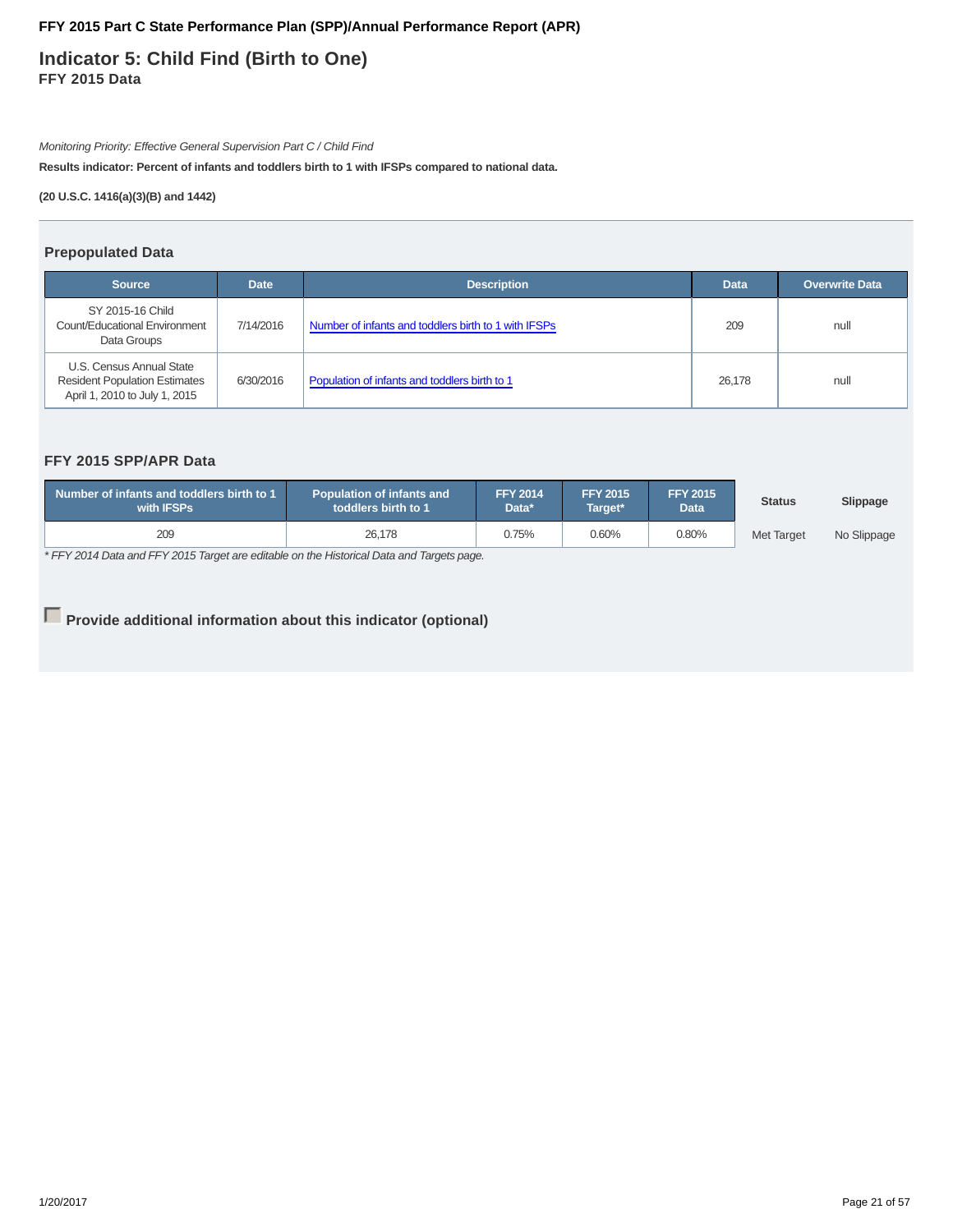**Indicator 5: Child Find (Birth to One) Required Actions from FFY 2014**

Monitoring Priority: Effective General Supervision Part C / Child Find

**Results indicator: Percent of infants and toddlers birth to 1 with IFSPs compared to national data.**

**(20 U.S.C. 1416(a)(3)(B) and 1442)**

**Actions required in FFY 2014 response**

none

**Responses to actions required in FFY 2014 response**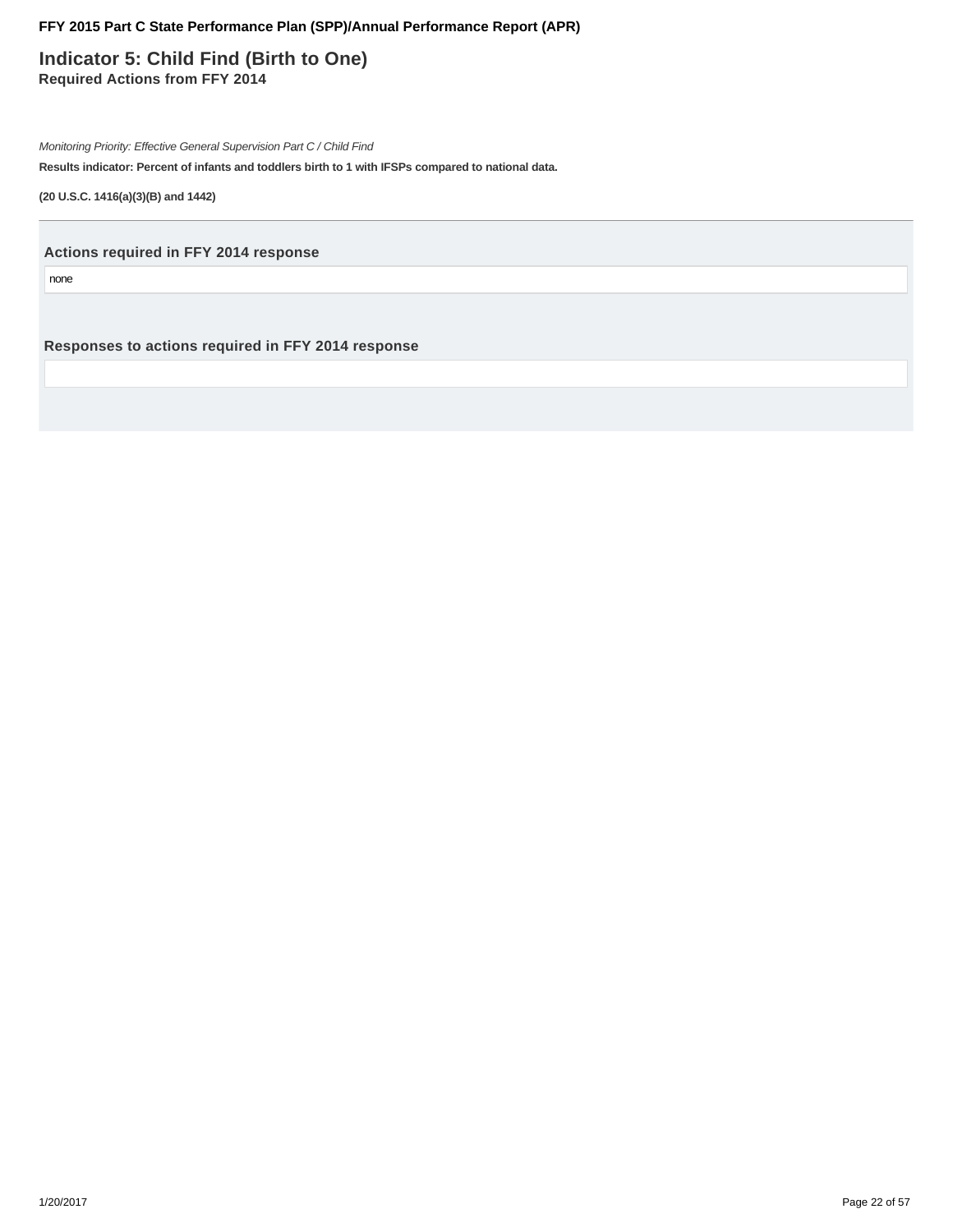### **Indicator 6: Child Find (Birth to Three) Historical Data and Targets**

#### Monitoring Priority: Effective General Supervision Part C / Child Find

**Results indicator: Percent of infants and toddlers birth to 3 with IFSPs compared to national data.**

#### **(20 U.S.C. 1416(a)(3)(B) and 1442)**

#### **Historical Data**

#### Baseline Data: 2005

| <b>FFY</b>                                                                       | 2004 | 2005  | 2006  | 2007  | 2008 | 2009 | 2010    | 2011  | 2012    | 2013  | 2014  |
|----------------------------------------------------------------------------------|------|-------|-------|-------|------|------|---------|-------|---------|-------|-------|
| Target $\geq$                                                                    |      |       | 1.75% | 1.75% | .76% | .76% | $.77\%$ | 1.77% | $.77\%$ | 1.81% | 1.84% |
| Data                                                                             |      | 1.67% | .74%  | 1.74% | .75% | .86% | 1.94%   | 1.91% | .88%    | 1.85% | 1.91% |
| Key:<br>Blue - Data Update<br>Gray - Data Prior to Baseline<br>Yellow - Baseline |      |       |       |       |      |      |         |       |         |       |       |

### **FFY 2015 - FFY 2018 Targets**

| <b>FFY</b>                 | 2015  | 2016 | 2017  | 2018  |  |  |  |  |
|----------------------------|-------|------|-------|-------|--|--|--|--|
| Target $\geq$              | 1.86% | .88% | 1.90% | 1.92% |  |  |  |  |
| Key:<br>Blue - Data Update |       |      |       |       |  |  |  |  |

### **Targets: Description of Stakeholder Input**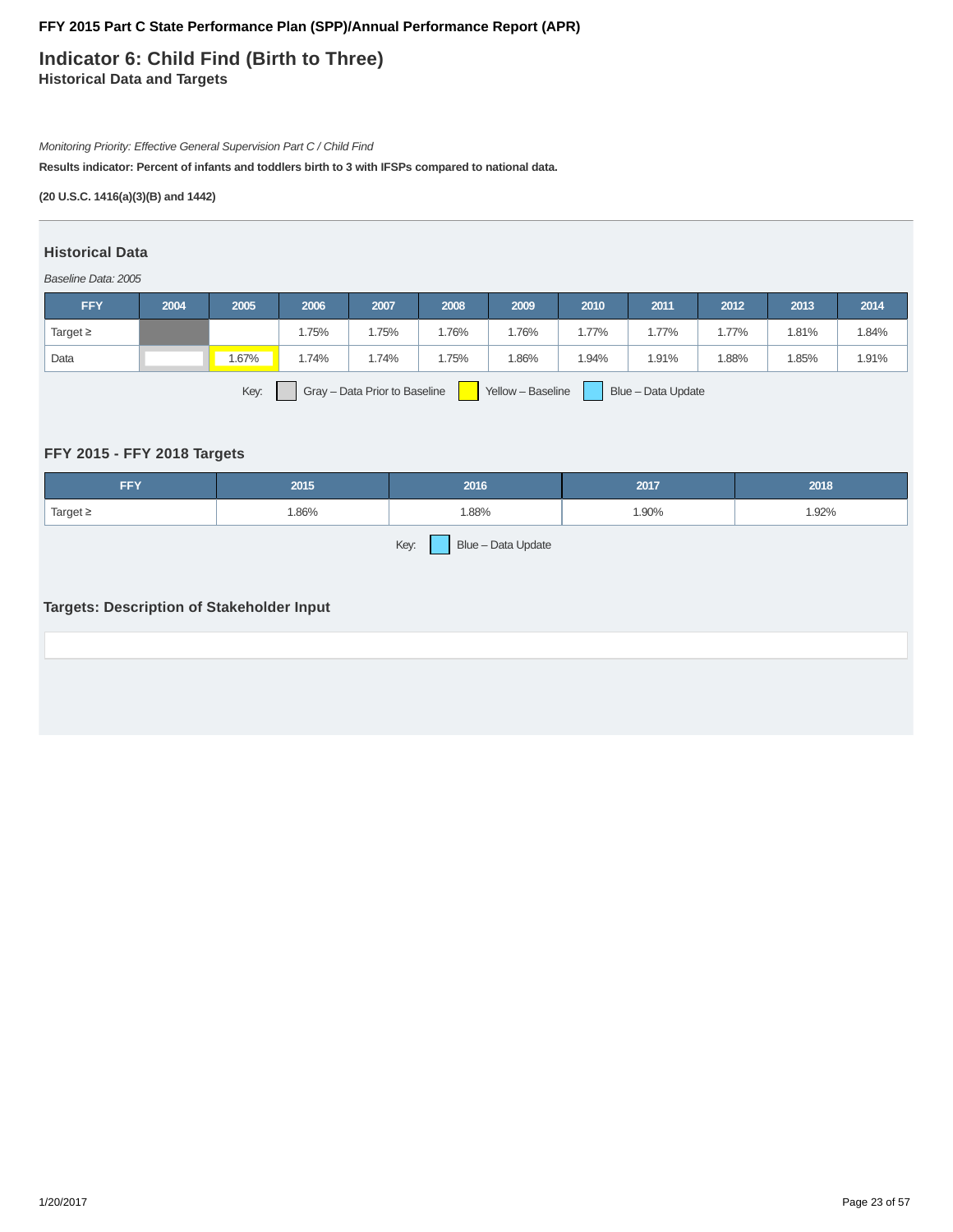**Indicator 6: Child Find (Birth to Three) FFY 2015 Data**

Monitoring Priority: Effective General Supervision Part C / Child Find

**Results indicator: Percent of infants and toddlers birth to 3 with IFSPs compared to national data.**

**(20 U.S.C. 1416(a)(3)(B) and 1442)**

#### **Prepopulated Data**

| <b>Source</b>                                                                                     | <b>Date</b> | <b>Description</b>                                   | <b>Data</b> | <b>Overwrite Data</b> |
|---------------------------------------------------------------------------------------------------|-------------|------------------------------------------------------|-------------|-----------------------|
| SY 2015-16 Child<br>Count/Educational Environment<br>Data Groups                                  | 7/14/2016   | Number of infants and toddlers birth to 3 with IFSPs | 1,619       |                       |
| U.S. Census Annual State<br><b>Resident Population Estimates</b><br>April 1, 2010 to July 1, 2015 | 6/30/2016   | Population of infants and toddlers birth to 3        | 78.546      |                       |

### **FFY 2015 SPP/APR Data**

| Number of infants and toddlers birth Population of infants and toddlers FFY 2014 FFY 2015<br>to 3 with IFSPs | birth to 3 | Data* | Target* | $\sqrt{2015}$<br>Data | <b>Status</b> | Slippage    |
|--------------------------------------------------------------------------------------------------------------|------------|-------|---------|-----------------------|---------------|-------------|
| 1,619                                                                                                        | 78.546     | 1.91% | .86%    | 2.06%                 | Met Target    | No Slippage |

\* FFY 2014 Data and FFY 2015 Target are editable on the Historical Data and Targets page.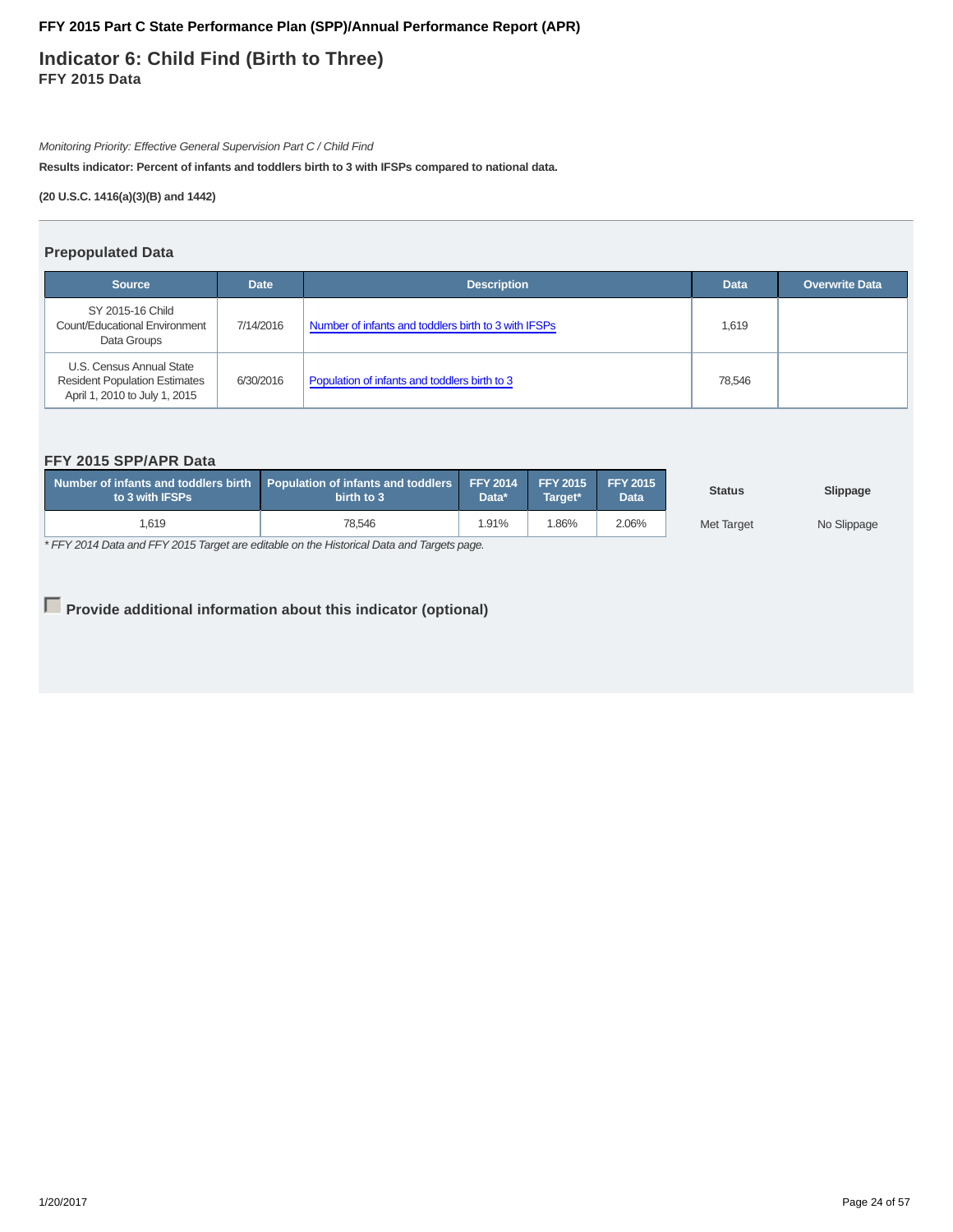**Indicator 6: Child Find (Birth to Three) Required Actions from FFY 2014**

Monitoring Priority: Effective General Supervision Part C / Child Find

**Results indicator: Percent of infants and toddlers birth to 3 with IFSPs compared to national data.**

**(20 U.S.C. 1416(a)(3)(B) and 1442)**

**Actions required in FFY 2014 response**

none

**Responses to actions required in FFY 2014 response**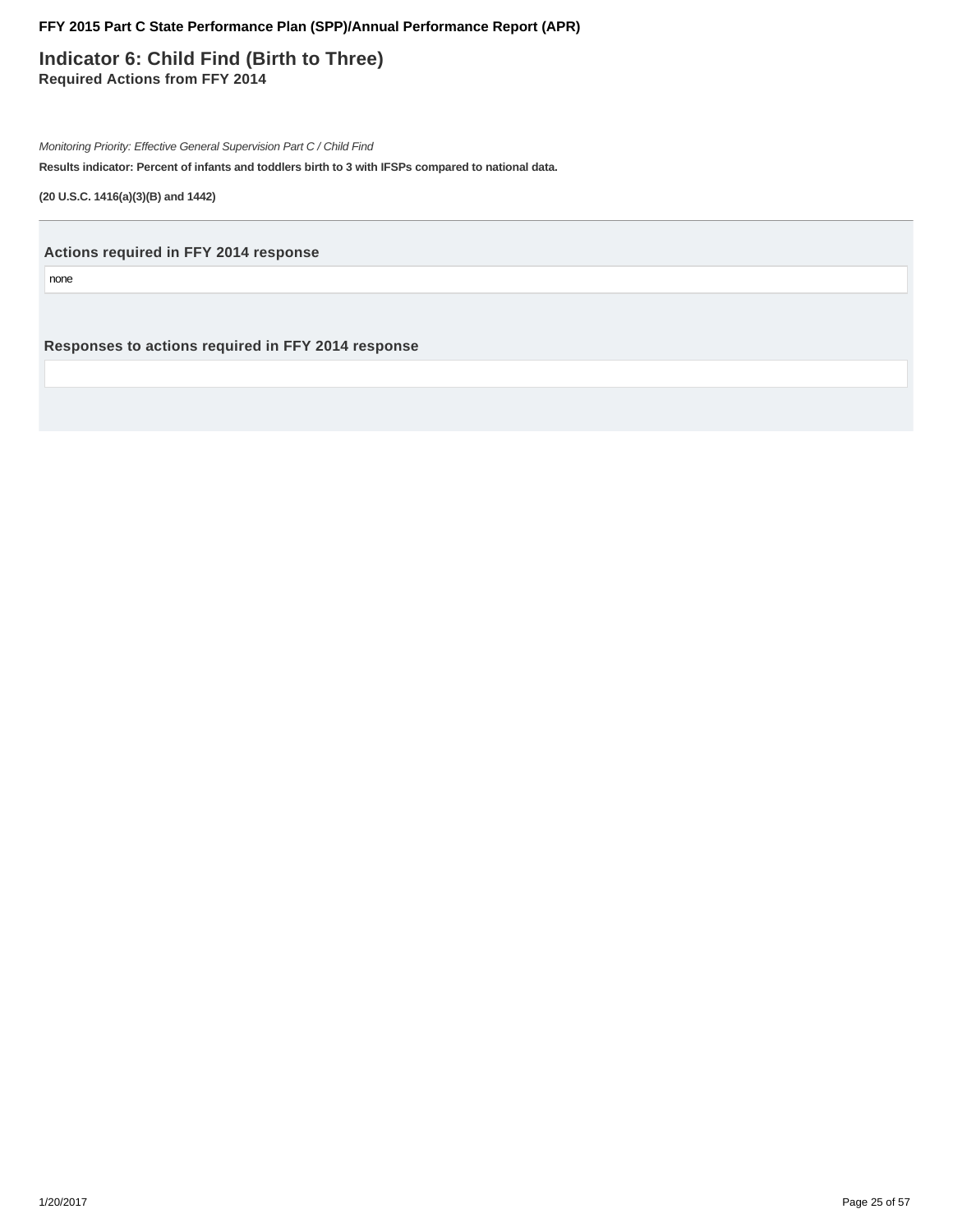### **Indicator 7: 45-day timeline Historical Data and Targets**

#### Monitoring Priority: Effective General Supervision Part C / Child Find

**Compliance indicator: Percent of eligible infants and toddlers with IFSPs for whom an initial evaluation and initial assessment and an initial IFSP meeting were conducted within Part C's 45-day timeline.**

**(20 U.S.C. 1416(a)(3)(B) and 1442)**

### **Historical Data**

#### Baseline Data: 2005

| <b>FFY</b> | 2004 | 2005   | 2006   | 2007   | 2008   | 2009   | 2010   | 2011   | 2012   | 2013   | 2014   |
|------------|------|--------|--------|--------|--------|--------|--------|--------|--------|--------|--------|
| Target     |      |        | 100%   | 100%   | 100%   | 100%   | 100%   | 100%   | 100%   | 100%   | 100%   |
| Data       |      | 79.80% | 61.36% | 92.23% | 90.83% | 97.20% | 99.60% | 97.80% | 95.90% | 96.15% | 99.11% |
|            |      |        |        |        |        |        |        |        |        |        |        |

Key: Gray – Data Prior to Baseline Yellow – Baseline Blue – Data Update

### **FFY 2015 - FFY 2018 Targets**

| --v<br>. | 2015 | 2016. | 2017 | 2018 |
|----------|------|-------|------|------|
| Target   | 100% | 100%  | 100% | 100% |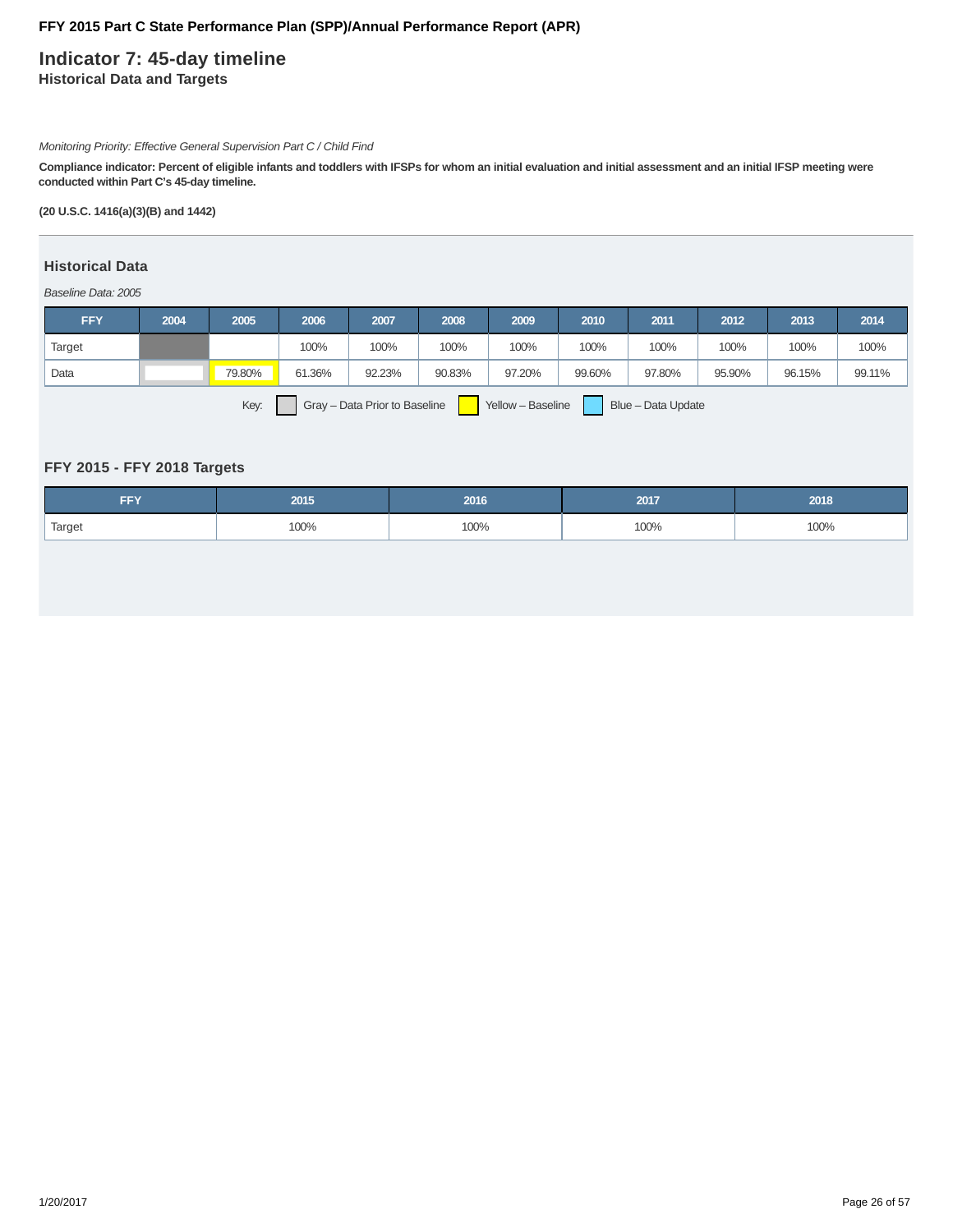**Indicator 7: 45-day timeline FFY 2015 Data**

#### Monitoring Priority: Effective General Supervision Part C / Child Find

**Compliance indicator: Percent of eligible infants and toddlers with IFSPs for whom an initial evaluation and initial assessment and an initial IFSP meeting were conducted within Part C's 45-day timeline.**

**(20 U.S.C. 1416(a)(3)(B) and 1442)**

#### **FFY 2014 SPP/APR Data**

| Number of eligible infants and toddlers<br>with IFSPs for whom an initial evaluation<br>and assessment and an initial IFSP meeting<br>was conducted within Part C's 45-day<br>timeline                                                                                                                                                                      | Number of eligible infants and toddlers<br>evaluated and assessed for whom an initial<br><b>IFSP meeting was required to be</b><br>conducted | <b>FFY 2013</b><br>Data* | <b>FFY 2014</b><br>Target* | <b>FFY 2014</b><br><b>Data</b> | <b>Status</b>          | Slippage |  |  |
|-------------------------------------------------------------------------------------------------------------------------------------------------------------------------------------------------------------------------------------------------------------------------------------------------------------------------------------------------------------|----------------------------------------------------------------------------------------------------------------------------------------------|--------------------------|----------------------------|--------------------------------|------------------------|----------|--|--|
| 59<br>100%<br>69<br>96.15%                                                                                                                                                                                                                                                                                                                                  |                                                                                                                                              |                          |                            |                                | Did Not Meet<br>Target | Slippage |  |  |
| * FFY 2013 Data and FFY 2014 Target are editable on the Historical Data and Targets page.                                                                                                                                                                                                                                                                   |                                                                                                                                              |                          |                            |                                |                        |          |  |  |
| Number of documented delays attributable to exceptional family circumstances<br>This number will be added to the "Number of eligible infants and toddlers with IFSPs for whom an initial evaluation and assessment and an<br>initial IFSP meeting was conducted within Part C's 45-day timeline" field above to calculate the numerator for this indicator. | $\Omega$                                                                                                                                     |                          |                            |                                |                        |          |  |  |

### **Explanation of Slippage**

It appears that compliance with the 45 day timeline is at a reasonably high level. Because the requirements for this indicator has such a significant impact on the provision of services to infants and toddlers, the Co-Leads believe that it is important to continue training to ensure that all EIS programs correctly implement the specific regulatory requirements and have strategies in place to ensure compliance. The Co-Leads will continue to conduct additional professional development/technical assistance activities as outlined under the Professional Development and Technical Assistance section of the APR.

**What is the source of the data provided for this indicator?**

*<u>State monitoring</u>* 

 **State database**

#### **Describe the method used to select EIS programs for monitoring.**

The Nebraska Department of Education (NDE) and Nebraska Department of Health and Human Services (NDHHS), acting as co-lead agencies (the Co-Leads), are responsible for ensuring Part C of the Individuals with Disabilities Education Act (IDEA) is fully implemented for all infants and toddlers with disabilities and their families through the Early Development Network (EDN). The Part C Co-Leads monitor the state's 29 Planning Region Teams (PRTs) on a three year cycle. IFSP files and other records maintained by Services Coordinators are reviewed for compliance with IDEA and Medicaid.

The Individualized Family Service Plan (IFSP) checklist file review for Improving Learning for children with Disabilities (ILCD) gathers data regarding the receipt of early intervention services on IFSPs in a timely manner.

In FFY 2015, eight (8) of the Planning Regions participated in an IFSP file review for a total of 69 files. In 10 of the files the 45-day timeline was not met.

The Co-Leads notified the 3 EIS programs in writing concerning the findings of noncompliance and the requirement that the noncompliance be corrected as soon as possible but in no case more than one year from identification. The State has verified that the EIS programs are correctly implementing the specific regulatory requirements and have ensured that the children received an initial evaluation, assessment and IFSP meeting, although late, and the services listed on the IFSP within a timely manner from the IFSP meeting.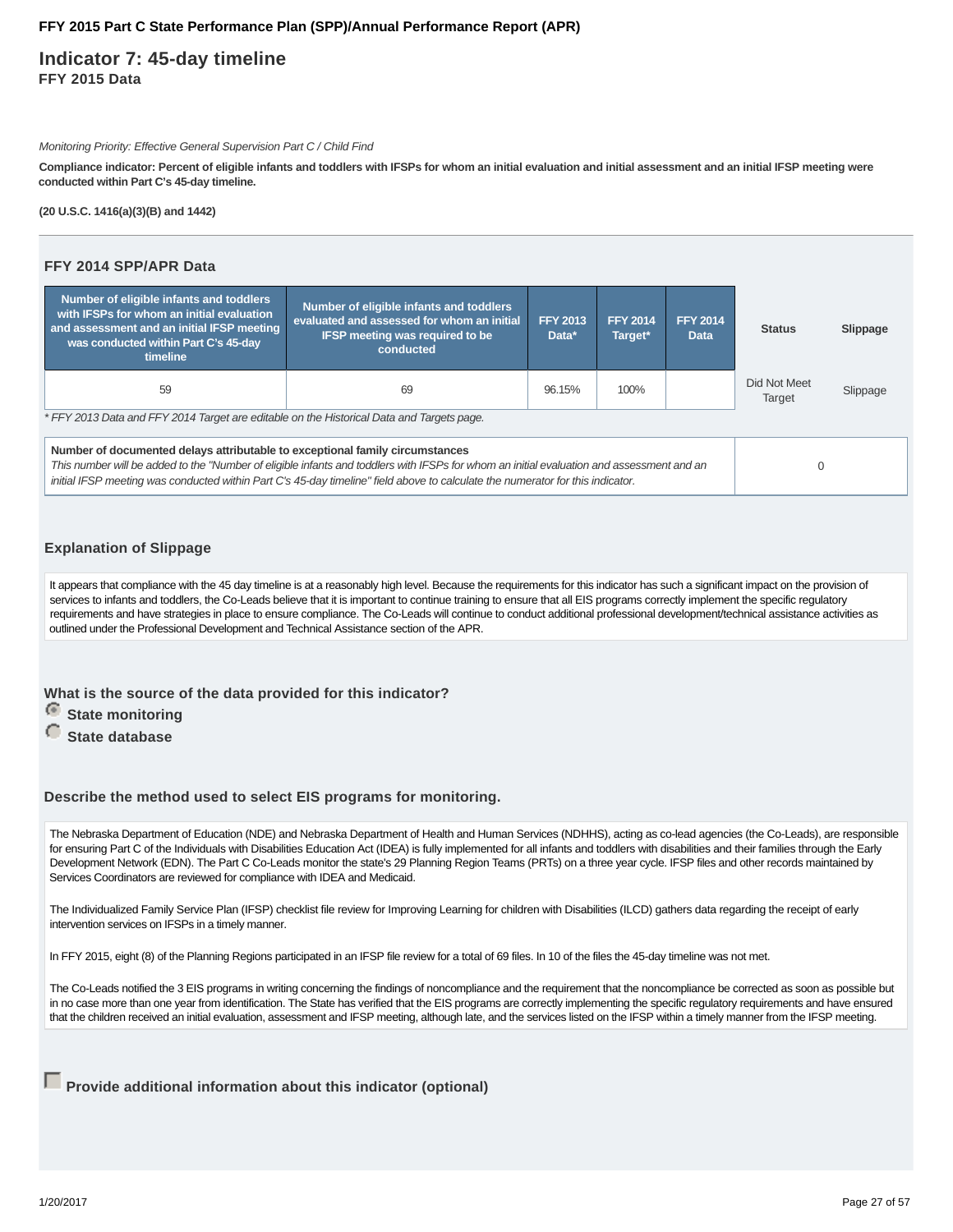### **Indicator 7: 45-day timeline Required Actions from FFY 2014**

Monitoring Priority: Effective General Supervision Part C / Child Find

**Compliance indicator: Percent of eligible infants and toddlers with IFSPs for whom an initial evaluation and initial assessment and an initial IFSP meeting were conducted within Part C's 45-day timeline.**

**(20 U.S.C. 1416(a)(3)(B) and 1442)**

**Actions required in FFY 2014 response**

none

**Responses to actions required in FFY 2014 response, not including correction of findings**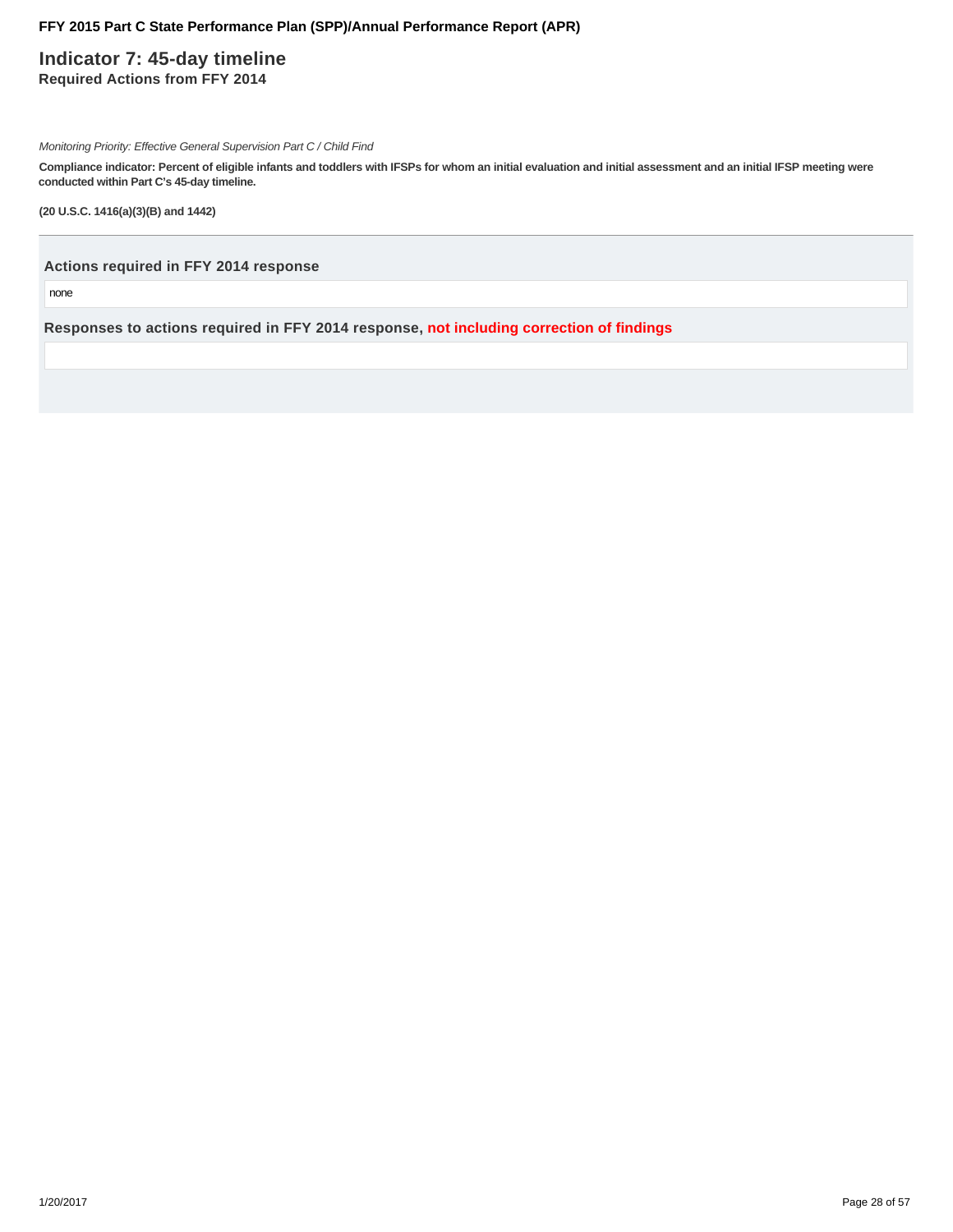### **Indicator 7: 45-day timeline**

**Correction of Previous Findings of Noncompliance**

#### Monitoring Priority: Effective General Supervision Part C / Child Find

**Compliance indicator: Percent of eligible infants and toddlers with IFSPs for whom an initial evaluation and initial assessment and an initial IFSP meeting were conducted within Part C's 45-day timeline.**

**(20 U.S.C. 1416(a)(3)(B) and 1442)**

#### **Correction of Findings of Noncompliance Identified in FFY 2014**

| Findings of Noncompliance Identified | <b>Findings of Noncompliance Verified</b><br>as Corrected Within One Year | <b>Findings of Noncompliance</b><br><b>Subsequently Corrected</b> | <b>Findings Not Yet Verified as Corrected</b> |  |
|--------------------------------------|---------------------------------------------------------------------------|-------------------------------------------------------------------|-----------------------------------------------|--|
|                                      |                                                                           |                                                                   |                                               |  |

#### **FFY 2014 Findings of Noncompliance Verified as Corrected**

Describe how the State verified that the source of noncompliance is correctly implementing the regulatory requirements

The Co-Leads notified each EIS program in writing concerning the finding of noncompliance and the requirement that the noncompliance be corrected as soon as possible, but in no case more than one year from identification. The State verified that each EIS program not in compliance, correctly implemented the specific regulatory requirement and ensured that all children received an evaluation, assessment, and IFSP meeting, although late, and the services listed on the IFSP in a timely manner as noted in the FFY 2014 APR. Each EIS program was required to develop and implement a Corrective Action Plan to ensure correction of noncompliance within one year. The Co-Leads monitored the implementation of the Corrective Action Plan. In addition, the Co-Leads reviewed files of newly-referred children for assurance that compliance was met and the CAP-related processes, as well as specific regulatory requirements, were implemented. Within one year of identification each EIS program was found to be in 100% compliance in meeting the 45-day timeline.

Describe how the State verified that each individual case of noncompliance was corrected

Each EIS program was required to develop and implement a Corrective Action Plan to ensure correction of noncompliance within one year. The Co-Leads monitored the implementation of the Corrective Action Plan. In addition, the Co-Leads reviewed files of newly-referred children for assurance that compliance was met and the CAP-related processes, as well as specific regulatory requirements, were implemented. Within one year of identification each EIS program was found to be in 100% compliance in meeting the 45-day timeline.

### **Correction of Findings of Noncompliance Identified Prior to FFY 2014**

|      | Findings of Noncompliance Not Yet Verified as Corrected as of FFY | <b>Findings of Noncompliance</b> | <b>Findings Not Yet Verified as</b> |  |
|------|-------------------------------------------------------------------|----------------------------------|-------------------------------------|--|
|      | <b>2014 APR</b>                                                   | <b>Verified as Corrected</b>     | <b>Corrected</b>                    |  |
| None |                                                                   |                                  |                                     |  |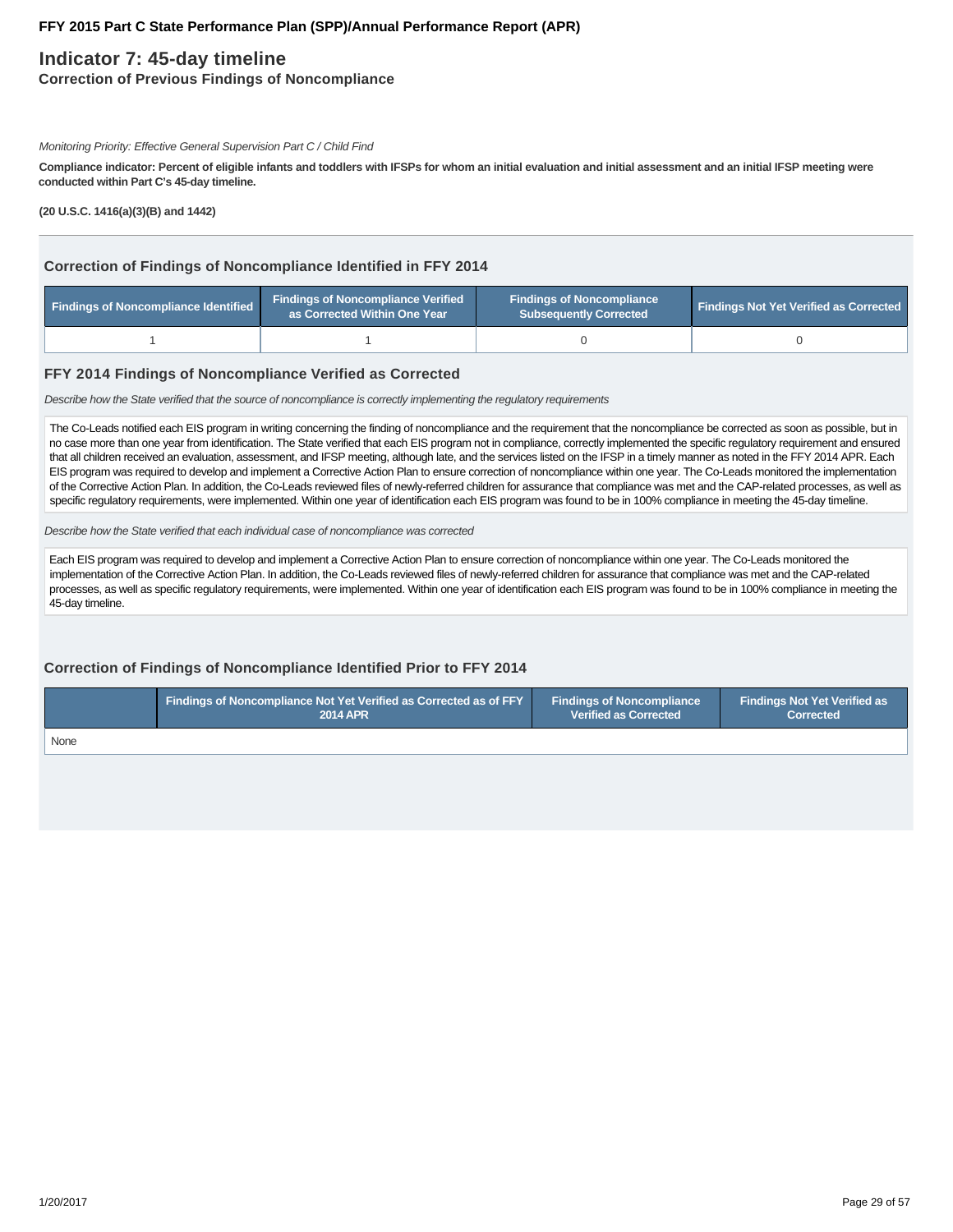## **Indicator 8: Early Childhood Transition**

**FFY 2015 Data: All Indicator 8 Sections**

Monitoring Priority: Effective General Supervision Part C / Effective Transition

**Compliance indicator: The percentage of toddlers with disabilities exiting Part C with timely transition planning for whom the Lead Agency has:**

- **Developed an IFSP with transition steps and services at least 90 days, and at the discretion of all parties, not more than nine months, prior to the toddler's A. third birthday;**
- **Notified (consistent with any opt-out policy adopted by the State) the SEA and the LEA where the toddler resides at least 90 days prior to the toddler's third B. birthday for toddlers potentially eligible for Part B preschool services; and**
- C. Conducted the transition conference held with the approval of the family at least 90 days, and at the discretion of all parties, not more than nine months, **prior to the toddler's third birthday for toddlers potentially eligible for Part B preschool services.**

**(20 U.S.C. 1416(a)(3)(B) and 1442)**

#### **FFY 2015 SPP/APR Data**

| Number of toddlers with disabilities exiting Part C                                          |  |
|----------------------------------------------------------------------------------------------|--|
| Number of toddlers with disabilities exiting Part C who were potentially eligible for Part B |  |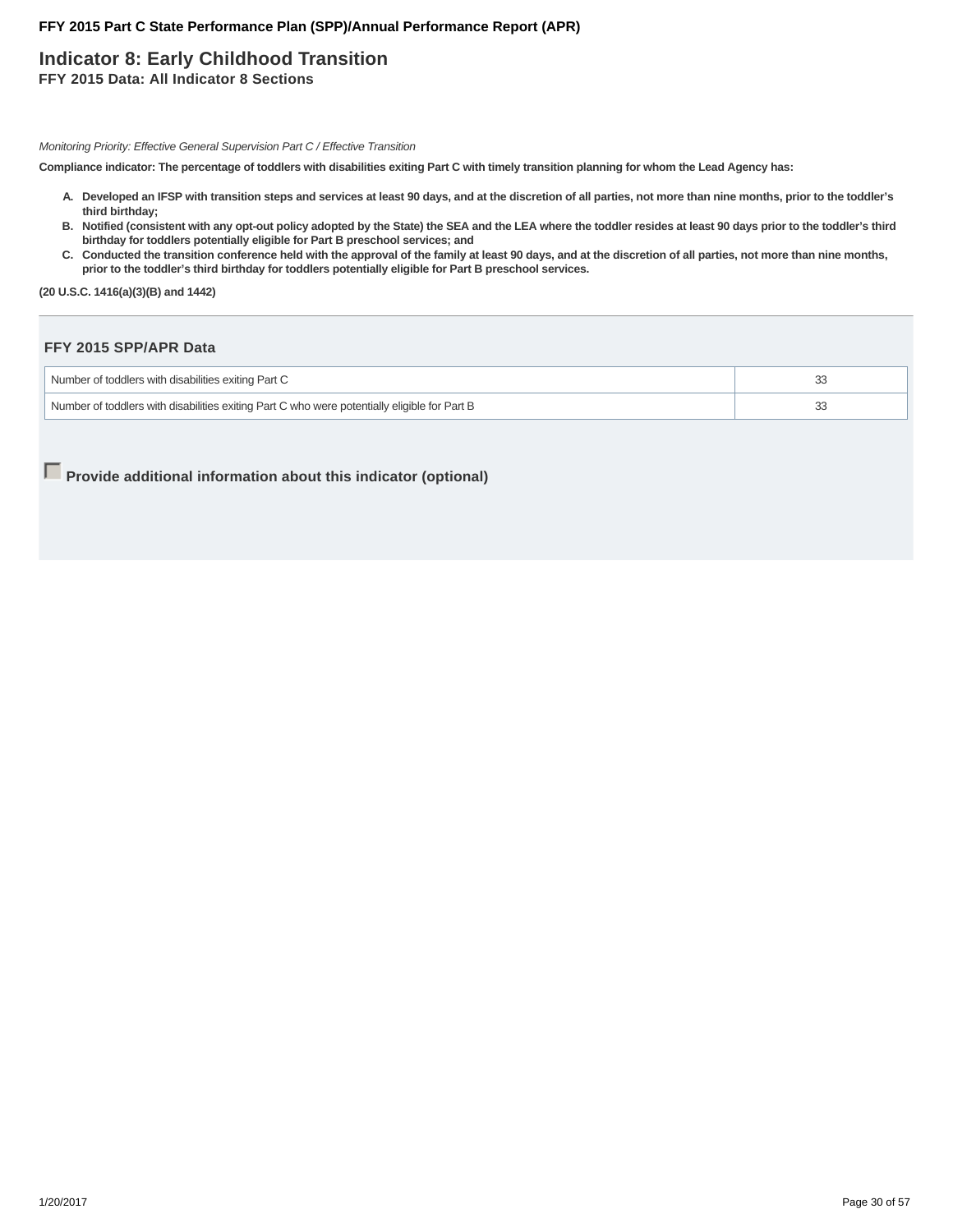### **Indicator 8A: Early Childhood Transition Historical Data and Targets**

Monitoring Priority: Effective General Supervision Part C / Effective Transition

**Compliance indicator: The percentage of toddlers with disabilities exiting Part C with timely transition planning for whom the Lead Agency has:**

- **Developed an IFSP with transition steps and services at least 90 days, and at the discretion of all parties, not more than nine months, prior to the toddler's A. third birthday;**
- **Notified (consistent with any opt-out policy adopted by the State) the SEA and the LEA where the toddler resides at least 90 days prior to the toddler's third B. birthday for toddlers potentially eligible for Part B preschool services; and**
- C. Conducted the transition conference held with the approval of the family at least 90 days, and at the discretion of all parties, not more than nine months, **prior to the toddler's third birthday for toddlers potentially eligible for Part B preschool services.**

**(20 U.S.C. 1416(a)(3)(B) and 1442)**

#### **Historical Data**

Baseline Data: 2005

| <b>FFY</b>                                                                       | 2004 | 2005   | 2006   | 2007   | 2008   | 2009   | 2010   | 2011   | 2012   | 2013   | 2014   |
|----------------------------------------------------------------------------------|------|--------|--------|--------|--------|--------|--------|--------|--------|--------|--------|
| Target                                                                           |      |        | 100%   | 100%   | 100%   | 100%   | 100%   | 100%   | 100%   | 100%   | 100%   |
| Data                                                                             |      | 86.00% | 50.00% | 55.40% | 94.40% | 96.70% | 95.00% | 94.00% | 94.80% | 84.00% | 91.67% |
| Key:<br>Gray - Data Prior to Baseline<br>Blue - Data Update<br>Yellow - Baseline |      |        |        |        |        |        |        |        |        |        |        |

**FFY 2015 - FFY 2018 Targets**

| <b>CONTINUES</b> | 2015 | 2016 | 2017 | 2018 |
|------------------|------|------|------|------|
| Target           | 100% | 100% | 100% | 100% |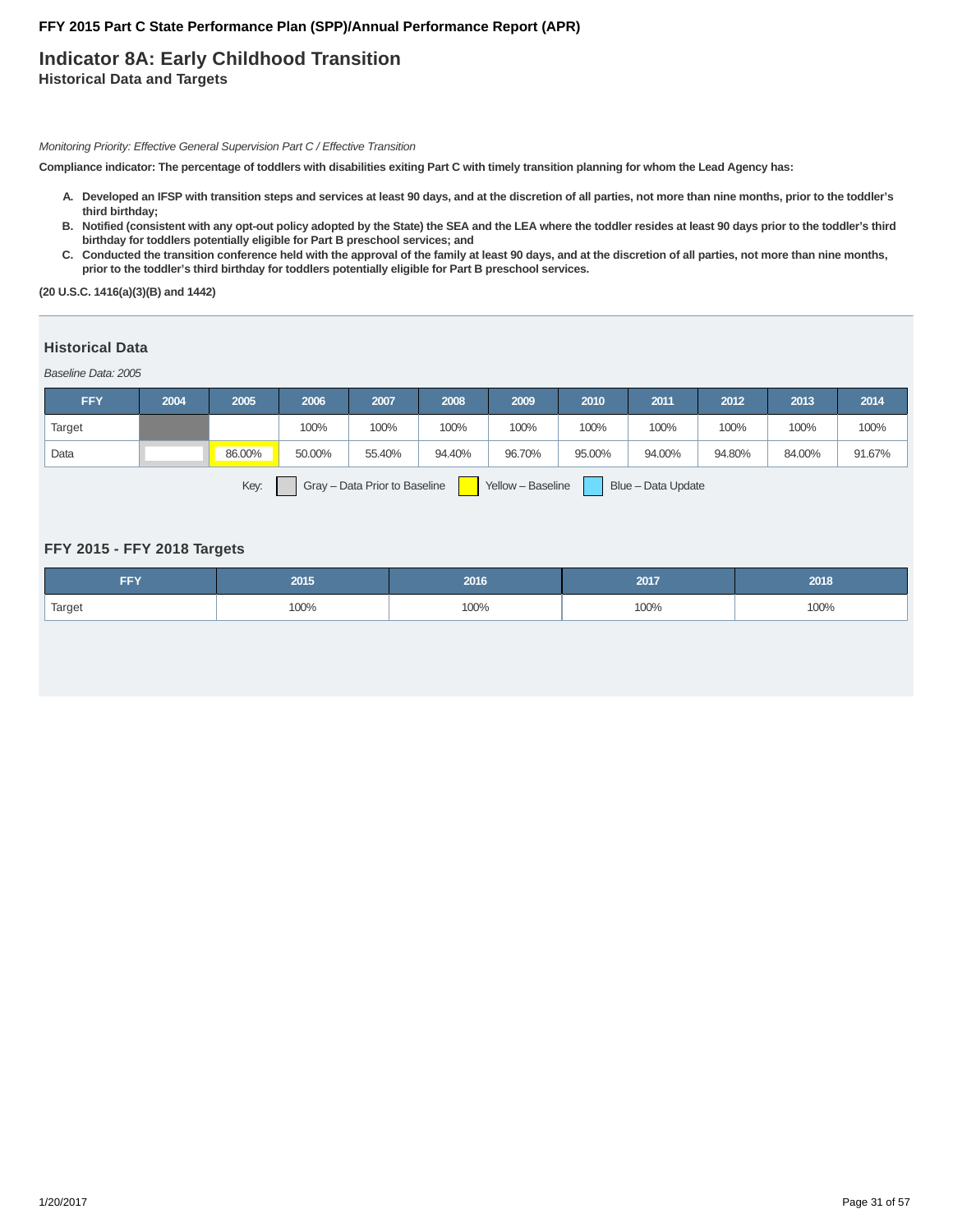### **Indicator 8A: Early Childhood Transition FFY 2015 Data**

Monitoring Priority: Effective General Supervision Part C / Effective Transition

**Compliance indicator: The percentage of toddlers with disabilities exiting Part C with timely transition planning for whom the Lead Agency has:**

- **Developed an IFSP with transition steps and services at least 90 days, and at the discretion of all parties, not more than nine months, prior to the toddler's A. third birthday;**
- **Notified (consistent with any opt-out policy adopted by the State) the SEA and the LEA where the toddler resides at least 90 days prior to the toddler's third B. birthday for toddlers potentially eligible for Part B preschool services; and**
- C. Conducted the transition conference held with the approval of the family at least 90 days, and at the discretion of all parties, not more than nine months, **prior to the toddler's third birthday for toddlers potentially eligible for Part B preschool services.**

**(20 U.S.C. 1416(a)(3)(B) and 1442)**

#### **FFY 2015 SPP/APR Data**

| Source             | Date       | <b>Description</b>                                                                           |     | <b>Overwrite</b><br><b>Data</b> |
|--------------------|------------|----------------------------------------------------------------------------------------------|-----|---------------------------------|
| <b>Indicator 8</b> | 10/27/2016 | Number of toddlers with disabilities exiting Part C                                          | 33  | null                            |
| Indicator 8        | 10/27/2016 | Number of toddlers with disabilities exiting Part C who were potentially eligible for Part B | -33 | null                            |

**Data include only those toddlers with disabilities exiting Part C with timely transition planning for whom the Lead Agency has developed an IFSP with transition steps and services at least 90 days, and at the discretion of all parties, not more than nine months, prior to the toddler's third birthday.**

```
 Yes
\Gamma_{\text{No}}
```

| Number of children exiting Part C who<br>have an IFSP with transition steps and<br>services | Number of toddlers with disabilities exiting<br>Part C | <b>FFY 2014</b><br>Data* | <b>FFY 2015</b><br>Target* | <b>FFY 2015</b><br>Data | <b>Status</b>                 | Slippage |
|---------------------------------------------------------------------------------------------|--------------------------------------------------------|--------------------------|----------------------------|-------------------------|-------------------------------|----------|
| 25                                                                                          |                                                        | 91.67%                   | 100%                       | 75.76%                  | Did Not Meet<br><b>Target</b> | Slippage |
| $*$ $FTVOMA$ $D - 1 - - -$                                                                  |                                                        |                          |                            |                         |                               |          |

\* FFY 2014 Data and FFY 2015 Target are editable on the Historical Data and Targets page.

| Number of documented delays attributable to exceptional family circumstances<br>This number will be added to the "Number of children exiting Part C who have an IFSP with transition steps and services" field to calculate<br>the numerator for this indicator. | null |
|------------------------------------------------------------------------------------------------------------------------------------------------------------------------------------------------------------------------------------------------------------------|------|
|                                                                                                                                                                                                                                                                  |      |

#### **Explanation of Slippage**

Slippage can be attributed to 8 transition plans which were found to be out of compliance due to the lack of the individual family step or lack of a specific, individualized step/service necessary to meet the child's/family's needs contained within the transition plan. Therefore, it appears that compliance with the transition plans and timeline is at a reasonably high level. Because the requirements and appropriate documentation of transition plans and timeline for children exiting Part C has such a significant impact on the provision of services to infants and toddlers, the Co-Leads believe that it is important to continue training to ensure that all EIS programs correctly implement the specific regulatory requirements and have strategies in place to ensure compliance. The Co-Leads will continue to conduct additional professional development/technical assistance activities as outlined under the Professional Development and Technical Assistance section of the APR.

#### **What is the source of the data provided for this indicator?**

| State monitoring |
|------------------|
|                  |

State database

### **Describe the method used to select EIS programs for monitoring.**

The Nebraska Department of Education (NDE) and Nebraska Department of Health and Human Services (NDHHS), acting as co-lead agencies (the Co-Leads), are responsible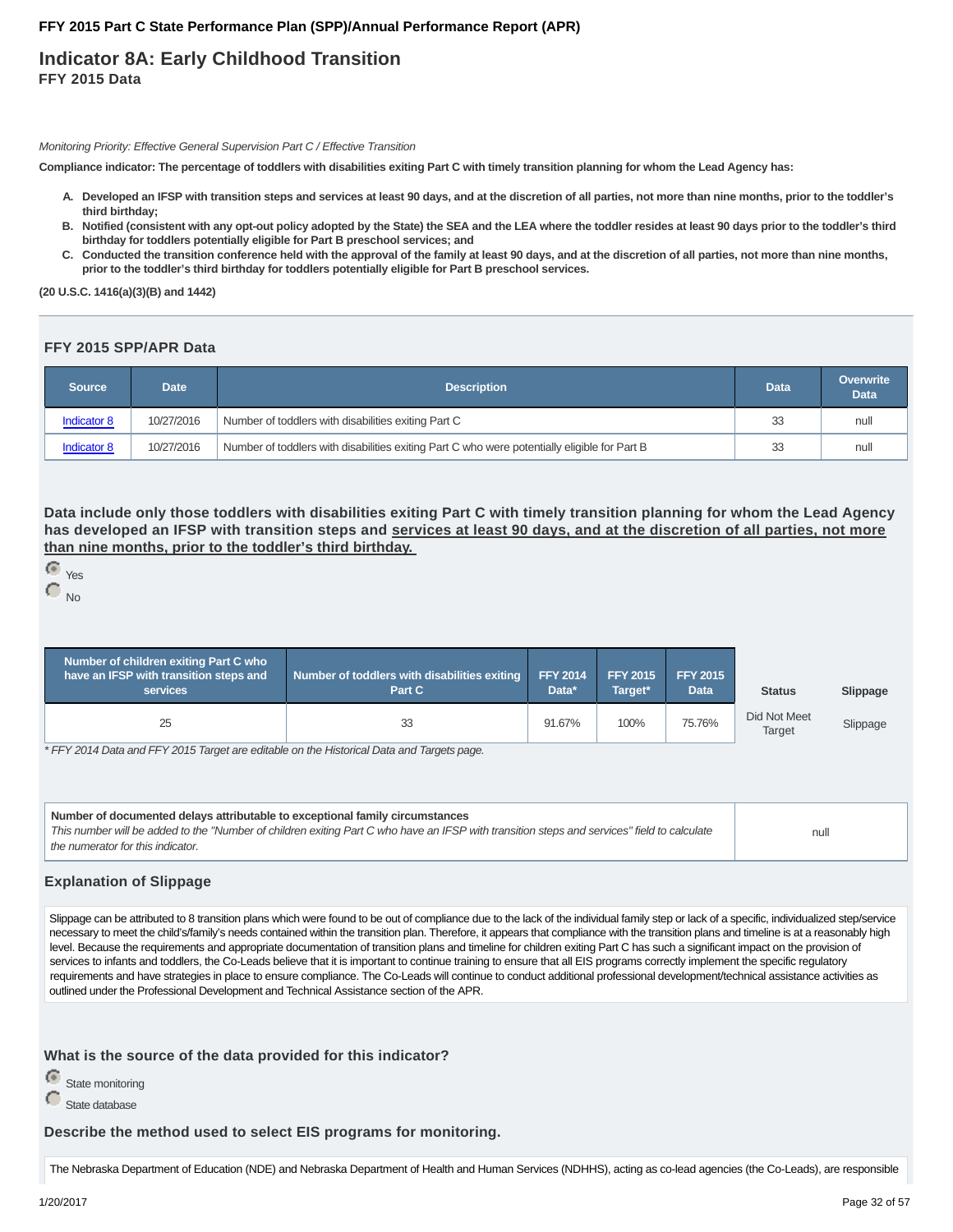for ensuring Part C of the Individuals with Disabilities Education Act (IDEA) is fully implemented for all infants and toddlers with disabilities and their families through the Early Development Network (EDN). The Part C Co-Leads monitor the state's 29 Planning Region Teams (PRTs) on a three year cycle. IFSP files and other records maintained by Services Coordinators are reviewed for compliance with IDEA and Medicaid.

The Individualized Family Service Plan (IFSP) checklist file review for Improving Learning for children with Disabilities (ILCD) gathers data regarding the receipt of early intervention/transition services on IFSPs in a timely manner.

In FFY 2015, eight (8) of the Planning Regions participated in an IFSP file review for a total of 69 files, of which 33 files had transition plans reviewed for compliance. The Co-Leads determined that all 33 files contained complete transition plans prior to the child exiting Part C. However, 8 transition plans were found to be out of compliance due to the lack of the individual family steps and a specific step/service individualized to the child's/family's needs. The Co-Leads notified the 4 EIS programs in writing concerning the findings of noncompliance and the requirement that the noncompliance be corrected as soon as possible but in no case more than one year from identification.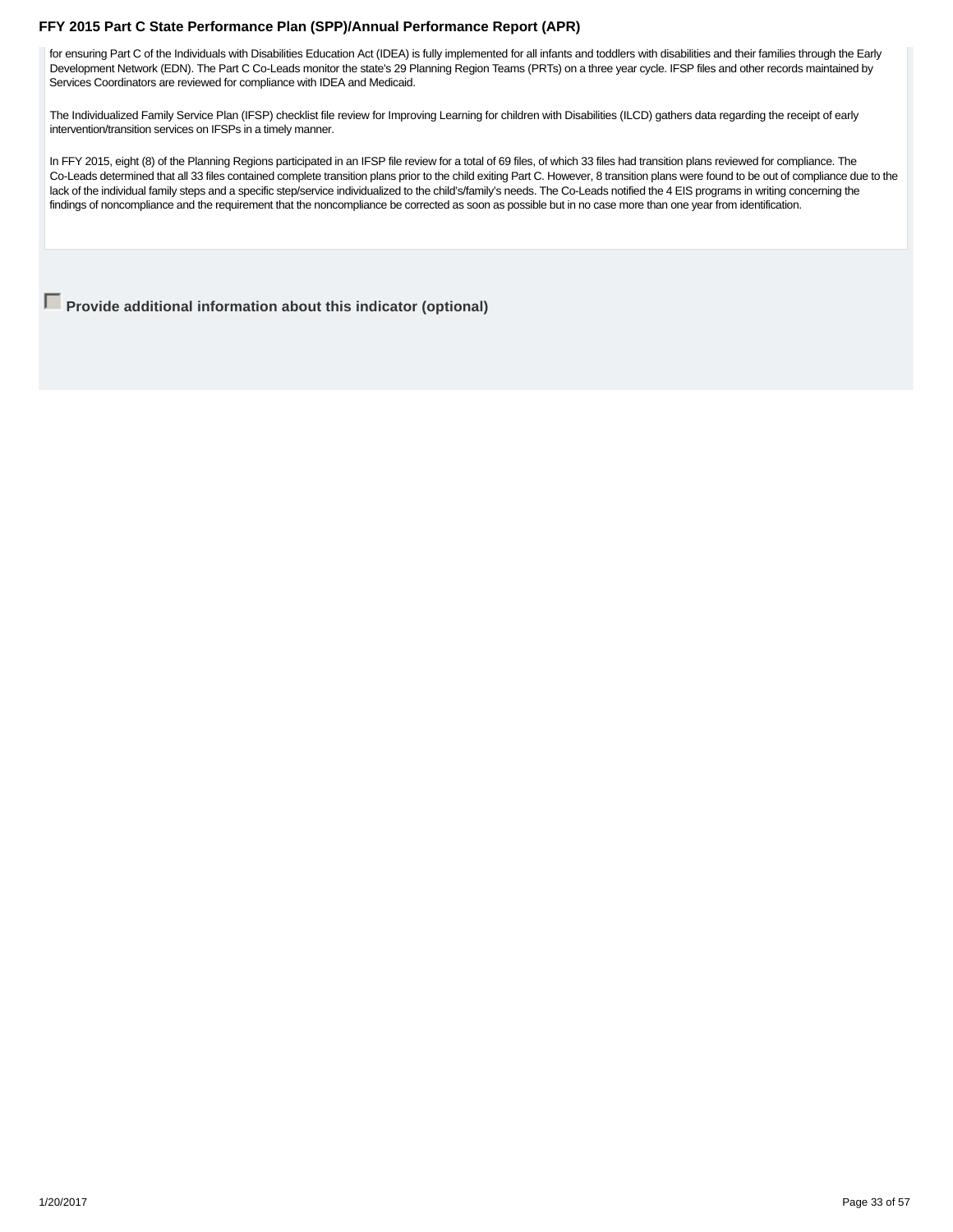### **Indicator 8A: Early Childhood Transition Required Actions from FFY 2014**

Monitoring Priority: Effective General Supervision Part C / Effective Transition

**Compliance indicator: The percentage of toddlers with disabilities exiting Part C with timely transition planning for whom the Lead Agency has:**

- **Developed an IFSP with transition steps and services at least 90 days, and at the discretion of all parties, not more than nine months, prior to the toddler's A. third birthday;**
- **Notified (consistent with any opt-out policy adopted by the State) the SEA and the LEA where the toddler resides at least 90 days prior to the toddler's third B. birthday for toddlers potentially eligible for Part B preschool services; and**
- C. Conducted the transition conference held with the approval of the family at least 90 days, and at the discretion of all parties, not more than nine months, **prior to the toddler's third birthday for toddlers potentially eligible for Part B preschool services.**

**(20 U.S.C. 1416(a)(3)(B) and 1442)**

#### **Actions required in FFY 2014 response**

none

**Responses to actions required in FFY 2014 response, not including correction of findings**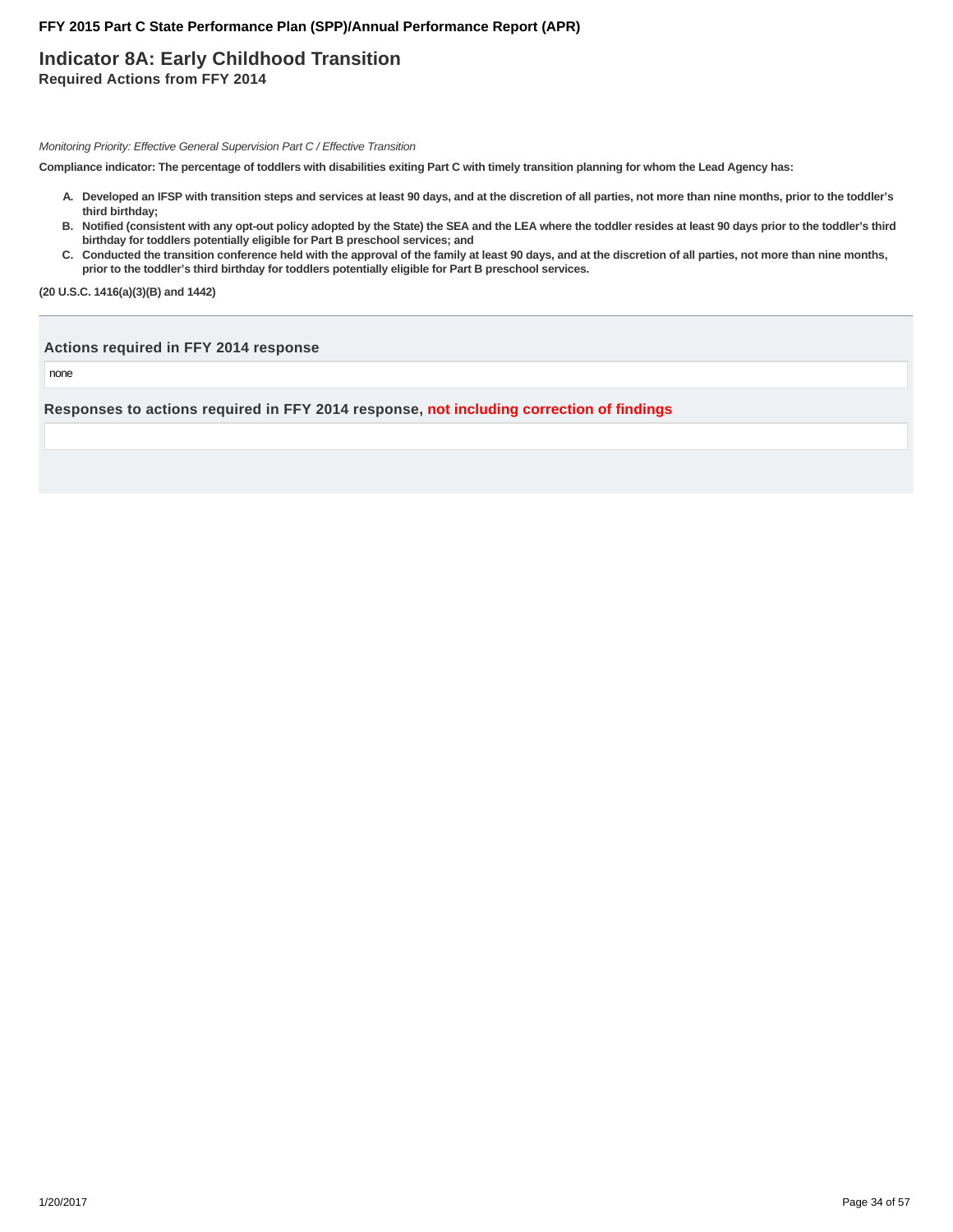## **Indicator 8A: Early Childhood Transition**

**Correction of Previous Findings of Noncompliance**

Monitoring Priority: Effective General Supervision Part C / Effective Transition

**Compliance indicator: The percentage of toddlers with disabilities exiting Part C with timely transition planning for whom the Lead Agency has:**

- **Developed an IFSP with transition steps and services at least 90 days, and at the discretion of all parties, not more than nine months, prior to the toddler's A. third birthday;**
- **Notified (consistent with any opt-out policy adopted by the State) the SEA and the LEA where the toddler resides at least 90 days prior to the toddler's third B. birthday for toddlers potentially eligible for Part B preschool services; and**
- C. Conducted the transition conference held with the approval of the family at least 90 days, and at the discretion of all parties, not more than nine months, **prior to the toddler's third birthday for toddlers potentially eligible for Part B preschool services.**

**(20 U.S.C. 1416(a)(3)(B) and 1442)**

### **Correction of Findings of Noncompliance Identified in FFY 2014**

| Findings of Noncompliance Identified | <b>Findings of Noncompliance Verified</b><br>as Corrected Within One Year | <b>Findings of Noncompliance</b><br><b>Subsequently Corrected</b> | <b>Findings Not Yet Verified as Corrected</b> |  |
|--------------------------------------|---------------------------------------------------------------------------|-------------------------------------------------------------------|-----------------------------------------------|--|
|                                      |                                                                           |                                                                   |                                               |  |

#### **FFY 2014 Findings of Noncompliance Verified as Corrected**

Describe how the State verified that the source of noncompliance is correctly implementing the regulatory requirements

In each case of noncompliance, the Co-Leads notified the EIS program in writing concerning the finding of noncompliance and the requirement that the noncompliance be corrected as soon as possible, but in no case more than one year from identification. The State verified that each EIS program not in compliance correctly implemented the specific regulatory requirement and ensured that all children exiting Part C received an IFSP with transition steps and services prior to exiting Part C. Each EIS program was required to develop and implement a Corrective Action Plan. In addition, the Co-Leads reviewed different files of children exiting Part C for assurance that compliance was met and the CAP-related processes, as well as specific regulatory requirements were implemented. Within one year of identification each EIS program was found to be in 100% compliance.

Describe how the State verified that each individual case of noncompliance was corrected

Each EIS program was required to develop and implement a Corrective Action Plan to ensure correction of noncompliance within one year. The Co-Leads monitored the implementation of the Corrective Action Plan. In addition, the Co-Leads reviewed additional files of children exiting Part C for assurance that compliance was met and the CAP-related processes, as well as specific regulatory requirements, were implemented. Within one year of identification each EIS program was found to be in 100% compliance. In the regions where transition plans did not contain appropriate documentation of transition plans for children exiting part C. The requirements and appropriate documentation of transition plans for children exiting Part C will continue to be a training topic to ensure that all EIS programs correctly implement the specific regulatory requirements and have strategies in plance to ensure compliance. The state has verified that each EIS program was correctly implementing the specific regulatory requirements and ensured that all children, who had not yet exited Part C, were provided with appropriate transition plans documenting all necessary transition steps and services prior to the children exiting Part C.

#### **Correction of Findings of Noncompliance Identified Prior to FFY 2014**

|      | $\,$ Findings of Noncompliance Not Yet Verified as Corrected as of FFY $\,$ $\,$ | <b>Findings of Noncompliance</b> | Findings Not Yet Verified as |  |
|------|----------------------------------------------------------------------------------|----------------------------------|------------------------------|--|
|      | <b>2014 APR</b>                                                                  | <b>Verified as Corrected</b>     | <b>Corrected</b>             |  |
| None |                                                                                  |                                  |                              |  |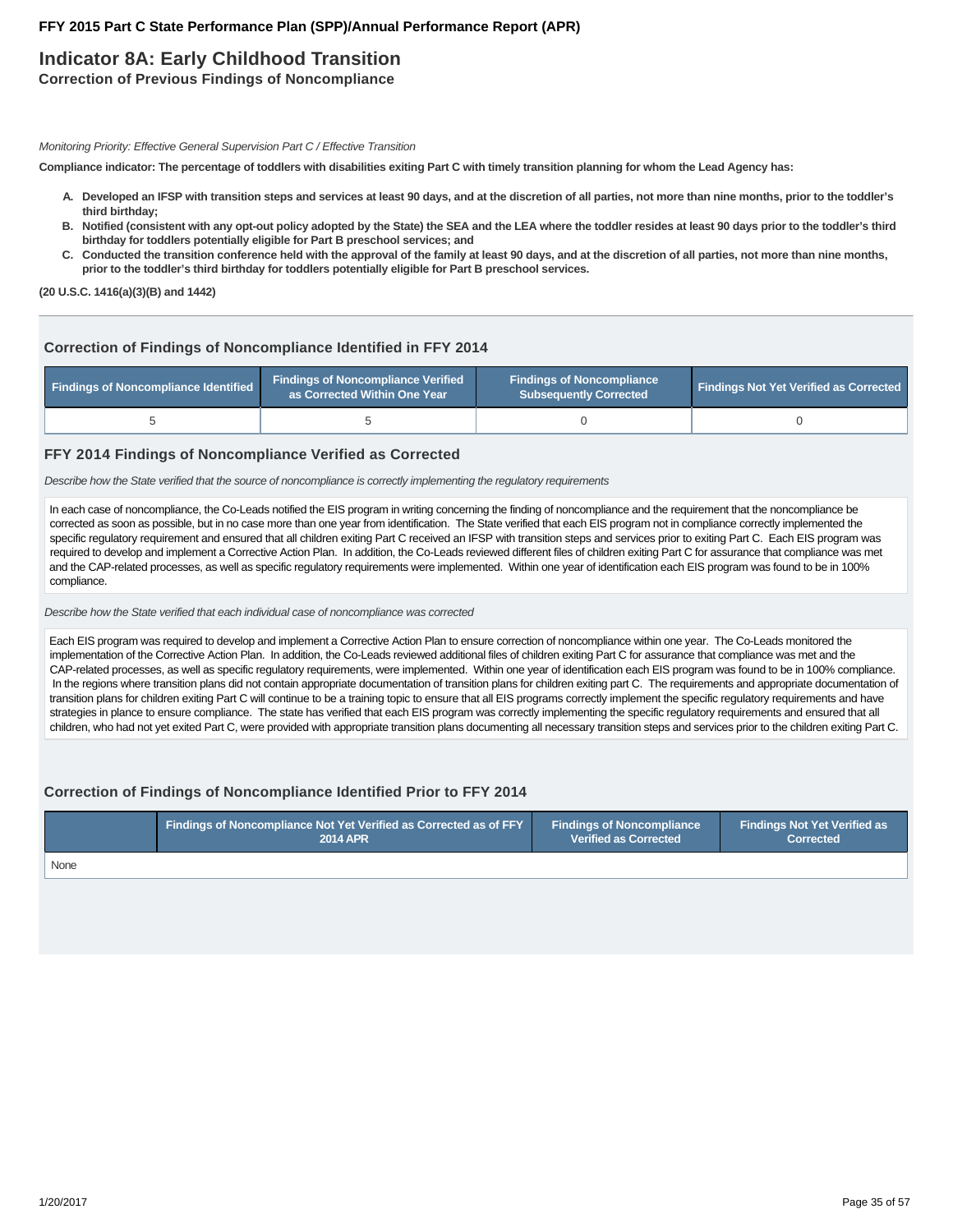### **Indicator 8B: Early Childhood Transition Historical Data and Targets**

Monitoring Priority: Effective General Supervision Part C / Effective Transition

**Compliance indicator: The percentage of toddlers with disabilities exiting Part C with timely transition planning for whom the Lead Agency has:**

- **Developed an IFSP with transition steps and services at least 90 days, and at the discretion of all parties, not more than nine months, prior to the toddler's A. third birthday;**
- **Notified (consistent with any opt-out policy adopted by the State) the SEA and the LEA where the toddler resides at least 90 days prior to the toddler's third B. birthday for toddlers potentially eligible for Part B preschool services; and**
- C. Conducted the transition conference held with the approval of the family at least 90 days, and at the discretion of all parties, not more than nine months, **prior to the toddler's third birthday for toddlers potentially eligible for Part B preschool services.**

**(20 U.S.C. 1416(a)(3)(B) and 1442)**

#### **Historical Data**

Baseline Data: 2005

| <b>FFY</b> | 2004 | 2005   | 2006 | 2007                                                                                                            | 2008 | 2009 | 2010 | 2011                              | 2012 | 2013 | 2014 |
|------------|------|--------|------|-----------------------------------------------------------------------------------------------------------------|------|------|------|-----------------------------------|------|------|------|
| Target     |      |        | 100% | 100%                                                                                                            | 100% | 100% | 100% | 100%                              | 100% | 100% | 100% |
| Data       |      | 86.00% | 100% | 100%                                                                                                            | 100% | 100% | 100% | 100%                              | 100% | 100% | 100% |
|            |      |        |      | the contract of the contract of the contract of the contract of the contract of the contract of the contract of |      | .    | -    | <b>Contract Contract Contract</b> |      |      |      |

Key: Gray – Data Prior to Baseline Yellow – Baseline Blue – Data Update

#### **FFY 2015 - FFY 2018 Targets**

| <b>CONTINUES</b> | 2015 | 2016 | 2017 | 2018 |
|------------------|------|------|------|------|
| Target           | 100% | 100% | 100% | 100% |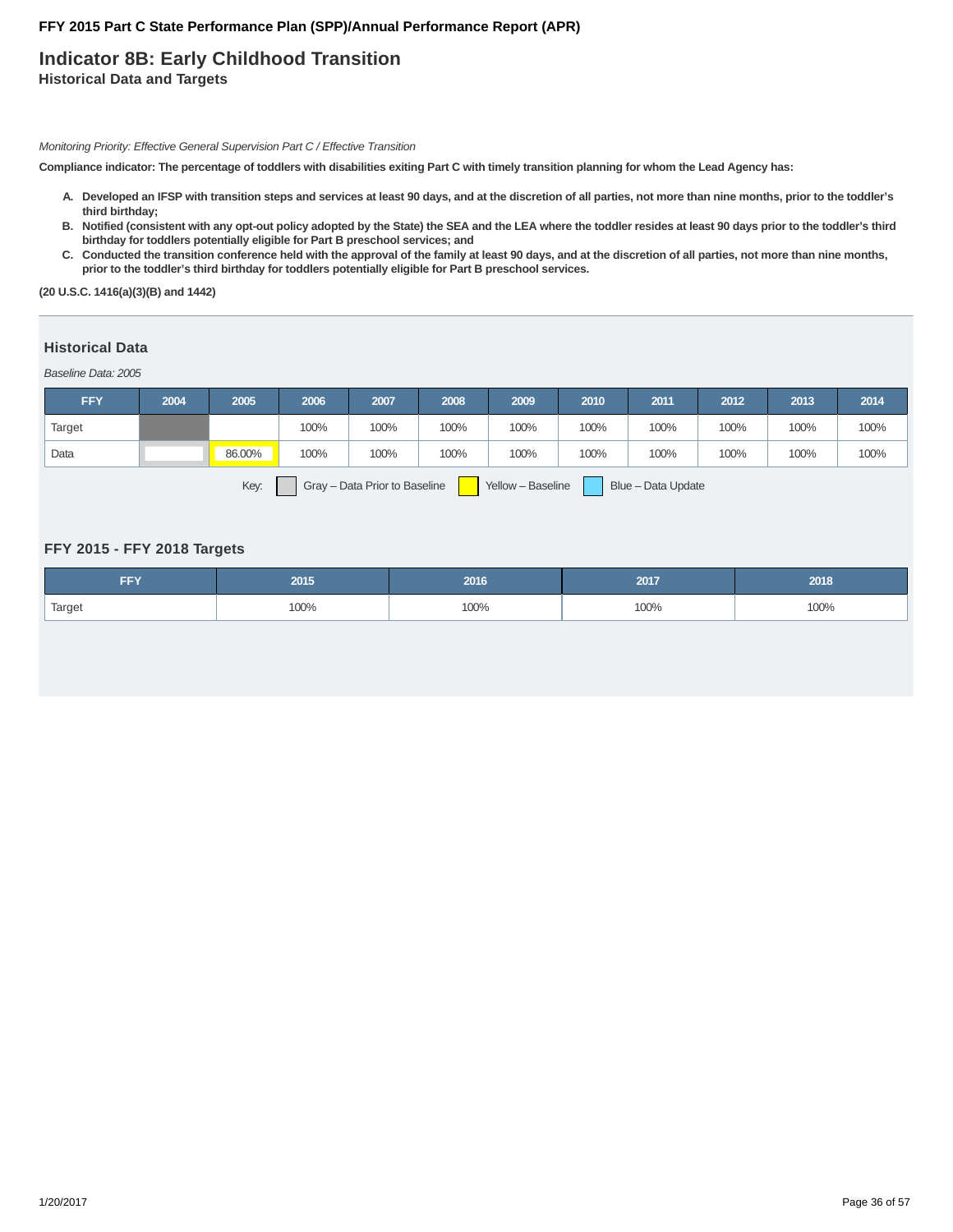#### **Indicator 8B: Early Childhood Transition FFY 2015 Data FFY 2015 Part C State Performance Plan (SPP)/Annual Performance Report (APR)**

#### Monitoring Priority: Effective General Supervision Part C / Effective Transition

**Compliance indicator: The percentage of toddlers with disabilities exiting Part C with timely transition planning for whom the Lead Agency has:**

- **A. Developed an IFSP with transition steps and services at least 90 days, and at the discretion of all parties, not more than nine months, prior to the toddler's third birthday; Notified (consistent with any opt-out policy adopted by the State) the SEA and the LEA where the toddler resides at least 90 days prior to the toddler's third birthday for toddlers potentially eligible for B. Part B preschool services; and**
- C. Conducted the transition conference held with the approval of the family at least 90 days, and at the discretion of all parties, not more than nine months, prior to the toddler's third birthday for **toddlers potentially eligible for Part B preschool services.**

**(20 U.S.C. 1416(a)(3)(B) and 1442)**

#### **FFY 2015 SPP/APR Data**

| Source      | Date       | <b>Description</b>                                                                           |   | <b>Overwrite Data</b> |
|-------------|------------|----------------------------------------------------------------------------------------------|---|-----------------------|
| indicator 8 | 10/27/2016 | Number of toddlers with disabilities exiting Part C who were potentially eligible for Part B | ື | nu                    |

#### **Data include notification to both the SEA and LEA**

Yes

| N٥ |
|----|
|    |

|                                                                                                                                                                                                                                     | Number of toddlers with disabilities exiting Part C<br>where notification to the SEA and LEA occurred at<br>least 90 days prior to their third birthday for toddlers<br>potentially eligible for Part B preschool services | Number of toddlers with disabilities exiting Part C who<br>were potentially eligible for Part B | <b>FFY 2014</b><br>Data* | <b>FFY 2015</b><br>Target* | <b>FFY 2015</b><br><b>Data</b> | <b>Status</b>     | Slippage    |
|-------------------------------------------------------------------------------------------------------------------------------------------------------------------------------------------------------------------------------------|----------------------------------------------------------------------------------------------------------------------------------------------------------------------------------------------------------------------------|-------------------------------------------------------------------------------------------------|--------------------------|----------------------------|--------------------------------|-------------------|-------------|
|                                                                                                                                                                                                                                     | 33                                                                                                                                                                                                                         | 33                                                                                              | 100%                     | 100%                       | 100%                           | <b>Met Target</b> | No Slippage |
|                                                                                                                                                                                                                                     | * FFY 2014 Data and FFY 2015 Target are editable on the Historical Data and Targets page.                                                                                                                                  |                                                                                                 |                          |                            |                                |                   |             |
| Number of parents who opted out<br>This number will be subtracted from the "Number of toddlers with disabilities exiting Part C who were potentially eligible for Part B" field to calculate the denominator for this<br>indicator. |                                                                                                                                                                                                                            |                                                                                                 |                          |                            |                                |                   | $\Omega$    |

#### **Describe the method used to collect these data**

Nebraska uses State Monitoring. The Nebraska Department of Education (NDE) and Nebraska Department of Health and Human Services (NDHHS), acting as co-lead agencies (a.k.a. the Co-Leads), are responsible for ensuring Part C of the Individuals with Disabilities Education Act (IDEA) is fully implemented for all infants and toddlers with disabilities and their families through the Early Development Network (EDN). The Part C Co-Le monitor the state's 29 Planning Region Teams (PRTs) on a three year cycle. In FFY 2015, eight (8) of the Planning Regions participated in an IFSP file review for a total of 69 files, of which 33 files had children exiting who received proper Notification to LEA and SEA as the child was potentially eligible for Part B.

**Do you have a written opt-out policy? No**

**What is the source of the data provided for this indicator?**

**State monitoring** 

State database

**Describe the method used to select EIS programs for monitoring.**

The Nebraska Department of Education (NDE) and Nebraska Department of Health and Human Services (NDHHS), acting as co-lead agencies (the Co-Leads), are responsible for ensuring Part C of the Individuals with Disabilities Education Act (IDEA) is fully implemented for all infants and toddlers with disabilities and their families through the Early Development Network (EDN). The Part C Co-Leads monitor the state's 29 Planning Region Teams (PRTs) on a three year cycle. IFSP files and other records maintained by Services Coordinators are reviewed for compliance with IDEA and Medicaid.

The Individualized Family Service Plan (IFSP) checklist file review for Improving Learning for children with Disabilities (ILCD) gathers data regarding the timely transition of infants/toddlers from the Part C early interv program.

In FFY 2015, eight (8) of the Planning Regions participated in an IFSP file review for a total of 69 files, of which 33 files had children exiting Part C who received proper Notification to LEA and SEA as the child was pot eligible for Part B.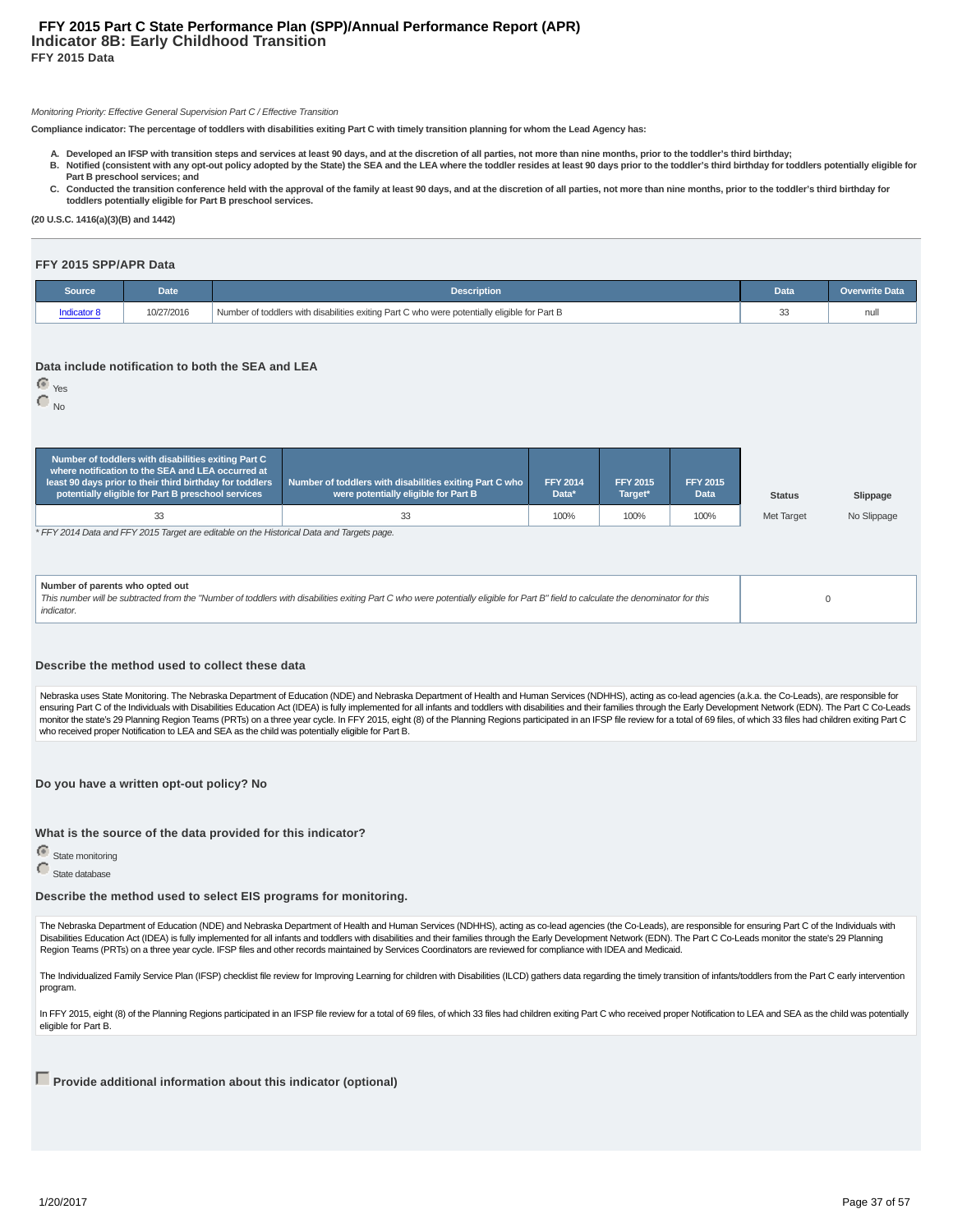### **Indicator 8B: Early Childhood Transition Required Actions from FFY 2014**

Monitoring Priority: Effective General Supervision Part C / Effective Transition

**Compliance indicator: The percentage of toddlers with disabilities exiting Part C with timely transition planning for whom the Lead Agency has:**

- **Developed an IFSP with transition steps and services at least 90 days, and at the discretion of all parties, not more than nine months, prior to the toddler's A. third birthday;**
- **Notified (consistent with any opt-out policy adopted by the State) the SEA and the LEA where the toddler resides at least 90 days prior to the toddler's third B. birthday for toddlers potentially eligible for Part B preschool services; and**
- C. Conducted the transition conference held with the approval of the family at least 90 days, and at the discretion of all parties, not more than nine months, **prior to the toddler's third birthday for toddlers potentially eligible for Part B preschool services.**

**(20 U.S.C. 1416(a)(3)(B) and 1442)**

#### **Actions required in FFY 2014 response**

none

**Responses to actions required in FFY 2014 response, not including correction of findings**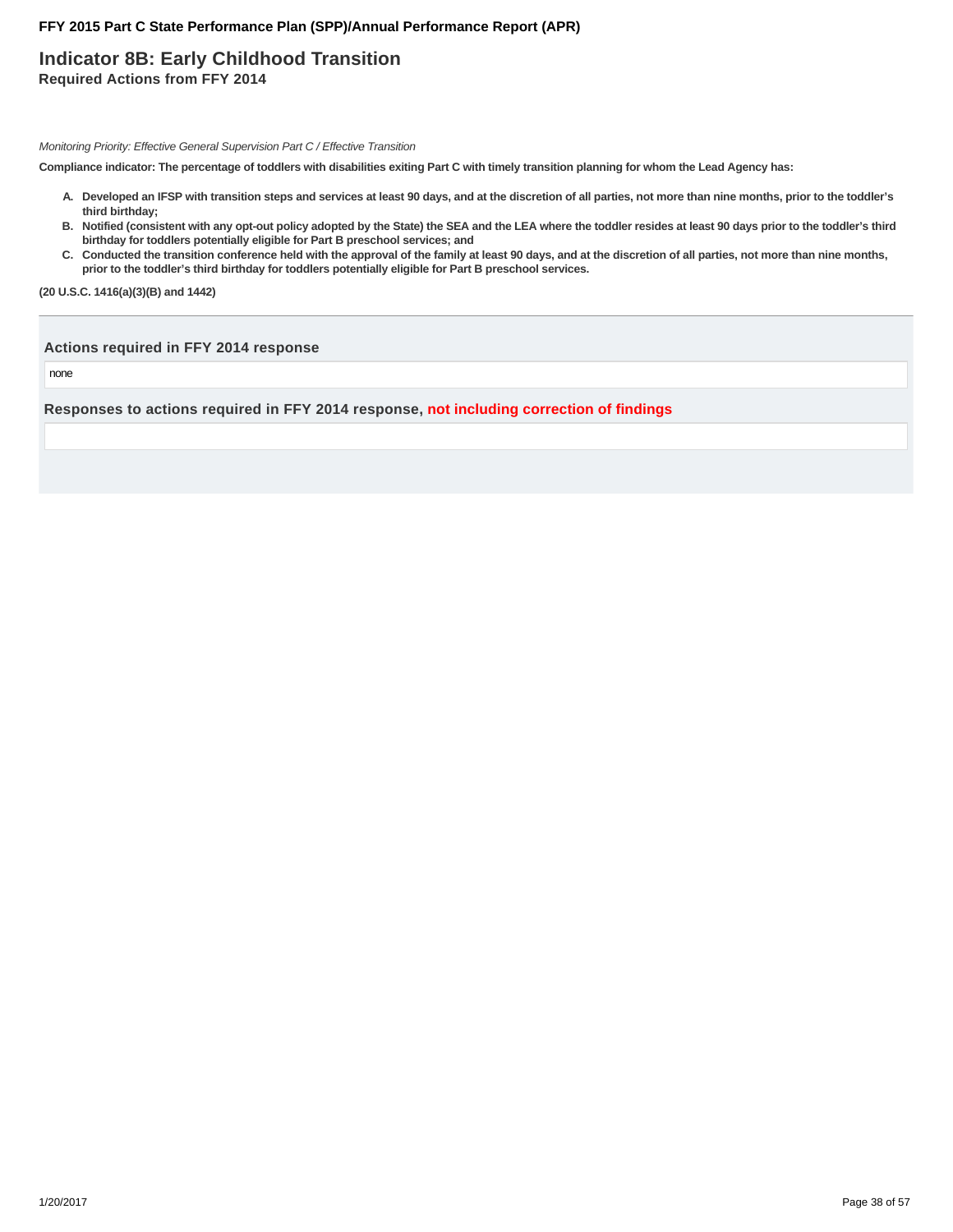## **Indicator 8B: Early Childhood Transition**

**Correction of Previous Findings of Noncompliance**

Monitoring Priority: Effective General Supervision Part C / Effective Transition

**Compliance indicator: The percentage of toddlers with disabilities exiting Part C with timely transition planning for whom the Lead Agency has:**

- **Developed an IFSP with transition steps and services at least 90 days, and at the discretion of all parties, not more than nine months, prior to the toddler's A. third birthday;**
- **Notified (consistent with any opt-out policy adopted by the State) the SEA and the LEA where the toddler resides at least 90 days prior to the toddler's third B. birthday for toddlers potentially eligible for Part B preschool services; and**
- C. Conducted the transition conference held with the approval of the family at least 90 days, and at the discretion of all parties, not more than nine months, **prior to the toddler's third birthday for toddlers potentially eligible for Part B preschool services.**

**(20 U.S.C. 1416(a)(3)(B) and 1442)**

### **Correction of Findings of Noncompliance Identified in FFY 2014**

| <b>Findings of Noncompliance Identified</b> | <b>Findings of Noncompliance Verified</b><br>as Corrected Within One Year | <b>Findings of Noncompliance</b><br><b>Subsequently Corrected</b> | <b>Findings Not Yet Verified as Corrected</b> |
|---------------------------------------------|---------------------------------------------------------------------------|-------------------------------------------------------------------|-----------------------------------------------|
| null                                        | null                                                                      | null                                                              |                                               |

### **Correction of Findings of Noncompliance Identified Prior to FFY 2014**

|      | <b>Findings of Noncompliance Not Yet Verified as Corrected as of FFY</b> | <b>Findings of Noncompliance</b> | <b>Findings Not Yet Verified as</b> |
|------|--------------------------------------------------------------------------|----------------------------------|-------------------------------------|
|      | <b>2014 APR</b>                                                          | <b>Verified as Corrected</b>     | <b>Corrected</b>                    |
| None |                                                                          |                                  |                                     |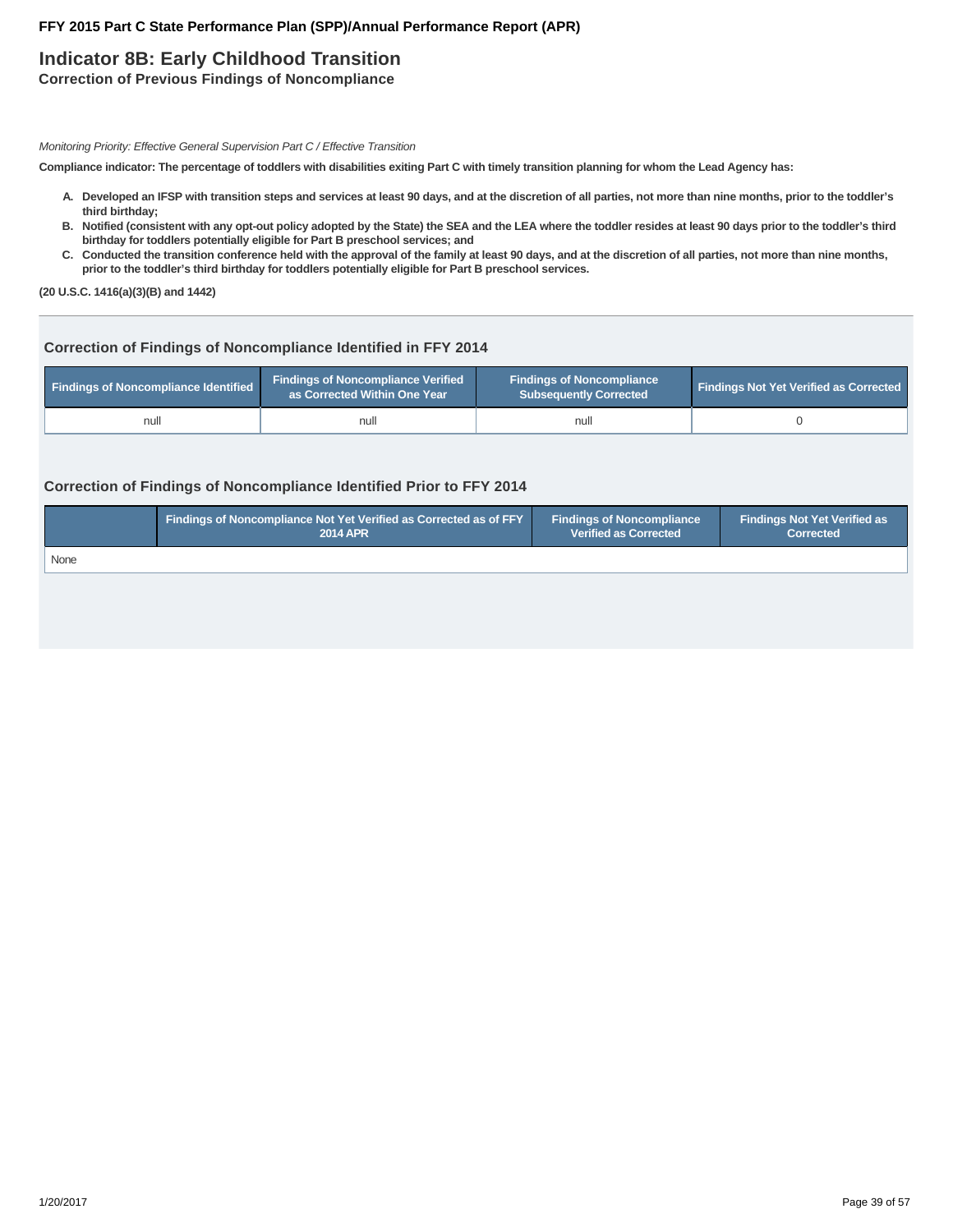### **Indicator 8C: Early Childhood Transition Historical Data and Targets**

Monitoring Priority: Effective General Supervision Part C / Effective Transition

**Compliance indicator: The percentage of toddlers with disabilities exiting Part C with timely transition planning for whom the Lead Agency has:**

- **Developed an IFSP with transition steps and services at least 90 days, and at the discretion of all parties, not more than nine months, prior to the toddler's A. third birthday;**
- **Notified (consistent with any opt-out policy adopted by the State) the SEA and the LEA where the toddler resides at least 90 days prior to the toddler's third B. birthday for toddlers potentially eligible for Part B preschool services; and**
- C. Conducted the transition conference held with the approval of the family at least 90 days, and at the discretion of all parties, not more than nine months, **prior to the toddler's third birthday for toddlers potentially eligible for Part B preschool services.**

**(20 U.S.C. 1416(a)(3)(B) and 1442)**

#### **Historical Data**

Baseline Data: 2005

| <b>FFY</b> | 2004 | 2005 | 2006 | 2007 | 2008 | 2009   | 2010   | 2011   | 2012   | 2013   | 2014 |
|------------|------|------|------|------|------|--------|--------|--------|--------|--------|------|
| Target     |      |      | 100% | 100% | 100% | 100%   | 100%   | 100%   | 100%   | 100%   | 100% |
| Data       |      | 100% | 100% | 100% | 100% | 95.70% | 95.00% | 84.00% | 93.10% | 92.00% | 100% |
|            |      |      |      |      |      |        |        |        |        |        |      |

Key: Gray – Data Prior to Baseline Yellow – Baseline Blue – Data Update

#### **FFY 2015 - FFY 2018 Targets**

| <b>CONTINUES</b> | 2015 | 2016 | 2017 |      |
|------------------|------|------|------|------|
| Target           | 100% | 100% | 100% | 100% |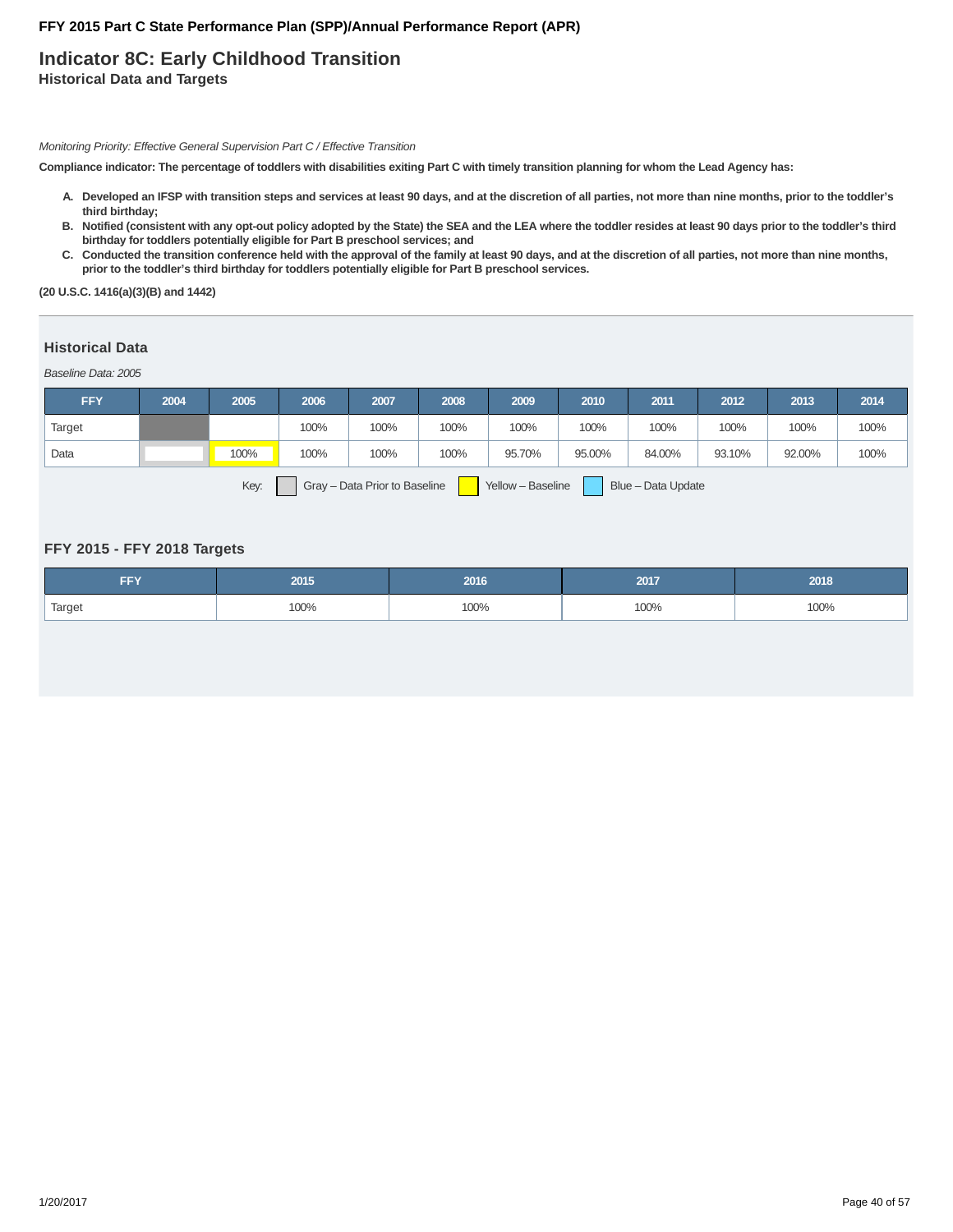### **Indicator 8C: Early Childhood Transition FFY 2015 Data**

Monitoring Priority: Effective General Supervision Part C / Effective Transition

**Compliance indicator: The percentage of toddlers with disabilities exiting Part C with timely transition planning for whom the Lead Agency has:**

- **Developed an IFSP with transition steps and services at least 90 days, and at the discretion of all parties, not more than nine months, prior to the toddler's A. third birthday;**
- **Notified (consistent with any opt-out policy adopted by the State) the SEA and the LEA where the toddler resides at least 90 days prior to the toddler's third B. birthday for toddlers potentially eligible for Part B preschool services; and**
- C. Conducted the transition conference held with the approval of the family at least 90 days, and at the discretion of all parties, not more than nine months, **prior to the toddler's third birthday for toddlers potentially eligible for Part B preschool services.**

**(20 U.S.C. 1416(a)(3)(B) and 1442)**

#### **FFY 2015 SPP/APR Data**

| Source      | Date       | <b>Description</b>                                                                           |    | Overwrite<br><b>Data</b> |
|-------------|------------|----------------------------------------------------------------------------------------------|----|--------------------------|
| Indicator 8 | 10/27/2016 | Number of toddlers with disabilities exiting Part C who were potentially eligible for Part B | 33 | null                     |

**Data reflect only those toddlers for whom the Lead Agency has conducted the transition conference held with the approval of the family at least 90 days, and at the discretion of all parties, not more than nine months, prior to the toddler's third birthday for toddlers potentially eligible for Part B preschool services**

| Yes |
|-----|
|     |

No

| Number of toddlers with disabilities exiting<br>Part C where the transition conference<br>occurred at least 90 days, and at the<br>discretion of all parties at least nine<br>months prior to the toddler's third<br>birthday for toddlers potentially eligible for<br>Part B | Number of toddlers with disabilities exiting<br>Part C who were potentially eligible for Part<br>в | <b>FFY 2014</b><br>Data* | <b>FFY 2015</b><br>Target* | <b>FFY 2015</b><br><b>Data</b> | <b>Status</b>                 |
|-------------------------------------------------------------------------------------------------------------------------------------------------------------------------------------------------------------------------------------------------------------------------------|----------------------------------------------------------------------------------------------------|--------------------------|----------------------------|--------------------------------|-------------------------------|
| 32                                                                                                                                                                                                                                                                            | 33                                                                                                 | 100%                     | 100%                       | 96.97%                         | Did Not Meet<br><b>Target</b> |

\* FFY 2014 Data and FFY 2015 Target are editable on the Historical Data and Targets page.

| Number of toddlers for whom the parent did not provide approval for the transition conference<br>This number will be subtracted from the "Number of toddlers with disabilities exiting Part C who were potentially eligible for Part B" field to<br>calculate the denominator for this indicator.                                                                                                                                         |  |
|-------------------------------------------------------------------------------------------------------------------------------------------------------------------------------------------------------------------------------------------------------------------------------------------------------------------------------------------------------------------------------------------------------------------------------------------|--|
| Number of documented delays attributable to exceptional family circumstances<br>This number will be added to the "Number of toddlers with disabilities exiting Part C where the transition conference occurred at least 90<br>days, and at the discretion of all parties at least nine months prior to the toddler's third birthday for toddlers potentially eligible for Part B" field<br>to calculate the numerator for this indicator. |  |

#### **Explanation of Slippage**

Slippage can be attributed to only 1 IFSP/transition file which was found to be out of compliance due to the transition conference occurring late. However, the Co-Leads have verified that the toddler/family received a transition conference and transition plan, although late, prior to exiting Part C. Therefore, it appears that compliance with the transition conference timeline is at a reasonably high level. Because the requirements and appropriate documentation of transition conference timelines for children exiting Part C has such a significant impact on the provision of services to infants and toddlers, the Co-Leads believe that it is important to continue training to ensure that all EIS programs correctly implement the specific regulatory requirements and have strategies in place to ensure compliance. The Co-Leads will continue to conduct additional professional development/technical assistance activities as outlined under the Professional Development and Technical Assistance section of the APR.

 $S$ *Slippage* 

Slippage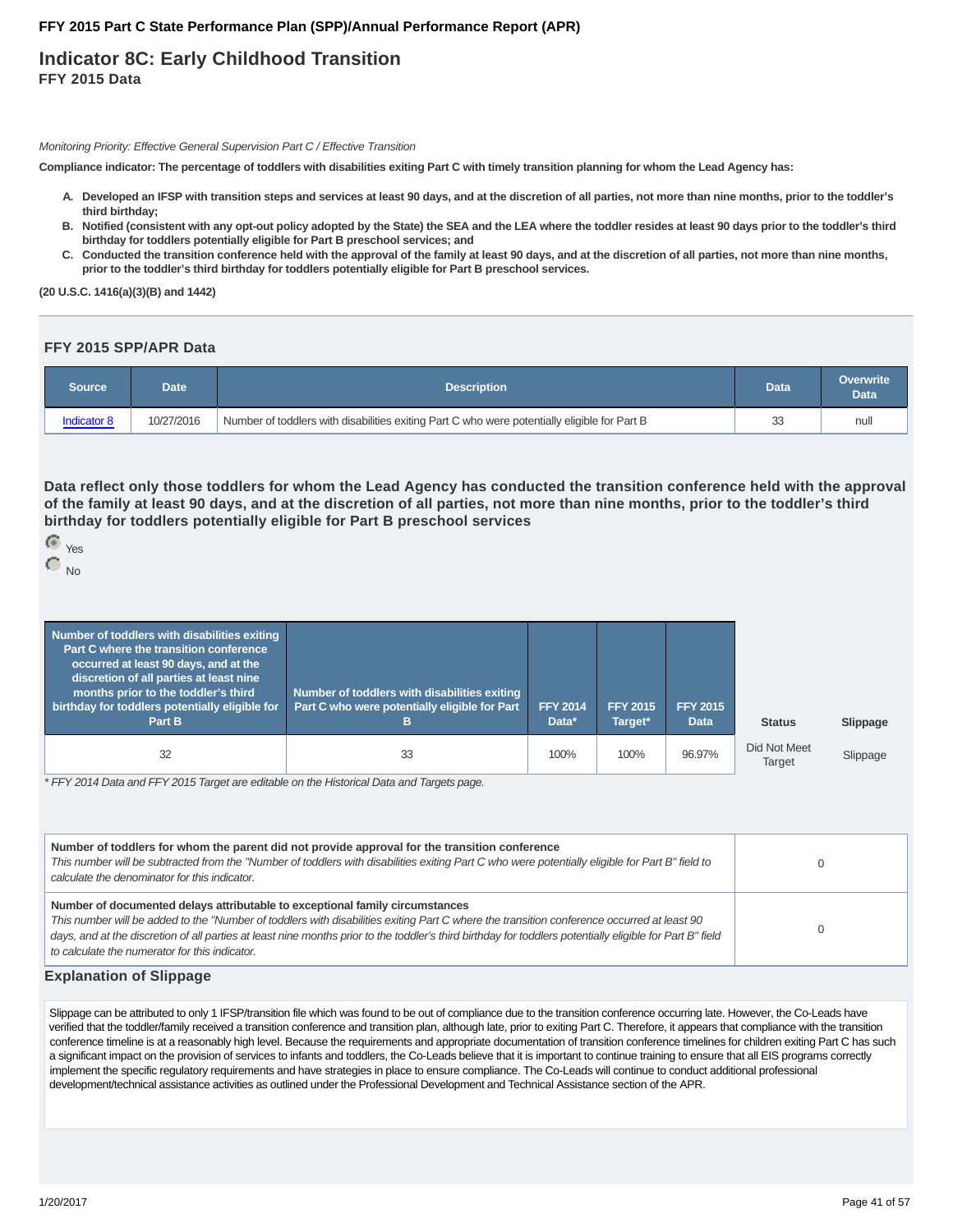**What is the source of the data provided for this indicator?**

State monitoring

State database

**Describe the method used to select EIS programs for monitoring.**

The Nebraska Department of Education (NDE) and Nebraska Department of Health and Human Services (NDHHS), acting as co-lead agencies (the Co-Leads), are responsible for ensuring Part C of the Individuals with Disabilities Education Act (IDEA) is fully implemented for all infants and toddlers with disabilities and their families through the Early Development Network (EDN). The Part C Co-Leads monitor the state's 29 Planning Region Teams (PRTs) on a three year cycle. IFSP files and other records maintained by Services Coordinators are reviewed for compliance with IDEA and Medicaid.

The Individualized Family Service Plan (IFSP) checklist file review for Improving Learning for children with Disabilities (ILCD) gathers data regarding the receipt of timely transition conference/services on IFSPs in a timely manner.

In FFY 2015, eight (8) of the Planning Regions participated in an IFSP file review for a total of 69 files, of which 33 files had children exiting Part C in which it was required to conduct a transition conference by the third birthday. The Co-Leads notified the 1 EIS programs in writing concerning the findings of noncompliance and the requirement that the noncompliance be corrected as soon as possible but in no case more than one year from identification. The State has verified that the EIS programs are correctly implementing the specific regulatory requirements and have ensured that the child/family received a transition conference and plan, although late, and the services listed on the IFSP within a timely manner from the IFSP meeting.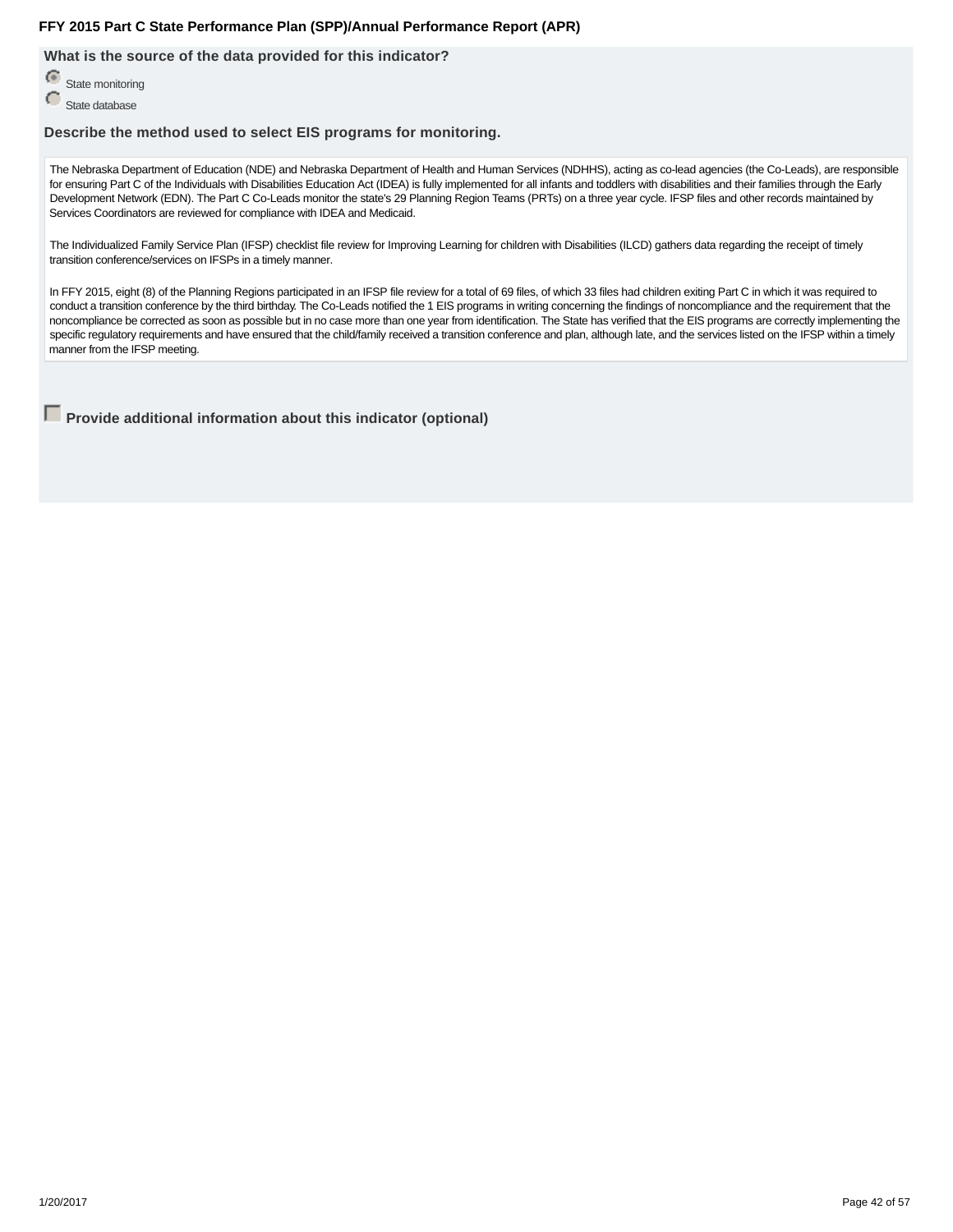### **Indicator 8C: Early Childhood Transition Required Actions from FFY 2014**

Monitoring Priority: Effective General Supervision Part C / Effective Transition

**Compliance indicator: The percentage of toddlers with disabilities exiting Part C with timely transition planning for whom the Lead Agency has:**

- **Developed an IFSP with transition steps and services at least 90 days, and at the discretion of all parties, not more than nine months, prior to the toddler's A. third birthday;**
- **Notified (consistent with any opt-out policy adopted by the State) the SEA and the LEA where the toddler resides at least 90 days prior to the toddler's third B. birthday for toddlers potentially eligible for Part B preschool services; and**
- C. Conducted the transition conference held with the approval of the family at least 90 days, and at the discretion of all parties, not more than nine months, **prior to the toddler's third birthday for toddlers potentially eligible for Part B preschool services.**

**(20 U.S.C. 1416(a)(3)(B) and 1442)**

#### **Actions required in FFY 2014 response**

none

**Responses to actions required in FFY 2014 response, not including correction of findings**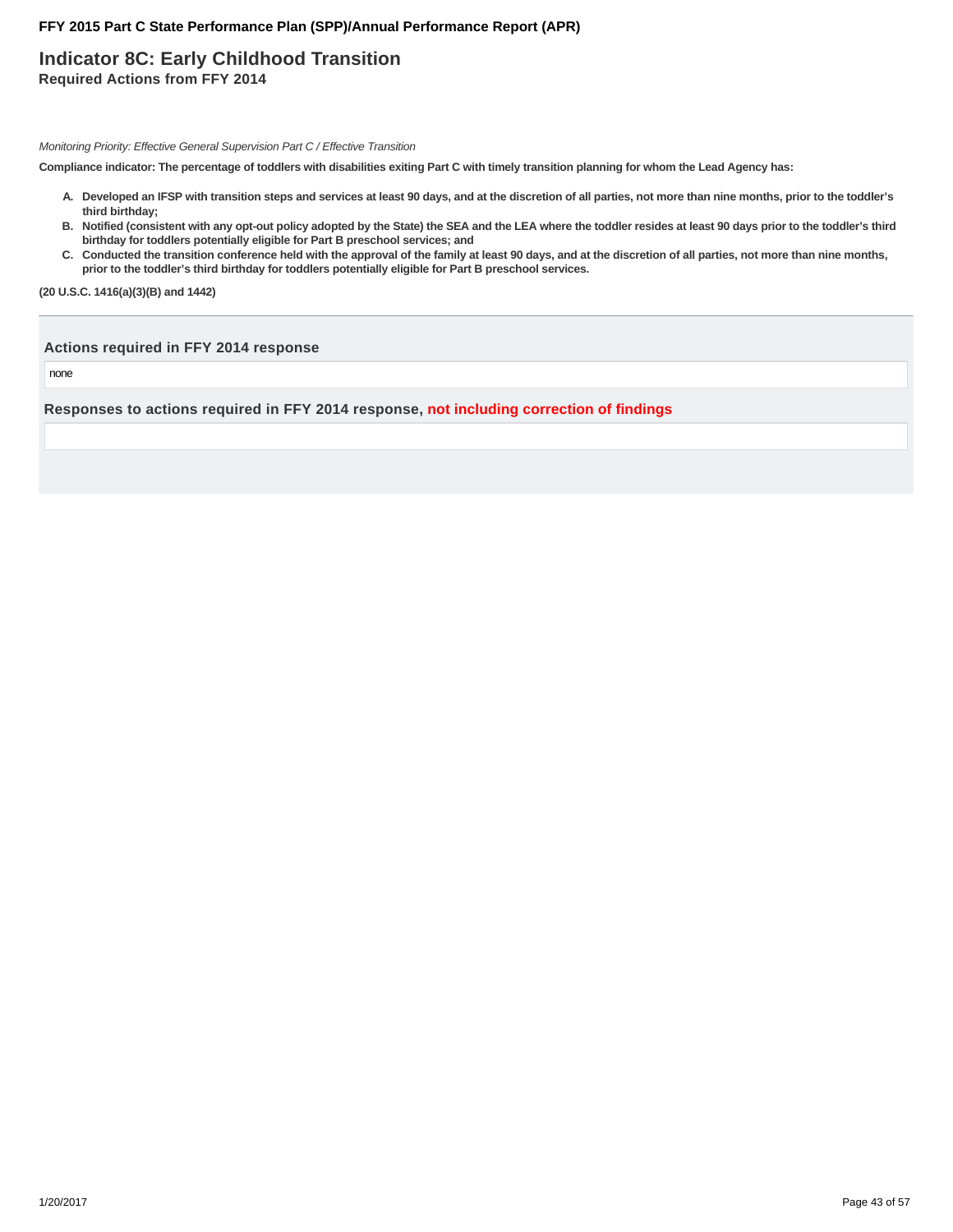## **Indicator 8C: Early Childhood Transition**

**Correction of Previous Findings of Noncompliance**

Monitoring Priority: Effective General Supervision Part C / Effective Transition

**Compliance indicator: The percentage of toddlers with disabilities exiting Part C with timely transition planning for whom the Lead Agency has:**

- **Developed an IFSP with transition steps and services at least 90 days, and at the discretion of all parties, not more than nine months, prior to the toddler's A. third birthday;**
- **Notified (consistent with any opt-out policy adopted by the State) the SEA and the LEA where the toddler resides at least 90 days prior to the toddler's third B. birthday for toddlers potentially eligible for Part B preschool services; and**
- C. Conducted the transition conference held with the approval of the family at least 90 days, and at the discretion of all parties, not more than nine months, **prior to the toddler's third birthday for toddlers potentially eligible for Part B preschool services.**

**(20 U.S.C. 1416(a)(3)(B) and 1442)**

#### **Correction of Findings of Noncompliance Identified in FFY 2014**

| Findings of Noncompliance Identified | <b>Findings of Noncompliance Verified</b><br>as Corrected Within One Year | <b>Findings of Noncompliance</b><br>Subsequently Corrected | <b>Findings Not Yet Verified as Corrected</b> |
|--------------------------------------|---------------------------------------------------------------------------|------------------------------------------------------------|-----------------------------------------------|
| null                                 | null                                                                      | nul                                                        |                                               |

#### **Correction of Findings of Noncompliance Identified Prior to FFY 2014**

|      | <b>Findings of Noncompliance Not Yet Verified as Corrected as of FFY</b> | <b>Findings of Noncompliance</b> | Findings Not Yet Verified as |
|------|--------------------------------------------------------------------------|----------------------------------|------------------------------|
|      | <b>2014 APR</b>                                                          | <b>Verified as Corrected</b>     | <b>Corrected</b>             |
| None |                                                                          |                                  |                              |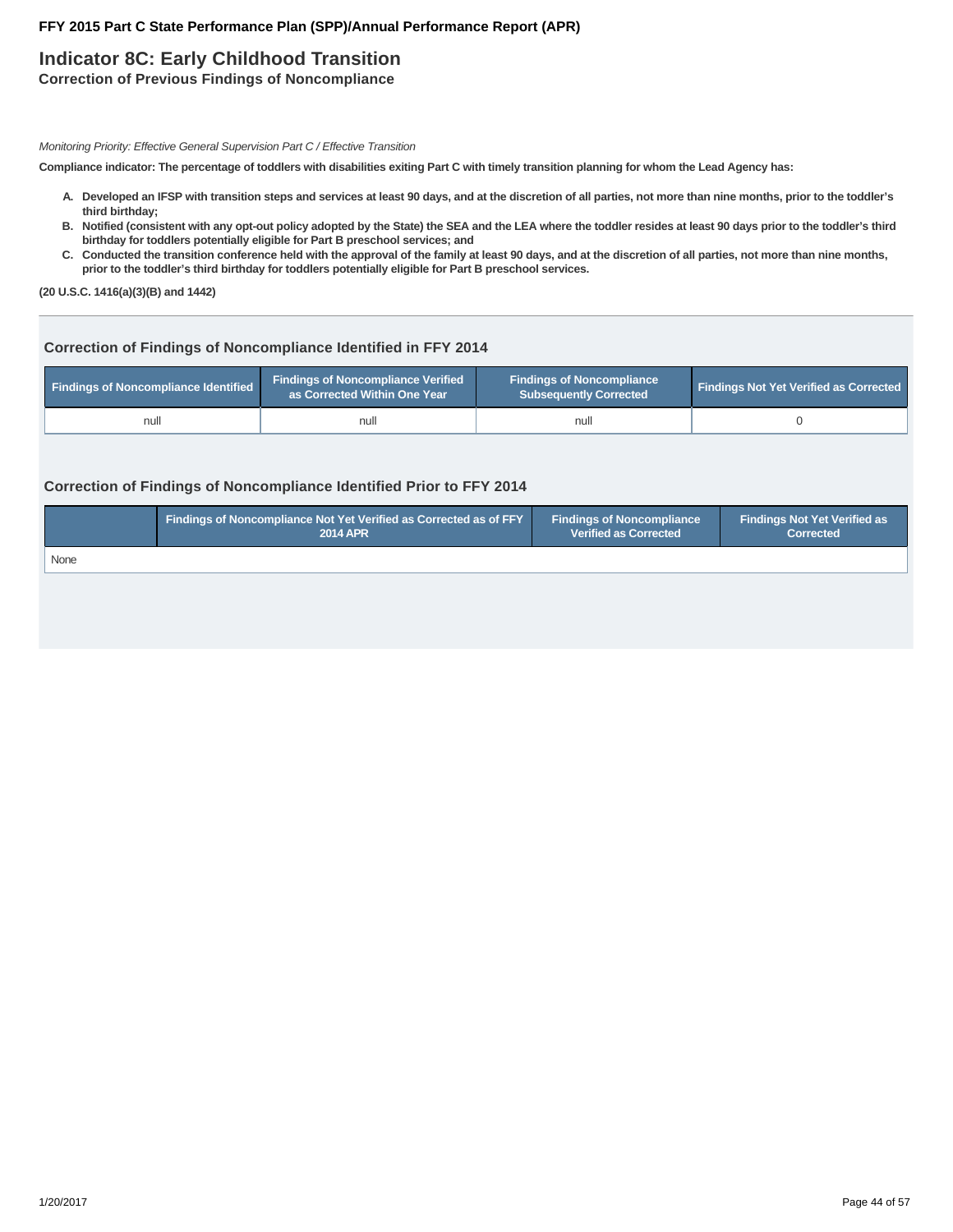### **Indicator 9: Resolution Sessions Historical Data and Targets**

Monitoring Priority: Effective General Supervision Part C / General Supervision

**Results indicator: Percent of hearing requests that went to resolution sessions that were resolved through resolution session settlement agreements (applicable if Part B due process procedures are adopted).**

**(20 U.S.C. 1416(a)(3)(B) and 1442)**

### **Historical Data**

Baseline Data:

| <b>FFY</b>                                                                       | 2004 | 2005 | 2006 | 2007 | 2008 | 2009 | 2010 | 2011 | 2012 | 2013 | 2014 |
|----------------------------------------------------------------------------------|------|------|------|------|------|------|------|------|------|------|------|
| Target $\geq$                                                                    |      |      |      |      |      |      |      |      |      |      |      |
| Data                                                                             |      |      |      |      |      |      |      |      |      |      |      |
| Gray - Data Prior to Baseline<br>Key:<br>Yellow - Baseline<br>Blue - Data Update |      |      |      |      |      |      |      |      |      |      |      |

### **FFY 2015 - FFY 2018 Targets**

| <b>FFY</b>              | 2015 | 2016 | 2017 | 2018 |  |
|-------------------------|------|------|------|------|--|
| Target $\geq$           |      |      |      |      |  |
| Key: Blue - Data Update |      |      |      |      |  |

### **Targets: Description of Stakeholder Input**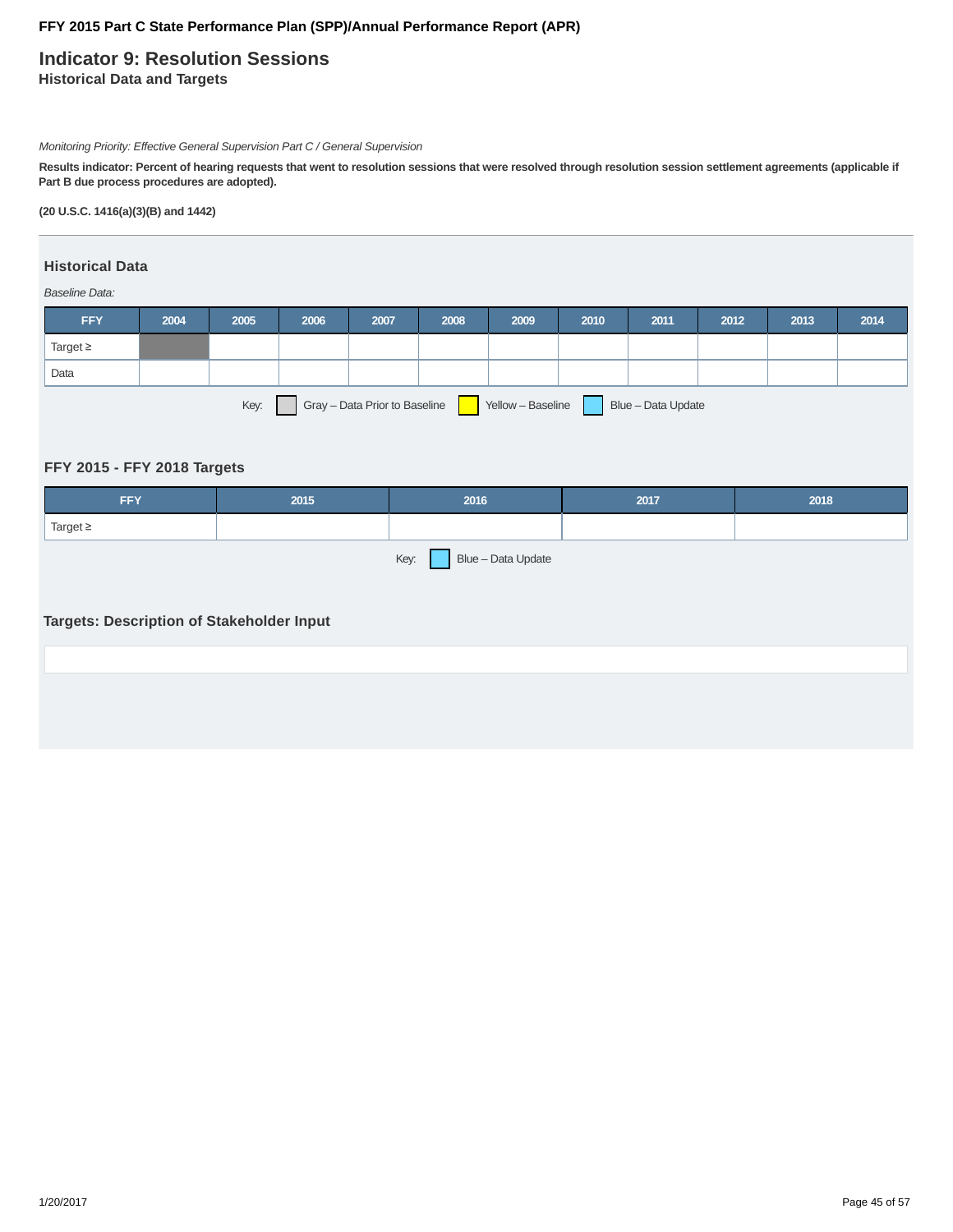### **Indicator 9: Resolution Sessions FFY 2015 Data**

Monitoring Priority: Effective General Supervision Part C / General Supervision

**Results indicator: Percent of hearing requests that went to resolution sessions that were resolved through resolution session settlement agreements (applicable if Part B due process procedures are adopted).**

**(20 U.S.C. 1416(a)(3)(B) and 1442)**

#### **Prepopulated Data**

| <b>Source</b>                                                                                      | <b>Date</b> | <b>Description</b>                                                       | <b>Data</b> | <b>Overwrite Data</b> |
|----------------------------------------------------------------------------------------------------|-------------|--------------------------------------------------------------------------|-------------|-----------------------|
| SY 2015-16 EMAPS IDEA Part<br>C Dispute Resolution Survey;<br>Section C: Due Process<br>Complaints | 11/2/2016   | 3.1(a) Number resolution sessions resolved through settlement agreements |             |                       |
| SY 2015-16 EMAPS IDEA Part<br>C Dispute Resolution Survey;<br>Section C: Due Process<br>Complaints | 11/2/2016   | 3.1 Number of resolution sessions                                        | 0           |                       |

### **Explanation of Alternate Data**

#### **FFY 2015 SPP/APR Data**

| 3.1(a) Number resolution sessions<br>resolved through settlement<br>agreements | 3.1 Number of resolution sessions |  | FFY 2015 Target* | <b>FFY 2015</b><br><b>Data</b> | <b>Status</b>   | Slippage |
|--------------------------------------------------------------------------------|-----------------------------------|--|------------------|--------------------------------|-----------------|----------|
|                                                                                |                                   |  |                  |                                | Incomplete Data | n/a      |

\* FFY 2014 Data and FFY 2015 Target are editable on the Historical Data and Targets page.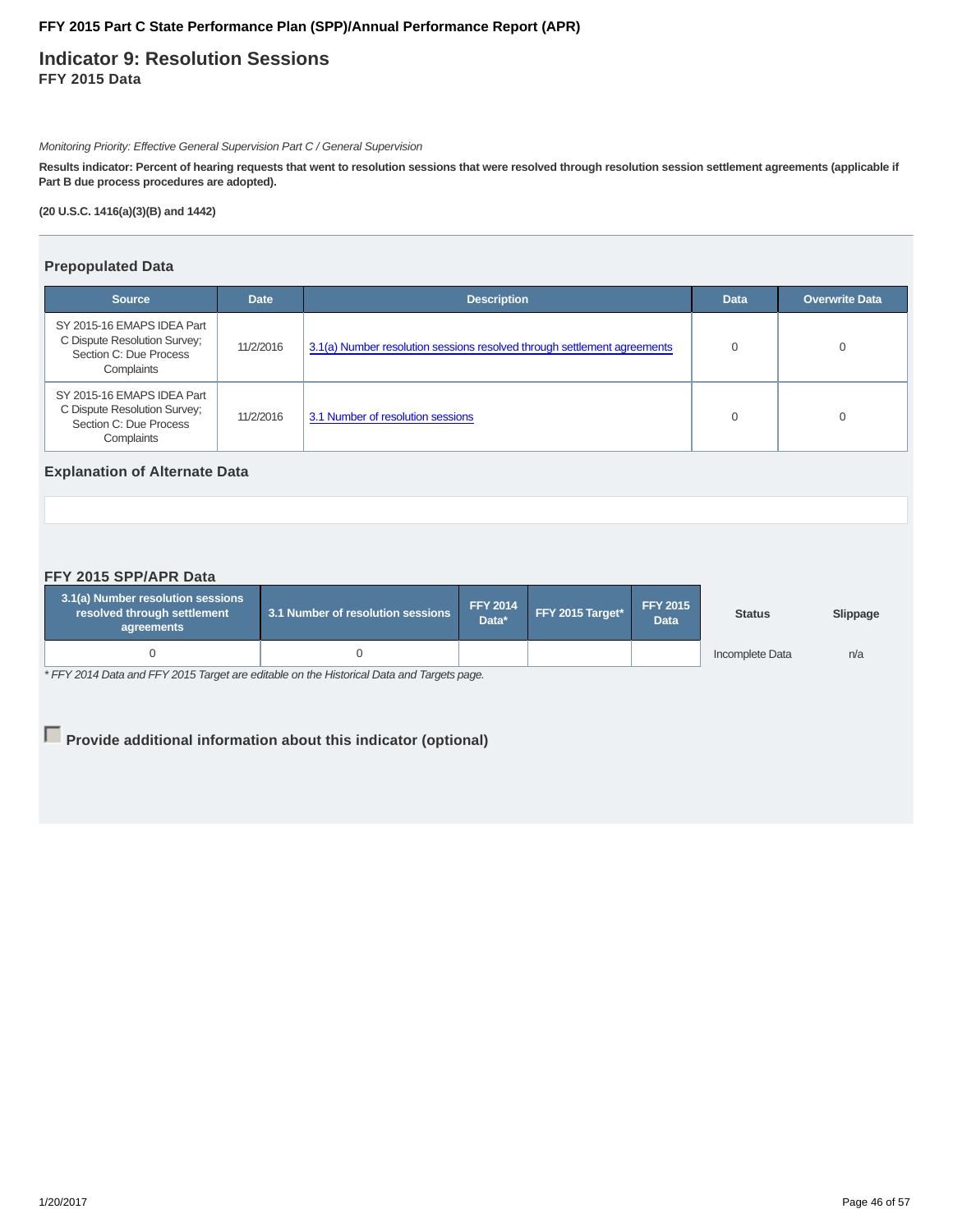**Indicator 9: Resolution Sessions Required Actions from FFY 2014**

Monitoring Priority: Effective General Supervision Part C / General Supervision

**Results indicator: Percent of hearing requests that went to resolution sessions that were resolved through resolution session settlement agreements (applicable if Part B due process procedures are adopted).**

**(20 U.S.C. 1416(a)(3)(B) and 1442)**

**Actions required in FFY 2014 response**

none

**Responses to actions required in FFY 2014 response**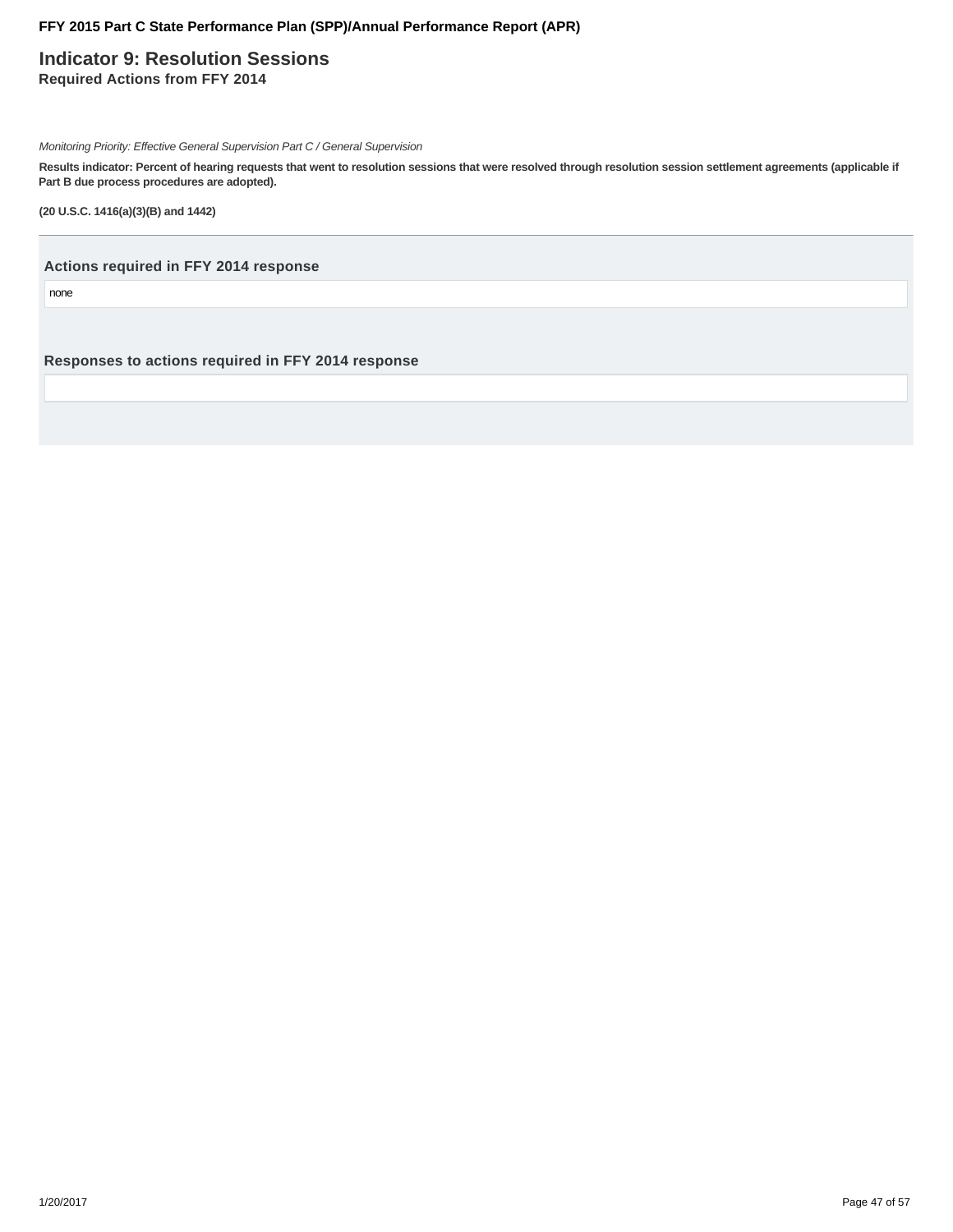# **Indicator 10: Mediation**

**Historical Data and Targets**

Monitoring Priority: Effective General Supervision Part C / General Supervision

**Results indicator: Percent of mediations held that resulted in mediation agreements.**

**(20 U.S.C. 1416(a)(3)(B) and 1442)**

### **Historical Data**

#### Baseline Data: 2005

| <b>FFY</b>                                                                       | 2004 | 2005 | 2006 | 2007 | 2008 | 2009 | 2010 | 2011 | 2012 | 2013 | 2014 |
|----------------------------------------------------------------------------------|------|------|------|------|------|------|------|------|------|------|------|
| Target $\geq$                                                                    |      |      |      |      |      |      |      |      |      |      |      |
| Data                                                                             |      |      |      |      |      |      |      |      |      |      |      |
| Key:<br>Gray - Data Prior to Baseline<br>Yellow - Baseline<br>Blue - Data Update |      |      |      |      |      |      |      |      |      |      |      |

### **FFY 2015 - FFY 2018 Targets**

| <b>FFY</b>                                | 2015 | 2016 | 2017 | 2018 |  |  |  |
|-------------------------------------------|------|------|------|------|--|--|--|
| Target $\geq$                             |      |      |      |      |  |  |  |
| Key: Blue – Data Update                   |      |      |      |      |  |  |  |
|                                           |      |      |      |      |  |  |  |
| Targets: Description of Stakeholder Input |      |      |      |      |  |  |  |
|                                           |      |      |      |      |  |  |  |
|                                           |      |      |      |      |  |  |  |
|                                           |      |      |      |      |  |  |  |
|                                           |      |      |      |      |  |  |  |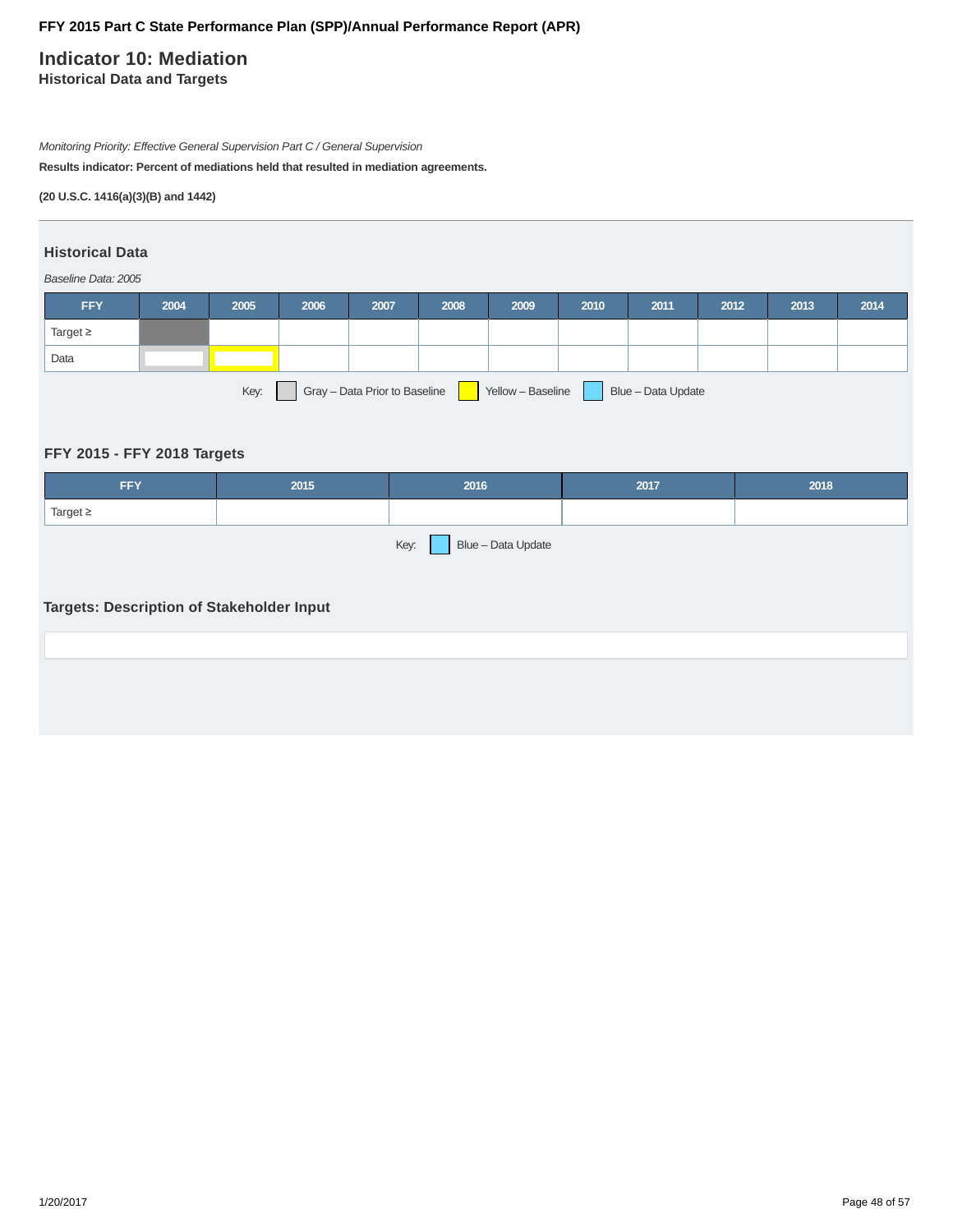### **Indicator 10: Mediation FFY 2015 Data**

Monitoring Priority: Effective General Supervision Part C / General Supervision

**Results indicator: Percent of mediations held that resulted in mediation agreements.**

**(20 U.S.C. 1416(a)(3)(B) and 1442)**

#### **Prepopulated Data**

| <b>Source</b>                                                                               | <b>Date</b> | <b>Description</b>                                                  | <b>Data</b> | <b>Overwrite Data</b> |
|---------------------------------------------------------------------------------------------|-------------|---------------------------------------------------------------------|-------------|-----------------------|
| SY 2015-16 EMAPS IDEA Part<br>C Dispute Resolution Survey;<br>Section B: Mediation Requests | 11/2/2016   | 2.1.a. iMediations agreements related to due process complaints     |             | null                  |
| SY 2015-16 EMAPS IDEA Part<br>C Dispute Resolution Survey;<br>Section B: Mediation Requests | 11/2/2016   | 2.1.b.i Mediations agreements not related to due process complaints | 0           | null                  |
| SY 2015-16 EMAPS IDEA Part<br>C Dispute Resolution Survey;<br>Section B: Mediation Requests | 11/2/2016   | 2.1 Mediations held                                                 |             | null                  |

### **FFY 2015 SPP/APR Data**

| 2.1.a.i Mediations<br>agreements related to due<br>process complaints | 2.1.b.i Mediations<br>agreements not related to<br>due process complaints | 2.1 Mediations held | <b>FFY 2014</b><br>Data* | <b>FFY 2015</b><br>Target* | <b>FFY 2015</b><br><b>Data</b> | <b>Status</b> | Slippage |
|-----------------------------------------------------------------------|---------------------------------------------------------------------------|---------------------|--------------------------|----------------------------|--------------------------------|---------------|----------|
|                                                                       |                                                                           |                     |                          |                            |                                | N/A           | N/A      |

\* FFY 2014 Data and FFY 2015 Target are editable on the Historical Data and Targets page.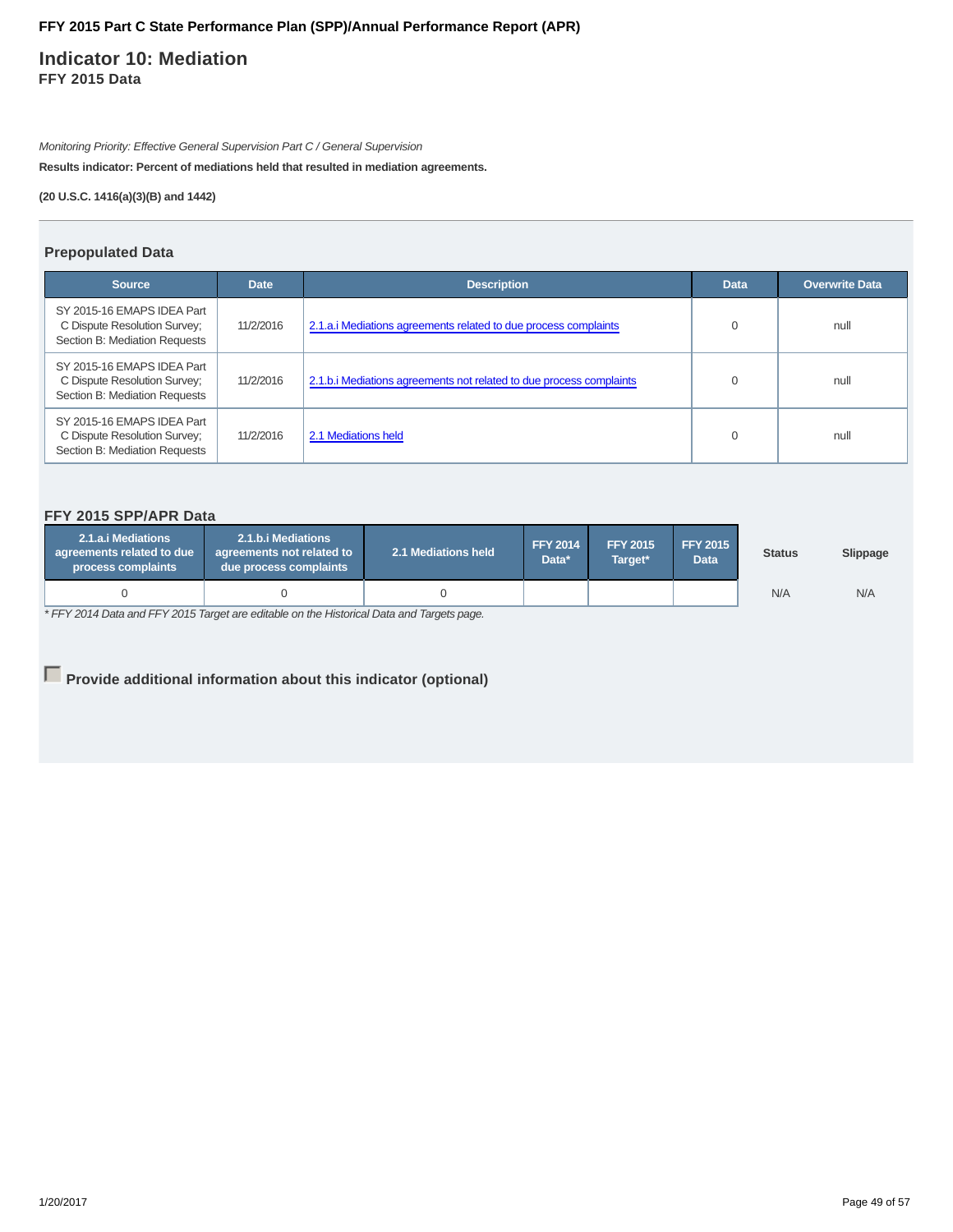### **Indicator 10: Mediation Required Actions from FFY 2014**

Monitoring Priority: Effective General Supervision Part C / General Supervision

**Results indicator: Percent of mediations held that resulted in mediation agreements.**

**(20 U.S.C. 1416(a)(3)(B) and 1442)**

**Actions required in FFY 2014 response**

none

**Responses to actions required in FFY 2014 response**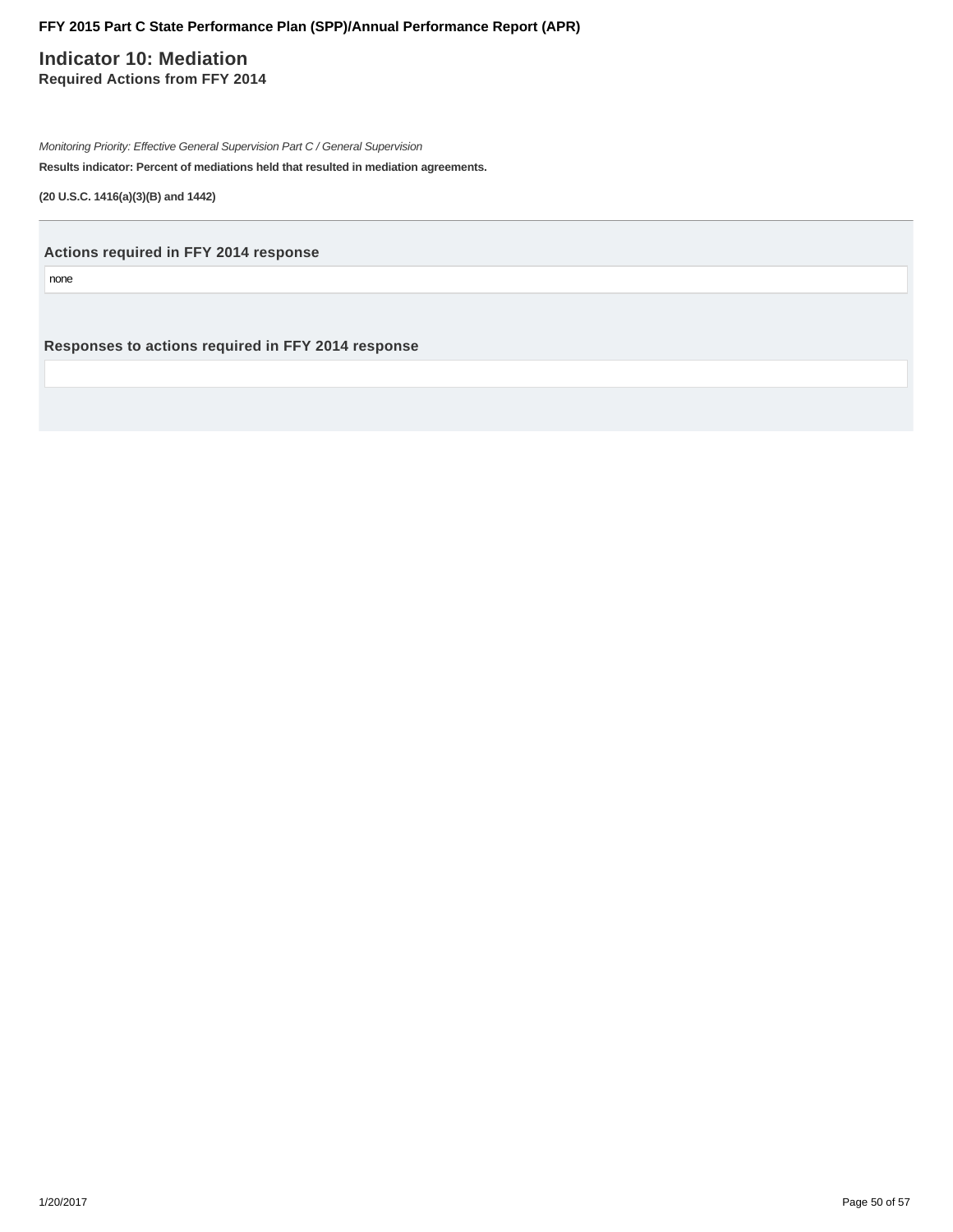### **Indicator 11: State Systemic Improvement Plan Data and Overview**

#### Monitoring Priority: General Supervision

**Results indicator: The State's SPP/APR includes a State Systemic Improvement Plan (SSIP) that meets the requirements set forth for this indicator.**

#### **Reported Data**



### **Explanation of Changes**

#### **FFY 2016 - FFY 2018 Targets**

| FFY                     | 2016 | 2017 | 2018 |  |  |  |
|-------------------------|------|------|------|--|--|--|
| Target                  |      |      |      |  |  |  |
| Key: Blue - Data Update |      |      |      |  |  |  |

#### **Description of Measure**

**Targets: Description of Stakeholder Input**

#### **Overview**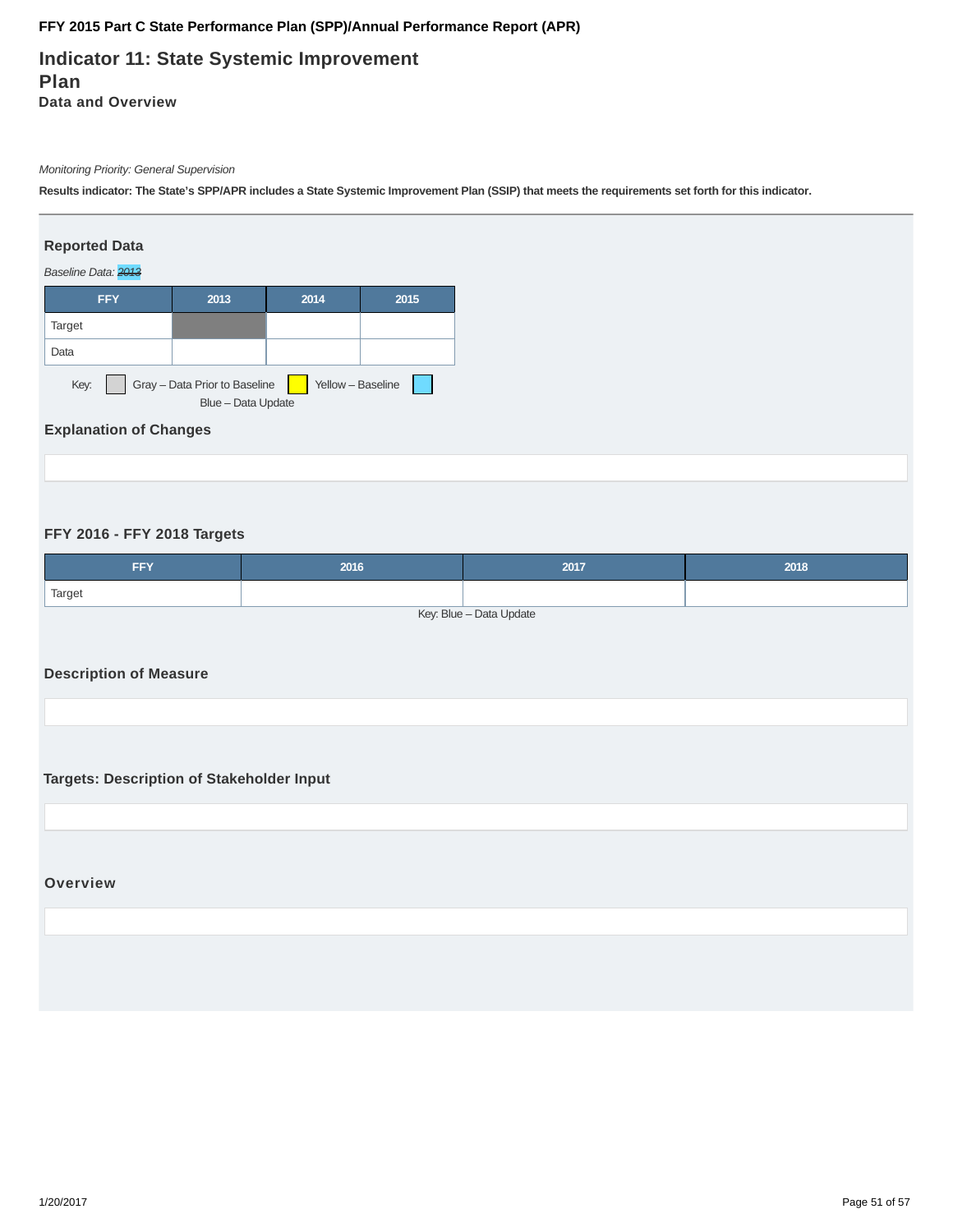**Indicator 11: State Systemic Improvement Plan Data and Overview**

Monitoring Priority: General Supervision

**Results indicator: The State's SPP/APR includes a State Systemic Improvement Plan (SSIP) that meets the requirements set forth for this indicator.**

#### **Data Analysis**

A description of how the State identified and analyzed key data, including data from SPP/APR indicators, 618 data collections, and other available data as applicable, to: (1) select the State-identified Measurable Result(s) for Infants and Toddlers with Disabilities and their Families, and (2) identify root causes contributing to low performance. The description must include information about how the data were disaggregated by multiple variables (e.g., EIS program and/or EIS provider, geographic region, race/ethnicity, socioeconomic status, gender, etc.) As part of its data analysis, the State should also consider compliance data and whether those data present potential barriers to improvement. In addition, if the State identifies any concerns about the quality of the data, the description must include how the State will address these concerns. Finally, if additional data are needed, the description should include the methods and timelines to collect and analyze the additional data.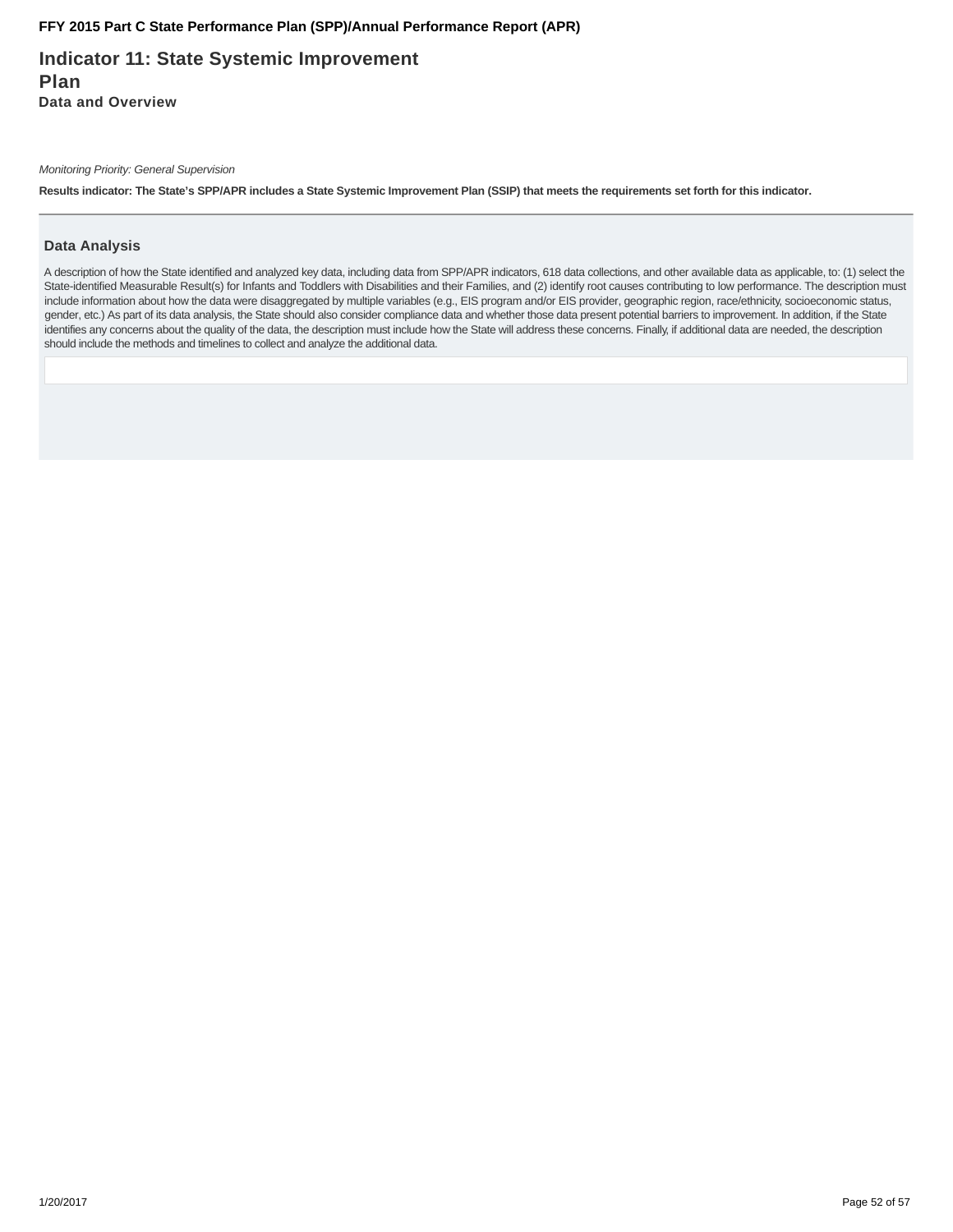### **Indicator 11: State Systemic Improvement Plan Data and Overview**

Monitoring Priority: General Supervision

**Results indicator: The State's SPP/APR includes a State Systemic Improvement Plan (SSIP) that meets the requirements set forth for this indicator.**

#### **Analysis of State Infrastructure to Support Improvement and Build Capacity**

A description of how the State analyzed the capacity of its current infrastructure to support improvement and build capacity in EIS programs and/or EIS providers to implement, scale up, and sustain the use of evidence-based practices to improve results for infants and toddlers with disabilities and their families. State systems that make up its infrastructure include, at a minimum: governance, fiscal, quality standards, professional development, data, technical assistance, and accountability/monitoring. The description must include current strengths of the systems, the extent the systems are coordinated, and areas for improvement of functioning within and across the systems. The State must also identify current State-level improvement plans and other early learning initiatives, such as Race to the Top-Early Learning Challenge and the Home Visiting program and describe the extent that these new initiatives are aligned, and how they are, or could be, integrated with, the SSIP. Finally, the State should identify representatives (e.g., offices, agencies, positions, individuals, and other stakeholders) that were involved in developing Phase I of the SSIP and that will be involved in developing and implementing Phase II of the SSIP.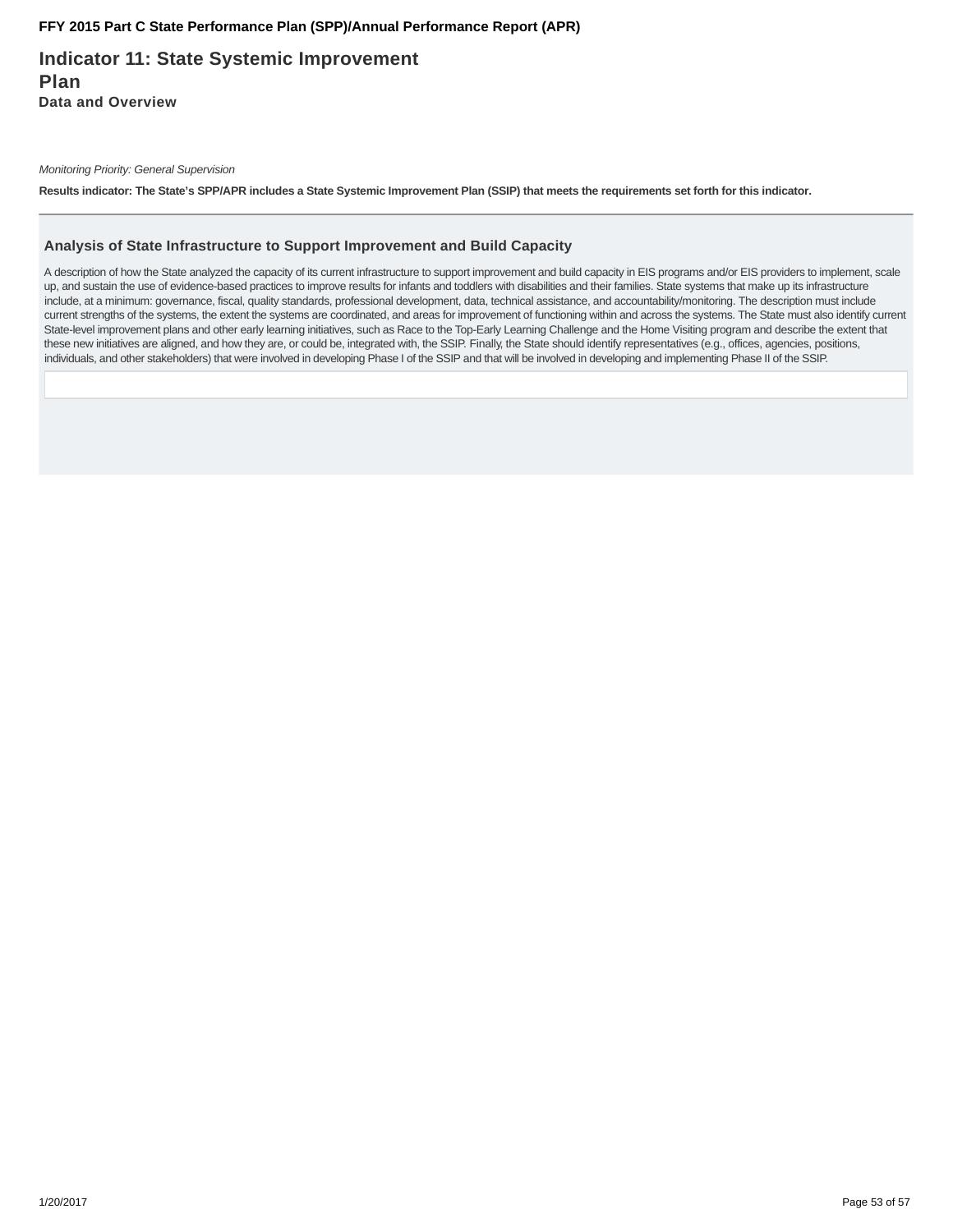### **Indicator 11: State Systemic Improvement Plan Data and Overview**

Monitoring Priority: General Supervision

**Results indicator: The State's SPP/APR includes a State Systemic Improvement Plan (SSIP) that meets the requirements set forth for this indicator.**

#### **State-identified Measurable Result(s) for Infants and Toddlers with Disabilities and Their Families**

A statement of the result(s) the State intends to achieve through the implementation of the SSIP. The State-identified Measurable Result(s) for Infants and Toddlers with Disabilities and their Families must be aligned to an SPP/APR indicator or a component of an SPP/APR indicator. The State-identified Measurable Result(s) for Infants and Toddlers with Disabilities and their Families must be clearly based on the Data and State Infrastructure Analyses and must be a child- or family-level outcome in contrast to a process outcome. The State may select a single result (e.g., increase the rate of growth in infants and toddlers demonstrating positive social-emotional skills) or a cluster of related results (e.g., increase the percentage reported under child outcome B under Indicator 3 of the SPP/APR (knowledge and skills) and increase the percentage trend reported for families under Indicator 4 (helping their child develop and learn)).

**Statement** 

**Description**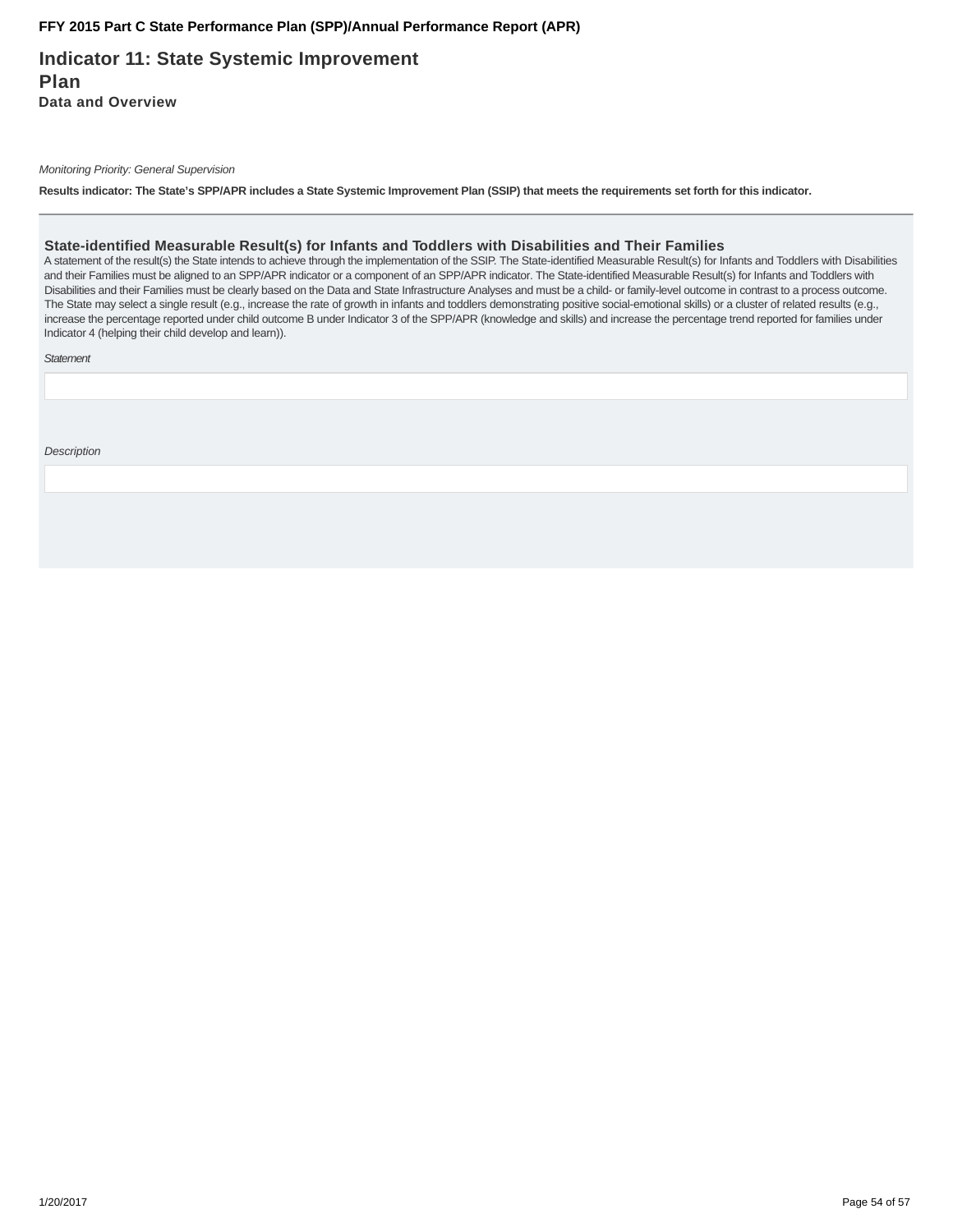**Indicator 11: State Systemic Improvement Plan Data and Overview**

Monitoring Priority: General Supervision

**Results indicator: The State's SPP/APR includes a State Systemic Improvement Plan (SSIP) that meets the requirements set forth for this indicator.**

#### **Selection of Coherent Improvement Strategies**

An explanation of how the improvement strategies were selected, and why they are sound, logical and aligned, and will lead to a measurable improvement in the State-identified Measurable Result(s) for Infants and Toddlers with Disabilities and their Families. The improvement strategies should include the strategies, identified through the Data and State Infrastructure Analyses, that are needed to improve the State infrastructure and to support EIS program and/or EIS provider implementation of evidence-based practices to improve the State-identified result(s) for infants and toddlers with disabilities and their families. The State must describe how implementation of the improvement strategies will address identified root causes for low performance and ultimately build EIS program and/or EIS provider capacity to achieve the State-identified Measurable Result(s) for Infants and Toddlers with Disabilities and their Families.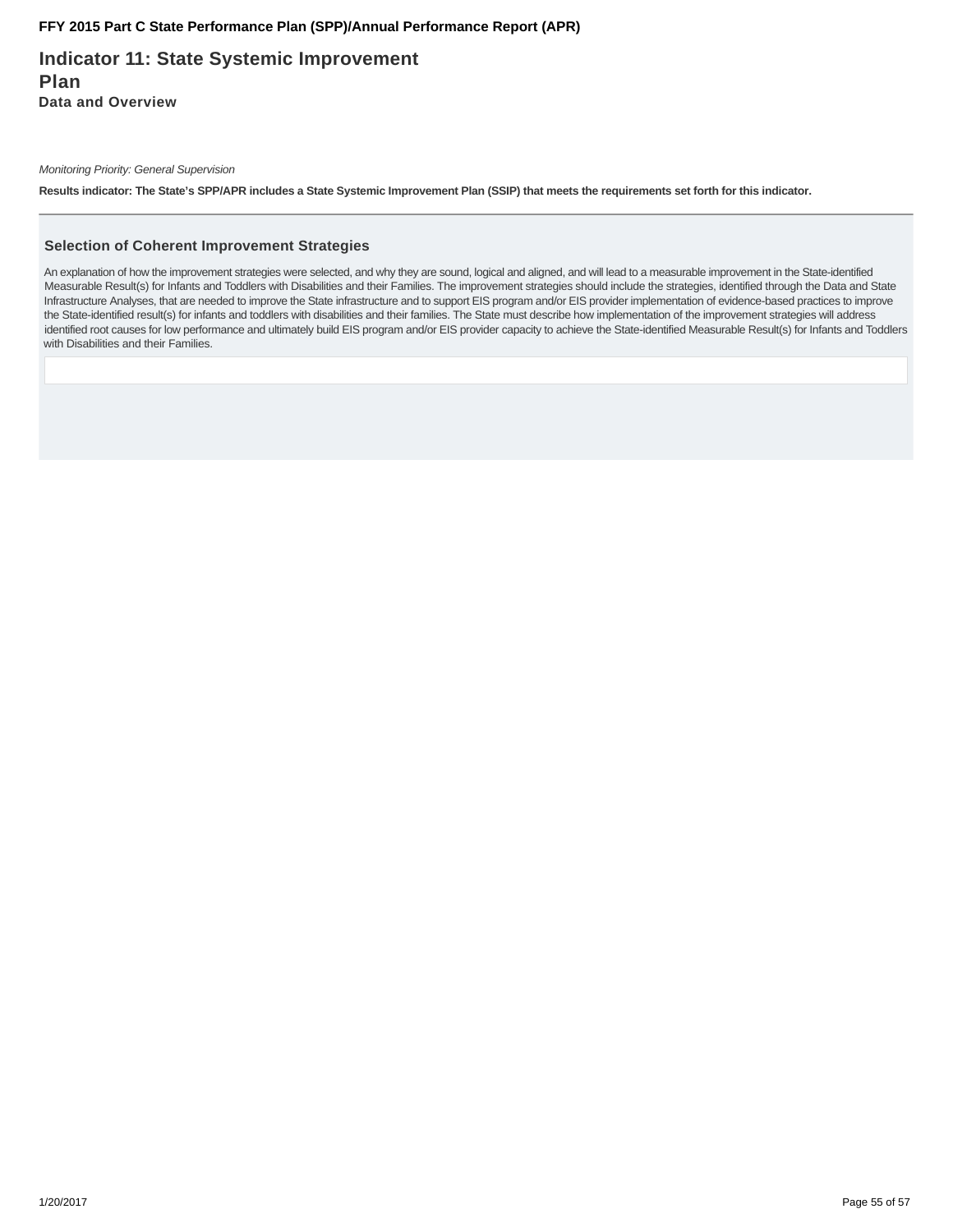**Indicator 11: State Systemic Improvement Plan Data and Overview**

Monitoring Priority: General Supervision

**Results indicator: The State's SPP/APR includes a State Systemic Improvement Plan (SSIP) that meets the requirements set forth for this indicator.**

#### **Theory of Action**

A graphic illustration that shows the rationale of how implementing the coherent set of improvement strategies selected will increase the State's capacity to lead meaningful change in EIS programs and/or EIS providers, and achieve improvement in the State-identified Measurable Result(s) for Infants and Toddlers with Disabilities and their Families.

**Submitted Theory of Action:** No Theory of Action Submitted

**Provide a description of the provided graphic illustration (optional)**